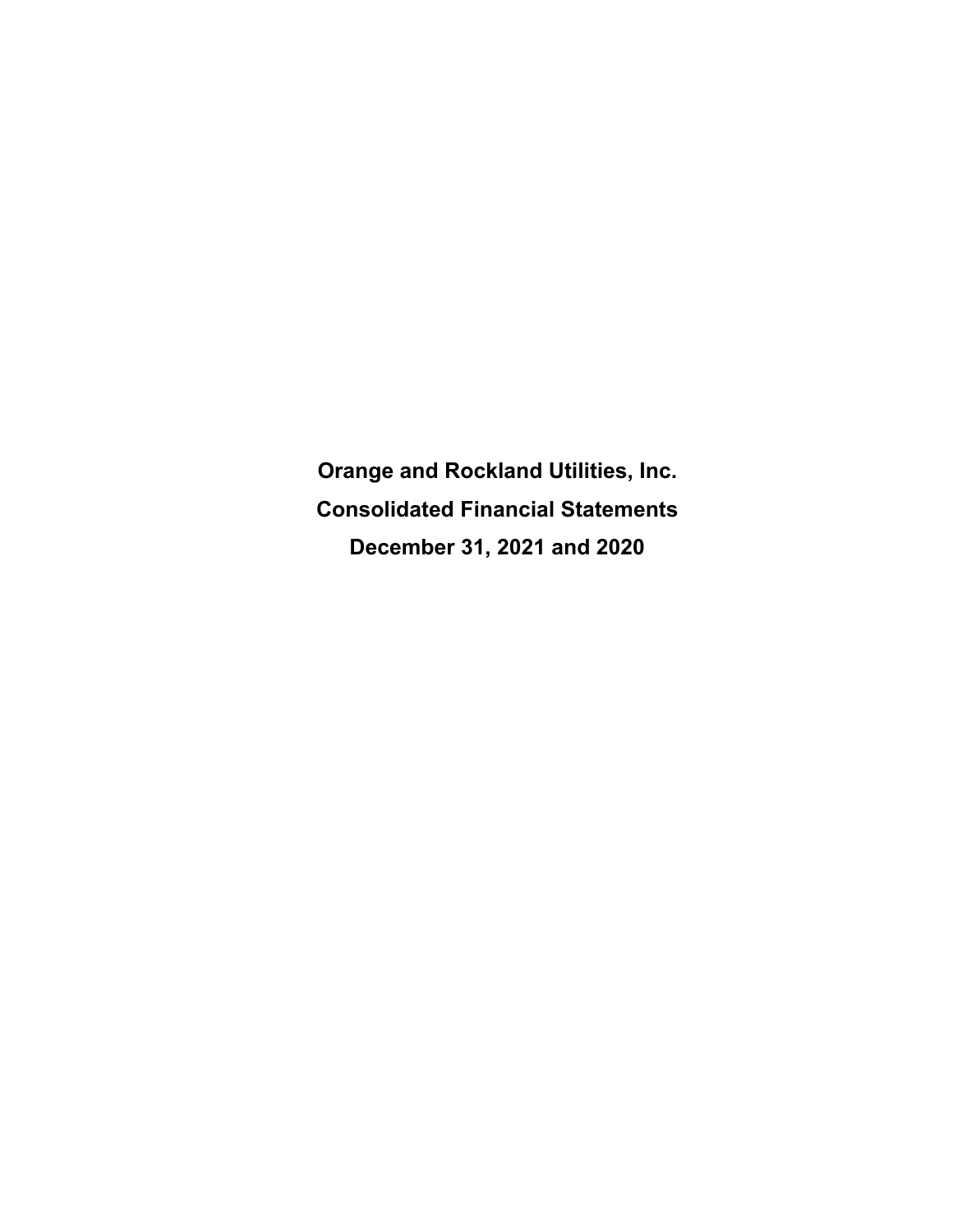

**Report of Independent Auditors** 

To the Board of Directors of Orange and Rockland Utilities, Inc.

## *Opinion*

We have audited the accompanying consolidated financial statements of Orange and Rockland Utilities, Inc. and its subsidiaries (the "Company"), which comprise the consolidated balance sheets and statements of capitalization as of December 31, 2021 and 2020, and the related consolidated statements of income, of comprehensive income, of shareholder's equity and of cash flows for each of the three years in the period ended December 31, 2021, including the related notes (collectively referred to as the "consolidated financial statements").

In our opinion, the accompanying consolidated financial statements present fairly, in all material respects, the financial position of the Company as of December 31, 2021 and 2020, and the results of its operations and its cash flows for each of the three years in the period ended December 31, 2021 in accordance with accounting principles generally accepted in the United States of America.

## *Basis for Opinion*

We conducted our audit in accordance with auditing standards generally accepted in the United States of America (US GAAS). Our responsibilities under those standards are further described in the Auditors' Responsibilities for the Audit of the Consolidated Financial Statements section of our report. We are required to be independent of the Company and to meet our other ethical responsibilities, in accordance with the relevant ethical requirements relating to our audit. We believe that the audit evidence we have obtained is sufficient and appropriate to provide a basis for our audit opinion.

### *Responsibilities of Management for the Consolidated Financial Statements*

Management is responsible for the preparation and fair presentation of the consolidated financial statements in accordance with accounting principles generally accepted in the United States of America, and for the design, implementation, and maintenance of internal control relevant to the preparation and fair presentation of consolidated financial statements that are free from material misstatement, whether due to fraud or error.

In preparing the financial statements, management is required to evaluate whether there are conditions or events, considered in the aggregate, that raise substantial doubt about the Company's ability to continue as a going concern for one year after the date the financial statements are available to be issued.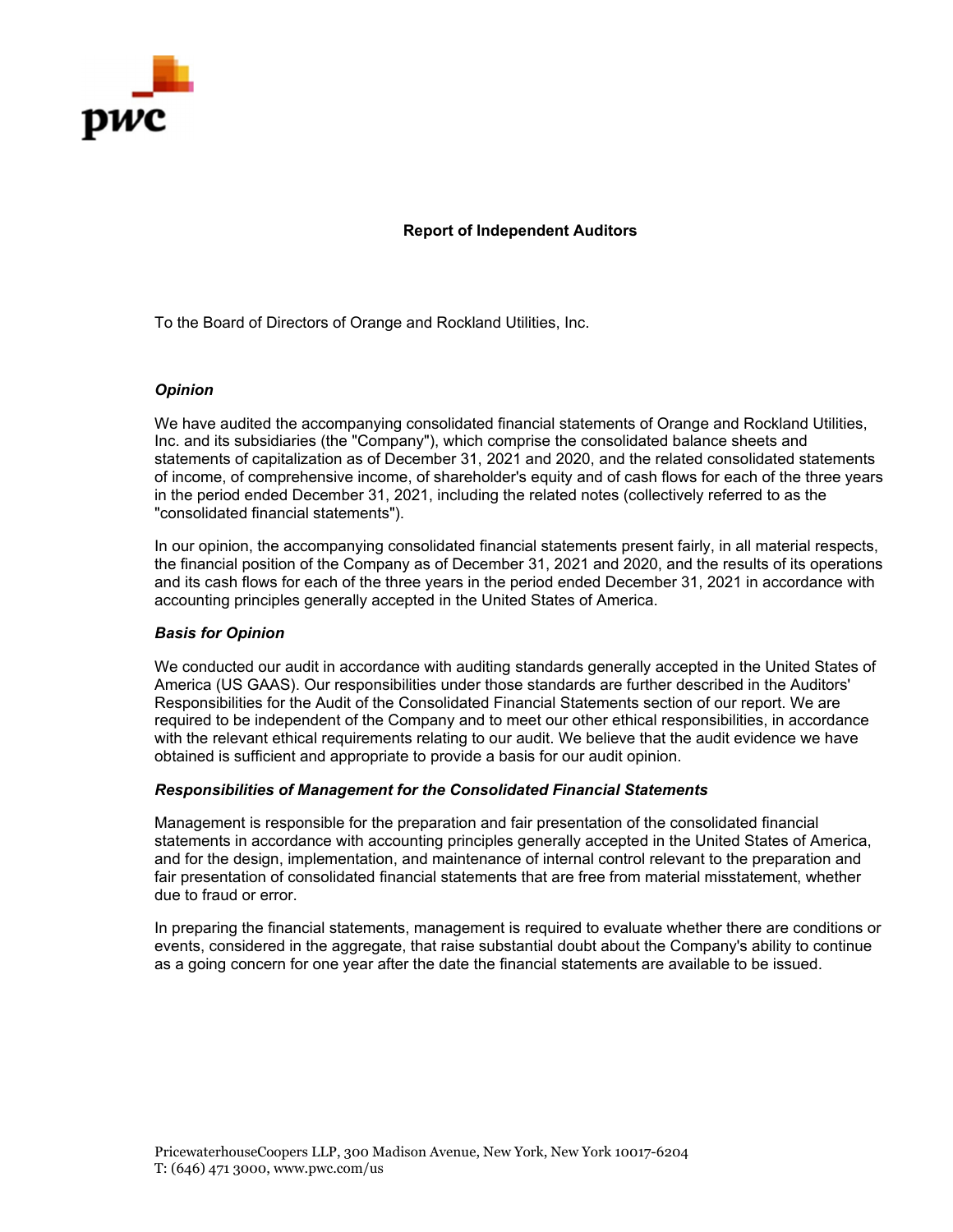

### *Auditors' Responsibilities for the Audit of the Consolidated Financial Statements*

Our objectives are to obtain reasonable assurance about whether the financial statements as a whole are free from material misstatement, whether due to fraud or error, and to issue an auditors' report that includes our opinion. Reasonable assurance is a high level of assurance but is not absolute assurance and therefore is not a guarantee that an audit conducted in accordance with US GAAS will always detect a material misstatement when it exists. The risk of not detecting a material misstatement resulting from fraud is higher than for one resulting from error, as fraud may involve collusion, forgery, intentional omissions, misrepresentations, or the override of internal control. Misstatements are considered material if there is a substantial likelihood that, individually or in the aggregate, they would influence the judgment made by a reasonable user based on the financial statements.

In performing an audit in accordance with US GAAS, we:

- Exercise professional judgment and maintain professional skepticism throughout the audit.
- Identify and assess the risks of material misstatement of the consolidated financial statements, whether due to fraud or error, and design and perform audit procedures responsive to those risks. Such procedures include examining, on a test basis, evidence regarding the amounts and disclosures in the financial statements.
- Obtain an understanding of internal control relevant to the audit in order to design audit procedures that are appropriate in the circumstances, but not for the purpose of expressing an opinion on the effectiveness of the Company's internal control. Accordingly, no such opinion is expressed.
- Evaluate the appropriateness of accounting policies used and the reasonableness of significant accounting estimates made by management, as well as evaluate the overall presentation of the consolidated financial statements.
- Conclude whether, in our judgment, there are conditions or events, considered in the aggregate, that raise substantial doubt about the Company's ability to continue as a going concern for a reasonable period of time.

We are required to communicate with those charged with governance regarding, among other matters, the planned scope and timing of the audit, significant audit findings, and certain internal control-related matters that we identified during the audit.

Viccunterhouse Corpers LLP

March 11, 2022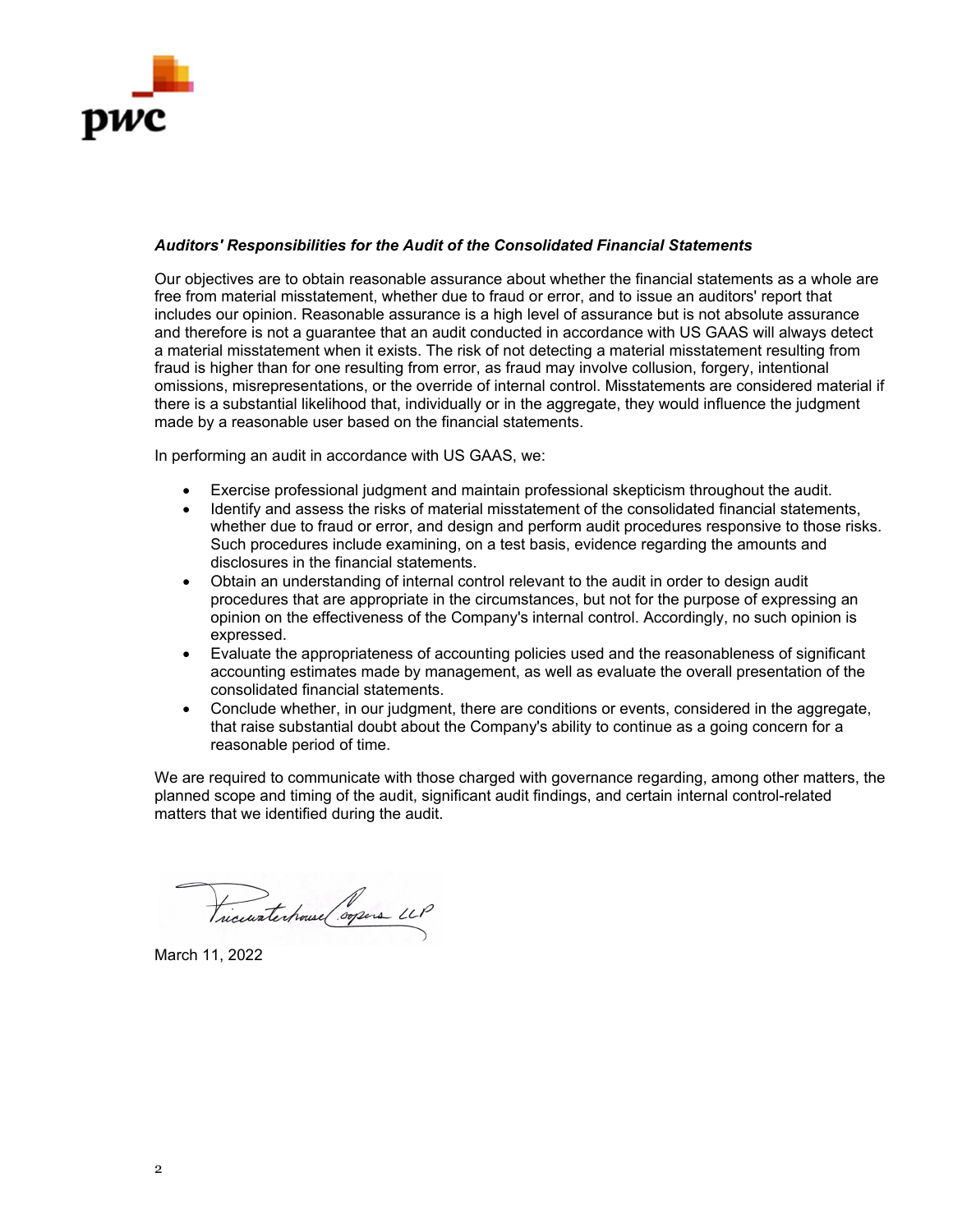## **Orange and Rockland Utilities, Inc. Consolidated Financial Statements**

**December 31, 2021 and 2020**

| <b>Report of Independent Auditors</b>                 |                |
|-------------------------------------------------------|----------------|
| <b>Consolidated Financial Statements</b>              | Page           |
| <b>Consolidated Income Statement</b>                  | $\mathbf 1$    |
| <b>Consolidated Statement of Comprehensive Income</b> | 2              |
| <b>Consolidated Statement of Cash Flows</b>           | 3              |
| <b>Consolidated Balance Sheet</b>                     | $\overline{4}$ |
| <b>Consolidated Statement of Shareholder's Equity</b> | 6              |
| <b>Consolidated Statement of Capitalization</b>       | $\overline{7}$ |
| <b>Notes to the Financial Statements</b>              | 8              |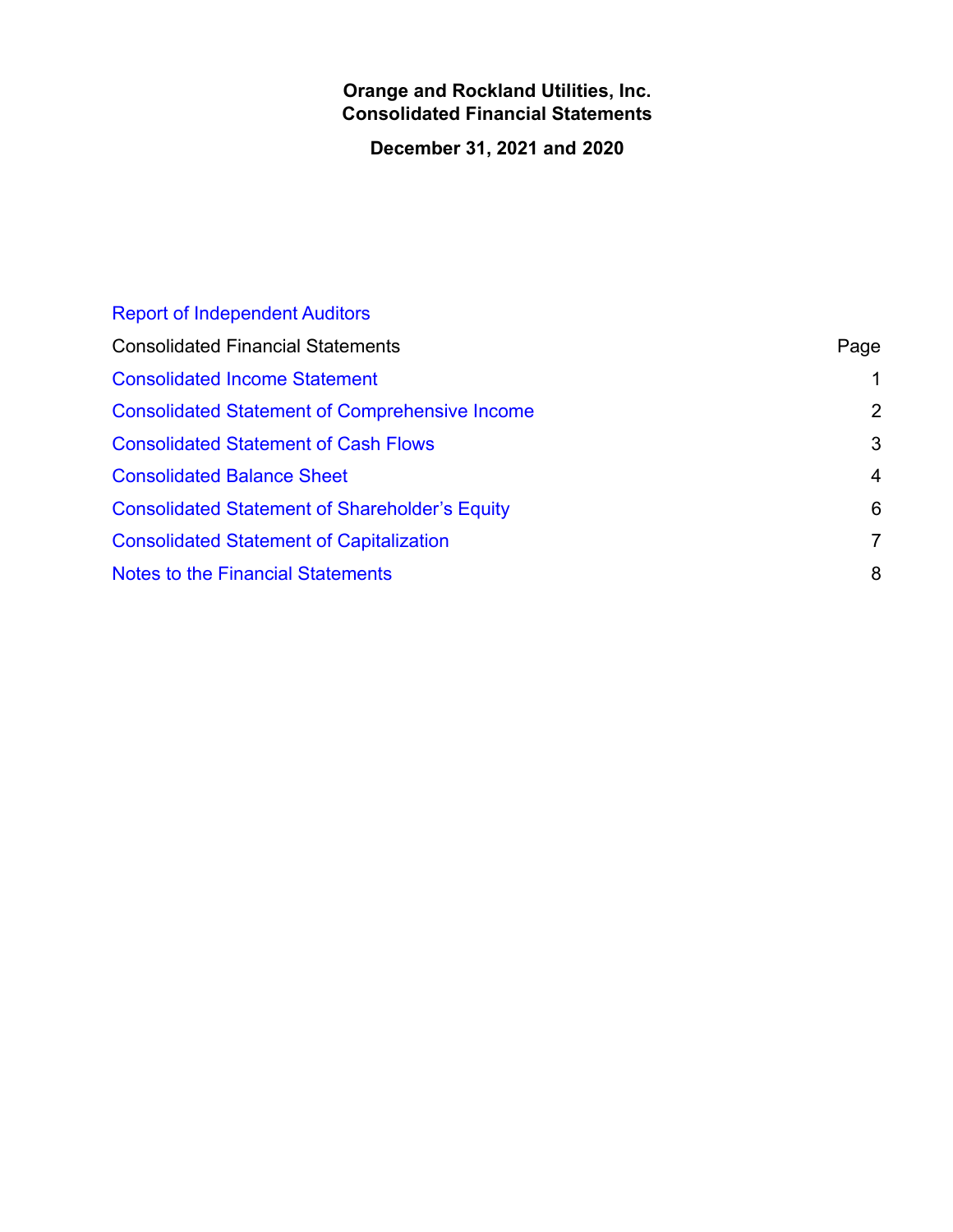## **Orange and Rockland Utilities, Inc. Consolidated Income Statement**

<span id="page-4-0"></span>

| (Millions of Dollars)                                 | 2021         | 2020           | 2019           |
|-------------------------------------------------------|--------------|----------------|----------------|
| <b>OPERATING REVENUES</b>                             |              |                |                |
| Electric                                              | \$681        | \$629          | \$634          |
| Gas                                                   | 260          | 233            | 259            |
| <b>TOTAL OPERATING REVENUES</b>                       | 941          | 862            | 893            |
| <b>OPERATING EXPENSES</b>                             |              |                |                |
| Purchased power                                       | 206          | 169            | 188            |
| Gas purchased for resale                              | 88           | 61             | 90             |
| Other operations and maintenance                      | 313          | 310            | 308            |
| Depreciation and amortization                         | 95           | 90             | 84             |
| Taxes, other than income taxes                        | 89           | 85             | 84             |
| TOTAL OPERATING EXPENSES                              | 791          | 715            | 754            |
| <b>OPERATING INCOME</b>                               | 150          | 147            | 139            |
| OTHER INCOME (DEDUCTIONS)                             |              |                |                |
| Other income (deductions), net                        | (12)         | (14)           | (11)           |
| TOTAL OTHER DEDUCTIONS                                | (12)         | (14)           | (11)           |
| INCOME BEFORE INTEREST AND INCOME TAX EXPENSE         | 138          | 133            | 128            |
| <b>INTEREST EXPENSE</b>                               |              |                |                |
| Interest on long-term debt                            | 42           | 41             | 39             |
| Other interest                                        | $\mathbf{1}$ | $\overline{2}$ | $\overline{4}$ |
| Allowance for borrowed funds used during construction | (1)          | (2)            | (2)            |
| <b>NET INTEREST EXPENSE</b>                           | 42           | 41             | 41             |
| INCOME BEFORE INCOME TAX EXPENSE                      | 96           | 92             | 87             |
| <b>INCOME TAX EXPENSE</b>                             | 21           | 21             | 17             |
| <b>NET INCOME</b>                                     | \$75         | \$71           | \$70           |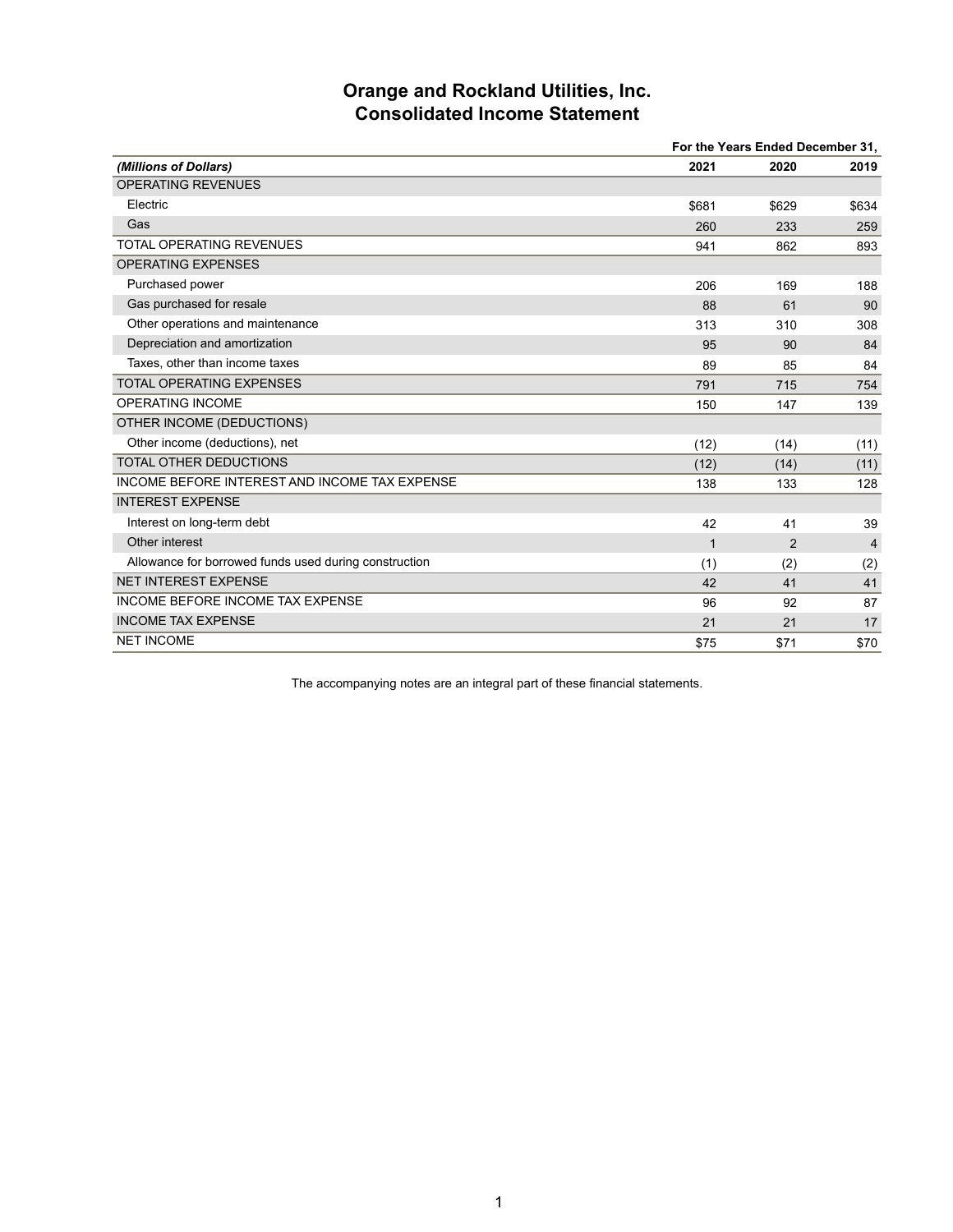## **Orange and Rockland Utilities, Inc. Consolidated Statement of Comprehensive Income**

<span id="page-5-0"></span>

|                                                                                   | For the Years Ended December 31, |      |      |  |
|-----------------------------------------------------------------------------------|----------------------------------|------|------|--|
| (Millions of Dollars)                                                             | 2021                             | 2020 | 2019 |  |
| <b>NET INCOME</b>                                                                 | \$75                             | \$71 | \$70 |  |
| OTHER COMPREHENSIVE INCOME/(LOSS), NET OF TAXES                                   |                                  |      |      |  |
| Pension and other postretirement benefit plan liability adjustments, net of taxes | 23                               | (2)  | (3)  |  |
| TOTAL OTHER COMPREHENSIVE INCOME/(LOSS), NET OF TAXES                             | 23                               | (2)  | (3)  |  |
| <b>COMPREHENSIVE INCOME</b>                                                       | \$98                             | \$69 | \$67 |  |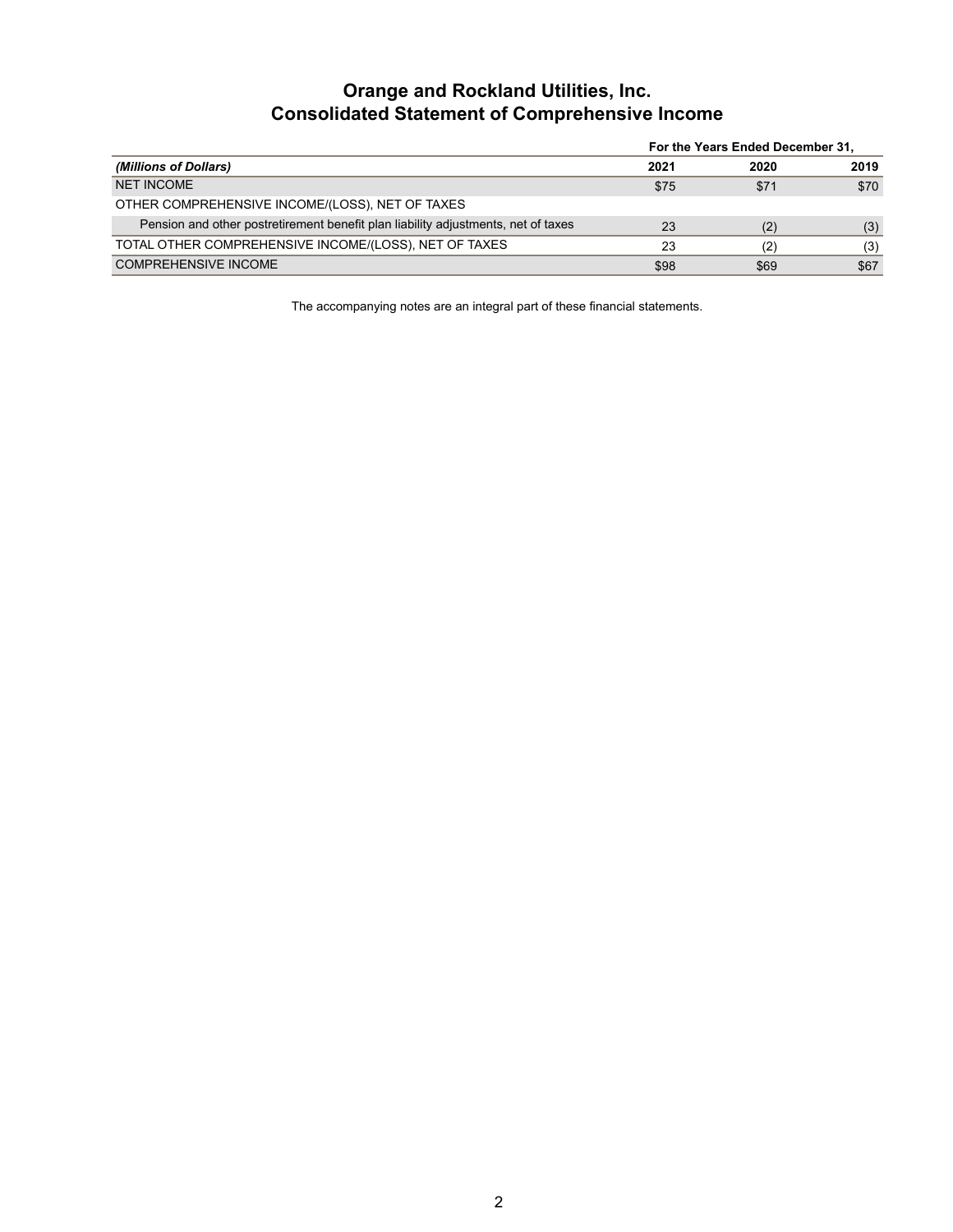# **Orange and Rockland Utilities, Inc. Consolidated Statement of Cash Flows**

<span id="page-6-0"></span>

|                                                                                      |                | For the Years Ended December 31, |                   |
|--------------------------------------------------------------------------------------|----------------|----------------------------------|-------------------|
| (Millions of Dollars)                                                                | 2021           | 2020                             | 2019              |
| OPERATING ACTIVITIES                                                                 |                |                                  |                   |
| Net income                                                                           | \$75           | \$71                             | \$70              |
| PRINCIPAL NON-CASH CHARGES/(CREDITS) TO INCOME                                       |                |                                  |                   |
| Depreciation and amortization                                                        | 95             | 90                               | 84                |
| Deferred income taxes                                                                | 5              | 19                               |                   |
| Rate case amortizations                                                              |                |                                  | $\mathbf{1}$      |
| Common equity component of allowance for funds used during construction              | (2)            | (3)                              | (2)               |
| Unbilled revenue accruals                                                            | (18)           | 10                               | (8)               |
| Other non-cash items, net                                                            | 35             | 13                               | 8                 |
| CHANGES IN ASSETS AND LIABILITIES                                                    |                |                                  |                   |
| Accounts receivable - customers                                                      | (8)            | (20)                             | 15                |
| Allowance for uncollectible accounts, customers                                      | 3              | 4                                |                   |
| Accounts receivable from affiliated companies                                        | $\overline{2}$ | (2)                              | 5                 |
| Materials and supplies, including gas in storage                                     | (4)            | 1                                | (1)               |
| Revenue decoupling mechanism receivable                                              | 8              | (8)                              | $\qquad \qquad -$ |
| Prepayments, other receivables and other current assets                              | (2)            | (7)                              | (9)               |
| Accounts payable                                                                     | (55)           | 41                               | 16                |
| Accounts payable to affiliated companies                                             | 8              | (1)                              |                   |
| Pensions and retiree benefits obligations, net                                       | (19)           | 31                               | 29                |
| Pensions and retiree benefits contributions                                          | (38)           | (41)                             | (32)              |
| <b>Accrued taxes</b>                                                                 | (4)            | $\overline{7}$                   | (1)               |
| Accrued taxes to affiliated companies                                                | 9              | (11)                             | 1                 |
| System benefit charge                                                                | (2)            | (7)                              | $\mathbf{1}$      |
| Superfund and environmental remediation costs, net                                   | 8              | 8                                | 4                 |
|                                                                                      | (31)           | (54)                             | (15)              |
| Deferred charges, noncurrent assets and other regulatory assets                      | 53             | 6                                | 17                |
| Deferred credits and other regulatory liabilities                                    | 9              | (1)                              | $\overline{7}$    |
| Other current and noncurrent liabilities<br>NET CASH FLOWS FROM OPERATING ACTIVITIES | 127            | 146                              | 190               |
| <b>INVESTING ACTIVITIES</b>                                                          |                |                                  |                   |
|                                                                                      | (217)          | (214)                            | (210)             |
| Utility construction expenditures                                                    |                |                                  |                   |
| Cost of removal less salvage<br>NET CASH FLOWS USED IN INVESTING ACTIVITIES          | (7)<br>(224)   | (6)                              | (8)               |
| <b>FINANCING ACTIVITIES</b>                                                          |                | (220)                            | (218)             |
|                                                                                      |                |                                  |                   |
| Net issuance/(payment) of short-term debt                                            | 32             | 28                               | (37)              |
| Issuance of long-term debt                                                           | 75             | 75                               | 125               |
| Retirement of long-term debt                                                         |                |                                  | (62)              |
| Debt issuance costs                                                                  | (1)            |                                  | (1)               |
| Capital contribution by parent                                                       | 35             | 25                               | 30                |
| Dividend to parent                                                                   | (52)           | (49)                             | (47)              |
| NET CASH FLOWS FROM FINANCING ACTIVITIES                                             | 89             | 79                               | 8                 |
| CASH, TEMPORARY CASH INVESTMENTS AND RESTRICTED CASH:                                |                |                                  |                   |
| NET CHANGE FOR THE PERIOD                                                            | (8)            | 5                                | (20)              |
| <b>BALANCE AT BEGINNING OF PERIOD</b>                                                | 37             | 32                               | 52                |
| BALANCE AT END OF PERIOD                                                             | \$29           | \$37                             | \$32              |
| SUPPLEMENTAL DISCLOSURE OF CASH INFORMATION                                          |                |                                  |                   |
| Cash paid during the period for:                                                     |                |                                  |                   |
| Interest                                                                             | \$41           | \$40                             | \$39              |
| Income taxes                                                                         | \$7            | \$10                             | \$17              |
| SUPPLEMENTAL DISCLOSURE OF NON-CASH INFORMATION                                      |                |                                  |                   |
| Construction expenditures in accounts payable                                        | \$21           | \$23                             | \$20              |
| Software licenses acquired but unpaid as of end of period                            | \$1            | \$3                              | \$4               |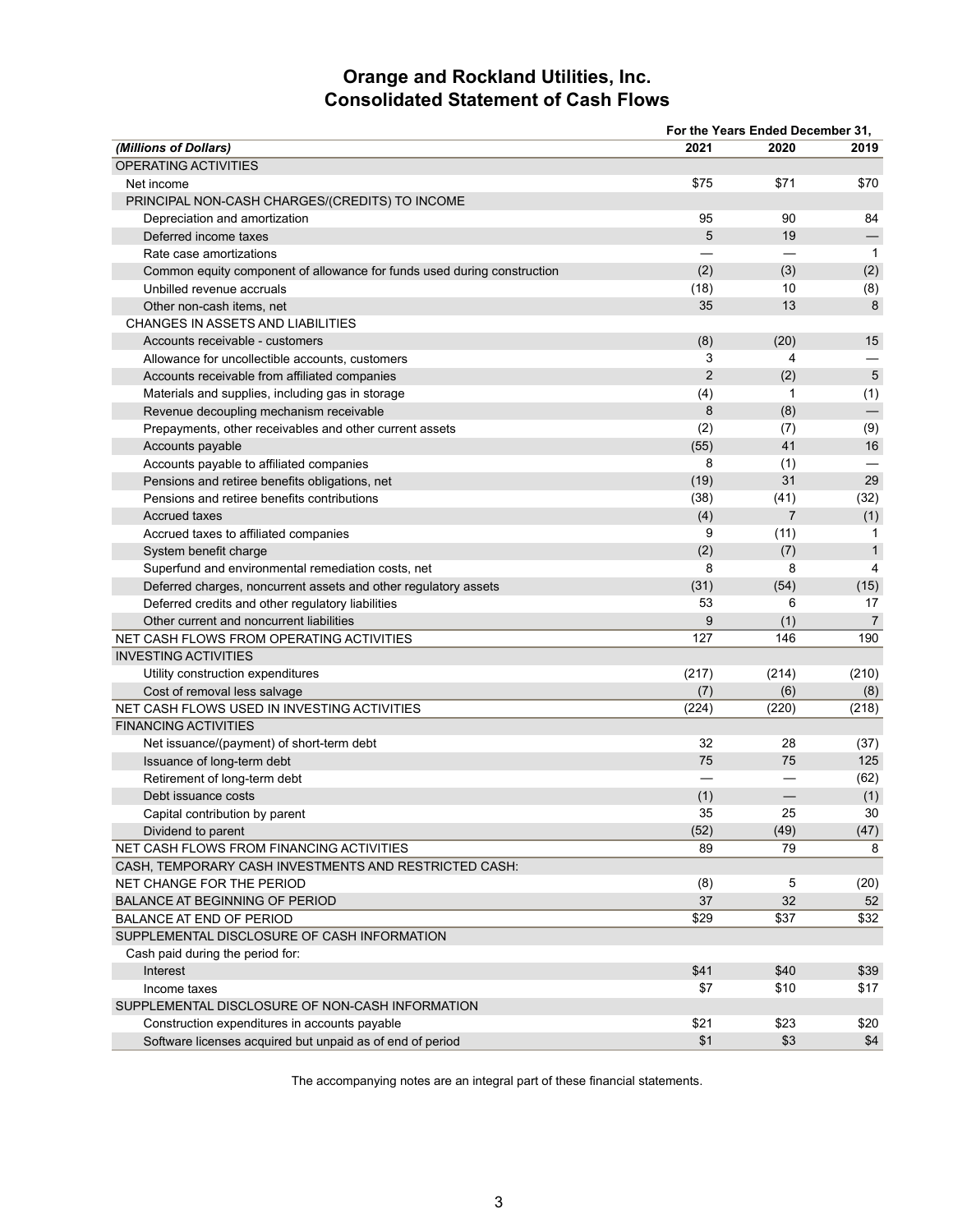## **Orange and Rockland Utilities, Inc. Consolidated Balance Sheet**

<span id="page-7-0"></span>

| (Millions of Dollars)                                                                                                          | December 31,<br>2021 | December 31.<br>2020 |
|--------------------------------------------------------------------------------------------------------------------------------|----------------------|----------------------|
| <b>ASSETS</b>                                                                                                                  |                      |                      |
| <b>CURRENT ASSETS</b>                                                                                                          |                      |                      |
| Cash and temporary cash investments                                                                                            | \$29                 | \$37                 |
| Accounts receivable – customers, net of allowance for uncollectible accounts of \$12 and \$9 in<br>2021 and 2020, respectively | 91                   | 86                   |
| Other receivables, net of allowance for uncollectible accounts of \$2 in 2021 and 2020                                         | 14                   | 14                   |
| Accrued unbilled revenue                                                                                                       | 50                   | 32                   |
| Accounts receivable from affiliated companies                                                                                  | $\overline{4}$       | 6                    |
| Gas in storage, at average cost                                                                                                | 13                   | 9                    |
| Materials and supplies, at average cost                                                                                        | 24                   | 24                   |
| Prepayments                                                                                                                    | 30                   | 31                   |
| Regulatory assets                                                                                                              | 18                   | 23                   |
| Revenue decoupling mechanism receivable                                                                                        |                      | 8                    |
| Other current assets                                                                                                           | 17                   | $\overline{7}$       |
| <b>TOTAL CURRENT ASSETS</b>                                                                                                    | 290                  | 277                  |
| <b>INVESTMENTS</b>                                                                                                             | 26                   | 26                   |
| UTILITY PLANT, AT ORIGINAL COST                                                                                                |                      |                      |
| Electric                                                                                                                       | 2,092                | 1,988                |
| Gas                                                                                                                            | 966                  | 910                  |
| General                                                                                                                        | 316                  | 295                  |
| <b>TOTAL</b>                                                                                                                   | 3,374                | 3,193                |
| Less: Accumulated depreciation                                                                                                 | 941                  | 878                  |
| <b>Net</b>                                                                                                                     | 2,433                | 2,315                |
| Construction work in progress                                                                                                  | 166                  | 154                  |
| NET UTILITY PLANT                                                                                                              | 2,599                | 2,469                |
| OTHER NONCURRENT ASSETS                                                                                                        |                      |                      |
| Regulatory assets                                                                                                              | 323                  | 450                  |
| Operating lease right-of-use asset                                                                                             | $\mathbf{1}$         | $\overline{2}$       |
| Pension and retiree benefits                                                                                                   | 24                   |                      |
| Other deferred charges and noncurrent assets                                                                                   | 29                   | 23                   |
| TOTAL OTHER NONCURRENT ASSETS                                                                                                  | 377                  | 475                  |
| <b>TOTAL ASSETS</b>                                                                                                            | \$3,292              | \$3,247              |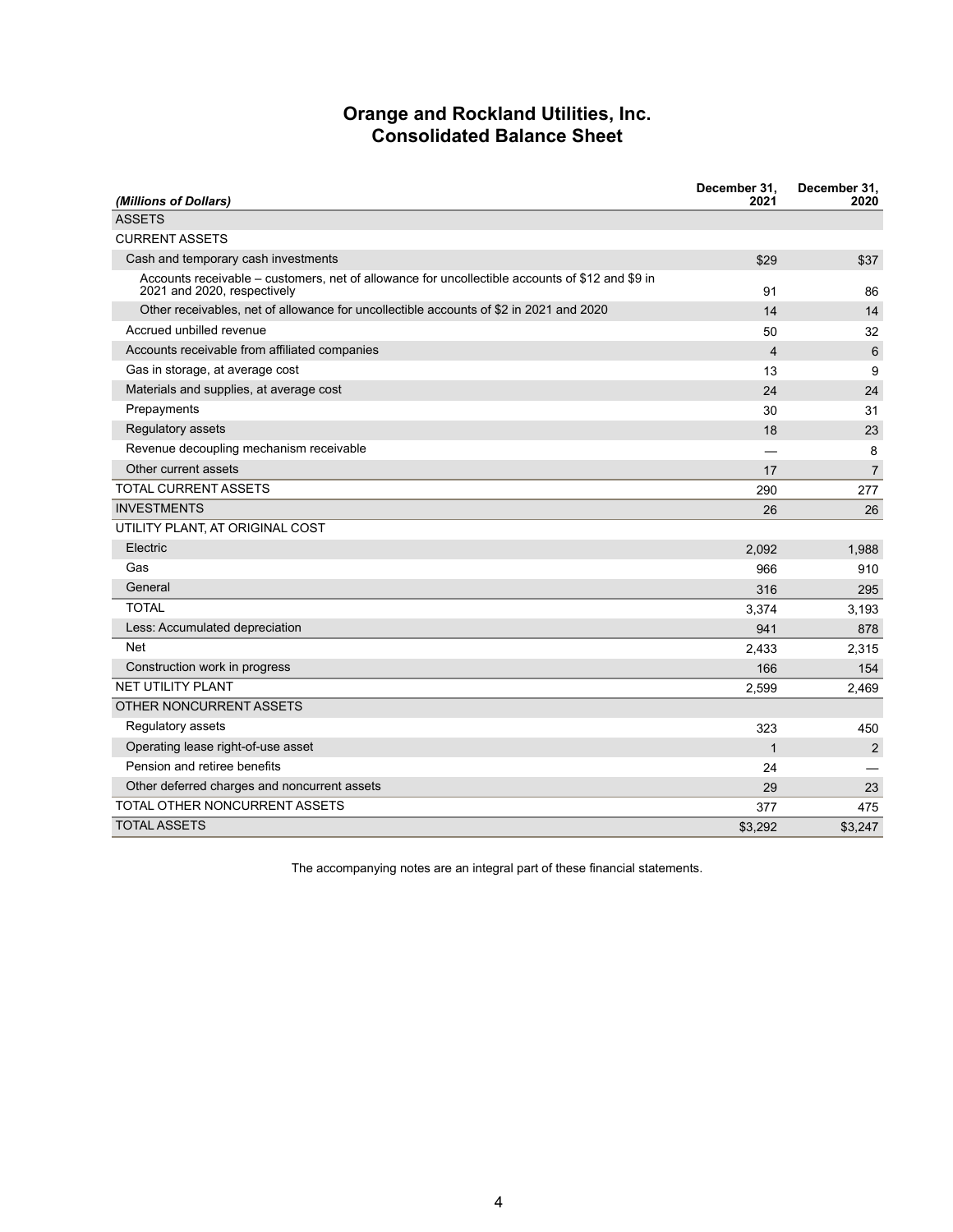## **Orange and Rockland Utilities, Inc. Consolidated Balance Sheet**

| (Millions of Dollars)                                               | December 31,<br>2021 | December 31,<br>2020 |
|---------------------------------------------------------------------|----------------------|----------------------|
| LIABILITIES AND SHAREHOLDER'S EQUITY                                |                      |                      |
| <b>CURRENT LIABILITIES</b>                                          |                      |                      |
| Notes payable                                                       | \$77                 | \$45                 |
| Accounts payable                                                    | 76                   | 132                  |
| Accounts payable to affiliated companies                            | 24                   | 16                   |
| <b>Customer deposits</b>                                            | 14                   | 14                   |
| <b>Accrued taxes</b>                                                | 5                    | 9                    |
| Accrued taxes to affiliated companies                               | 10                   | 1                    |
| <b>Accrued interest</b>                                             | 10                   | 10                   |
| Accrued wages                                                       | 11                   | 10                   |
| Fair value of derivative liabilities                                | $6\phantom{1}6$      | 13                   |
| Regulatory liabilities                                              | 51                   | 24                   |
| System benefit charge                                               | 51                   | 53                   |
| Operating lease liabilities                                         | 1                    | 1                    |
| Other current liabilities                                           | 36                   | 28                   |
| <b>TOTAL CURRENT LIABILITIES</b>                                    | 372                  | 356                  |
| NONCURRENT LIABILITIES                                              |                      |                      |
| Provision for injuries and damages                                  | 5                    | 6                    |
| Pensions and retiree benefits                                       | 116                  | 314                  |
| Superfund and other environmental costs                             | 90                   | 77                   |
| Asset retirement obligations                                        | $\mathbf{1}$         | $\mathbf{1}$         |
| Deferred income taxes and unamortized investment tax credits        | 362                  | 340                  |
| Regulatory liabilities                                              | 448                  | 410                  |
| Operating lease liabilities                                         |                      | 1                    |
| Other deferred credits and noncurrent liabilities                   | 42                   | 42                   |
| <b>TOTAL NONCURRENT LIABILITIES</b>                                 | 1,064                | 1,191                |
| <b>LONG-TERM DEBT</b>                                               | 968                  | 893                  |
| COMMON SHAREHOLDER'S EQUITY (See Statement of Shareholder's Equity) | 888                  | 807                  |
| TOTAL LIABILITIES AND SHAREHOLDER'S EQUITY                          | \$3,292              | \$3,247              |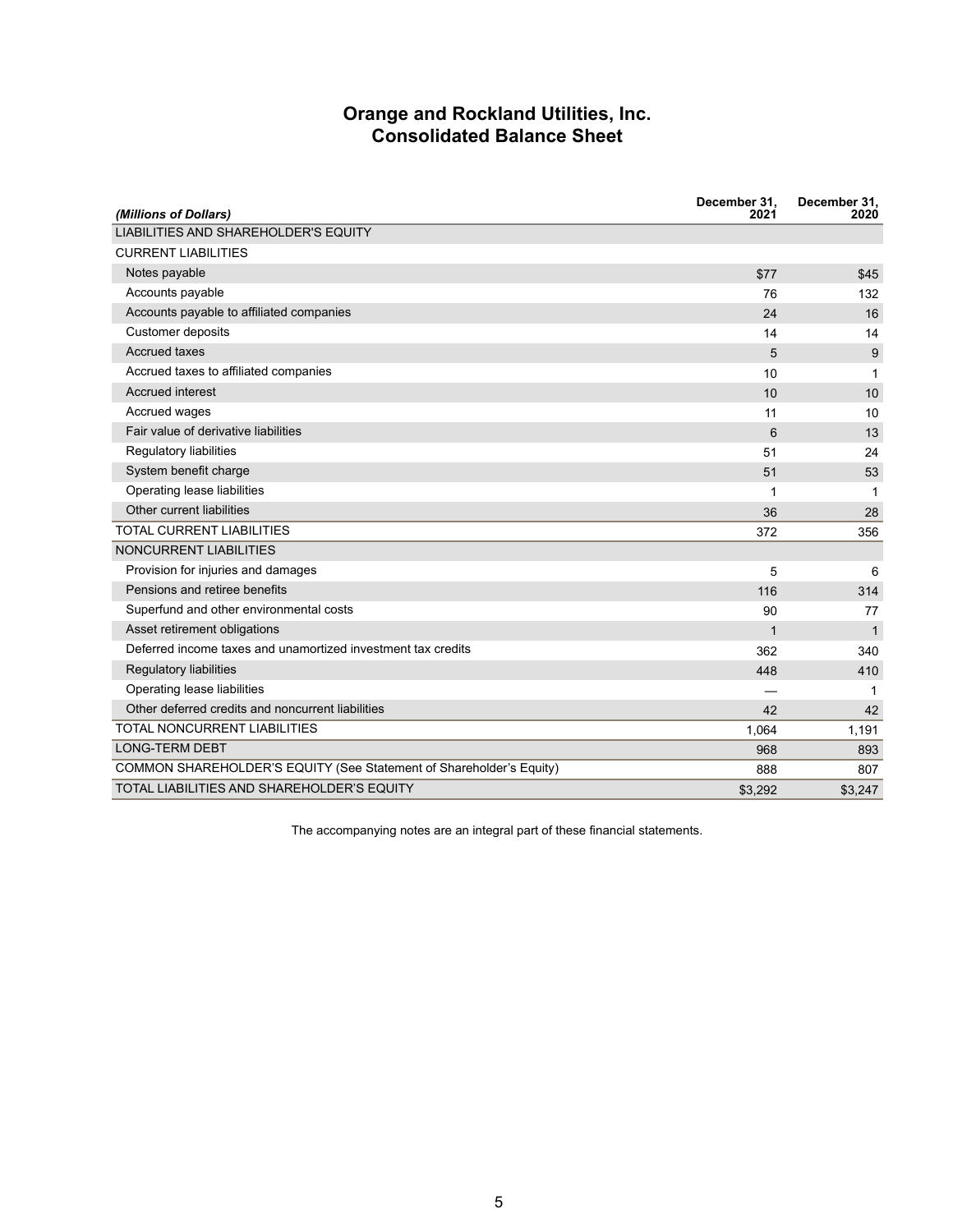## **Orange and Rockland Utilities, Inc. Consolidated Statement of Shareholder's Equity**

<span id="page-9-0"></span>

|                                  | <b>Common Stock</b><br>Additional |        |                    |                             |                                         |       |
|----------------------------------|-----------------------------------|--------|--------------------|-----------------------------|-----------------------------------------|-------|
| (In Millions, except share data) | <b>Shares</b>                     | Amount | Paid-In<br>Capital | Retained<br><b>Earnings</b> | Other<br>Comprehensive<br>Income/(Loss) | Total |
| BALANCE AS OF DECEMBER 31, 2018  | 1,000                             | $s-$   | \$349              | \$375                       | \$(12)                                  | \$712 |
| Net income                       |                                   |        |                    | 70                          |                                         | 70    |
| Common stock dividend to parent  |                                   |        |                    | (47)                        |                                         | (47)  |
| Capital contribution by parent   |                                   |        | 30                 |                             |                                         | 30    |
| Other comprehensive loss         |                                   |        |                    |                             | (3)                                     | (3)   |
| BALANCE AS OF DECEMBER 31, 2019  | 1,000                             | $s-$   | \$379              | \$398                       | \$(15)                                  | \$762 |
| Net income                       |                                   |        |                    | \$71                        |                                         | 71    |
| Common stock dividend to parent  |                                   |        |                    | (49)                        |                                         | (49)  |
| Capital contribution by parent   |                                   |        | 25                 |                             |                                         | 25    |
| Other comprehensive loss         |                                   |        |                    |                             | (2)                                     | (2)   |
| BALANCE AS OF DECEMBER 31, 2020  | 1.000                             | $s-$   | \$404              | \$420                       | \$(17)                                  | \$807 |
| Net income                       |                                   |        |                    | 75                          |                                         | 75    |
| Common stock dividend to parent  |                                   |        |                    | (52)                        |                                         | (52)  |
| Capital contribution by parent   |                                   |        | 35                 |                             |                                         | 35    |
| Other comprehensive income       |                                   |        |                    |                             | 23                                      | 23    |
| BALANCE AS OF DECEMBER 31, 2021  | 1.000                             | $s-$   | \$439              | \$443                       | \$6                                     | \$888 |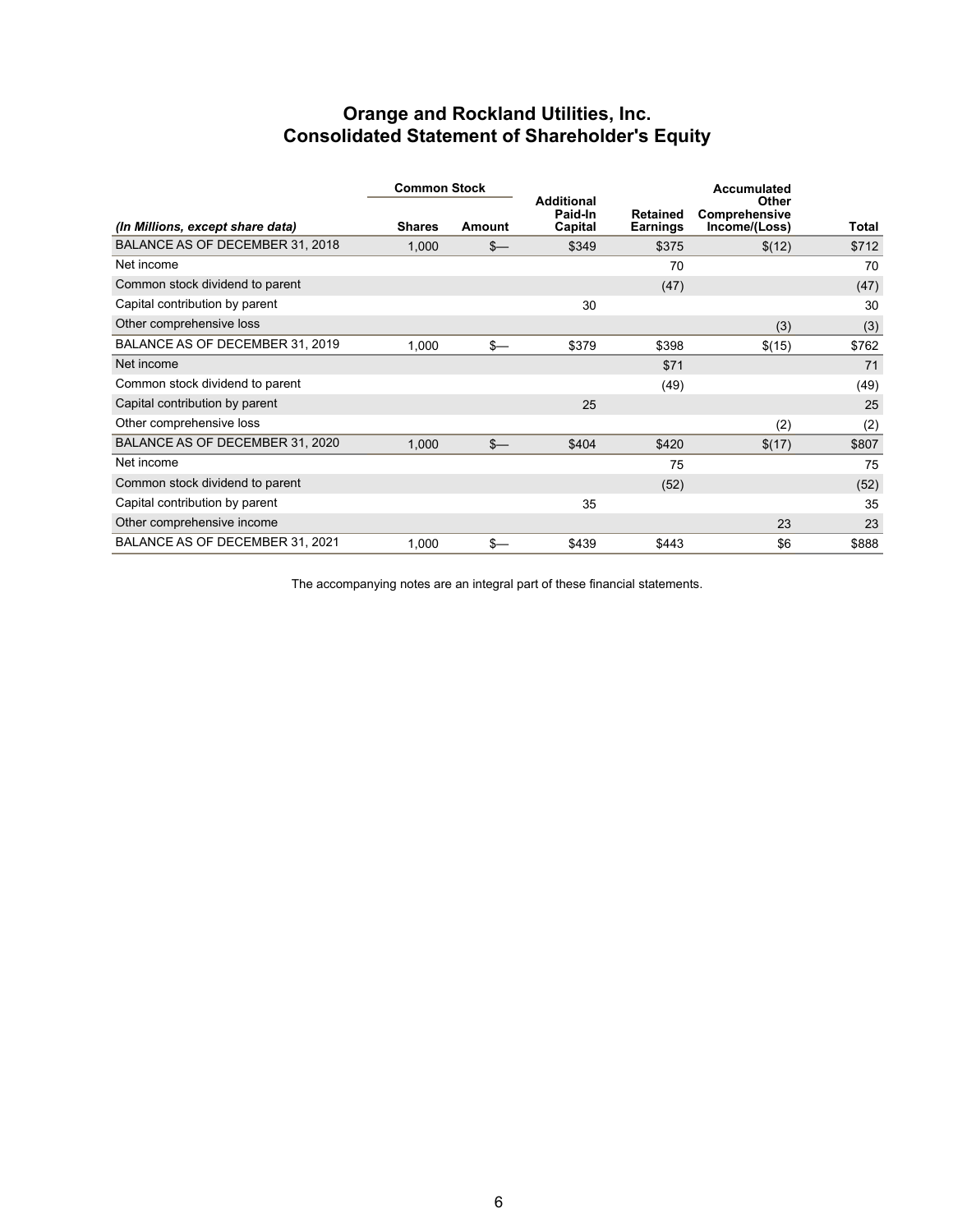## **Orange and Rockland Utilities, Inc. Consolidated Statement of Capitalization**

<span id="page-10-0"></span>

|                                                                       | <b>Shares outstanding</b> | December 31.  |       |         | At December 31, |
|-----------------------------------------------------------------------|---------------------------|---------------|-------|---------|-----------------|
| (In Millions, except share data)                                      | 2021                      |               | 2020  | 2021    | 2020            |
| TOTAL SHAREHOLDER'S EQUITY (See Statement of Shareholder's<br>Equity) | 1,000                     |               | 1,000 | \$888   | \$807           |
| <b>LONG-TERM DEBT (Millions of Dollars)</b>                           |                           |               |       |         | At December 31, |
| <b>Maturity</b>                                                       | <b>Interest Rate</b>      | <b>Series</b> |       | 2021    | 2020            |
| <b>DEBENTURES:</b>                                                    |                           |               |       |         |                 |
| 2027                                                                  | 6.50                      | 1997F         |       | 80      | 80              |
| 2029                                                                  | 2.94                      | 2019B         |       | 44      | 44              |
| 2030                                                                  | 2.02                      | 2020A         |       | 35      | 35              |
| 2031                                                                  | 2.31                      | 2021A         |       | 45      |                 |
| 2039                                                                  | 6.00                      | 2009B         |       | 60      | 60              |
| 2039                                                                  | 3.46                      | 2019C         |       | 38      | 38              |
| 2040                                                                  | 5.50                      | 2010B         |       | 115     | 115             |
| 2045                                                                  | 4.95                      | 2015A         |       | 120     | 120             |
| 2045                                                                  | 4.69                      | 2015B         |       | 100     | 100             |
| 2046                                                                  | 3.88                      | 2016A         |       | 75      | 75              |
| 2048                                                                  | 4.35                      | 2018A         |       | 125     | 125             |
| 2048                                                                  | 4.35                      | 2018B         |       | 25      | 25              |
| 2049                                                                  | 3.73                      | 2019A         |       | 43      | 43              |
| 2050                                                                  | 3.24                      | 2020B         |       | 40      | 40              |
| 2051                                                                  | 3.17                      | 2021B         |       | 30      |                 |
| <b>TOTAL DEBENTURES</b>                                               |                           |               |       | 975     | 900             |
| Unamortized debt expense                                              |                           |               |       | (6)     | (6)             |
| Unamortized debt discount                                             |                           |               |       | (1)     | (1)             |
| <b>TOTAL</b>                                                          |                           |               |       | 968     | 893             |
| Less: Long-term debt due within one year                              |                           |               |       |         |                 |
| <b>TOTAL LONG-TERM DEBT</b>                                           |                           |               |       | 968     | 893             |
| <b>TOTAL CAPITALIZATION</b>                                           |                           |               |       | \$1,856 | \$1,700         |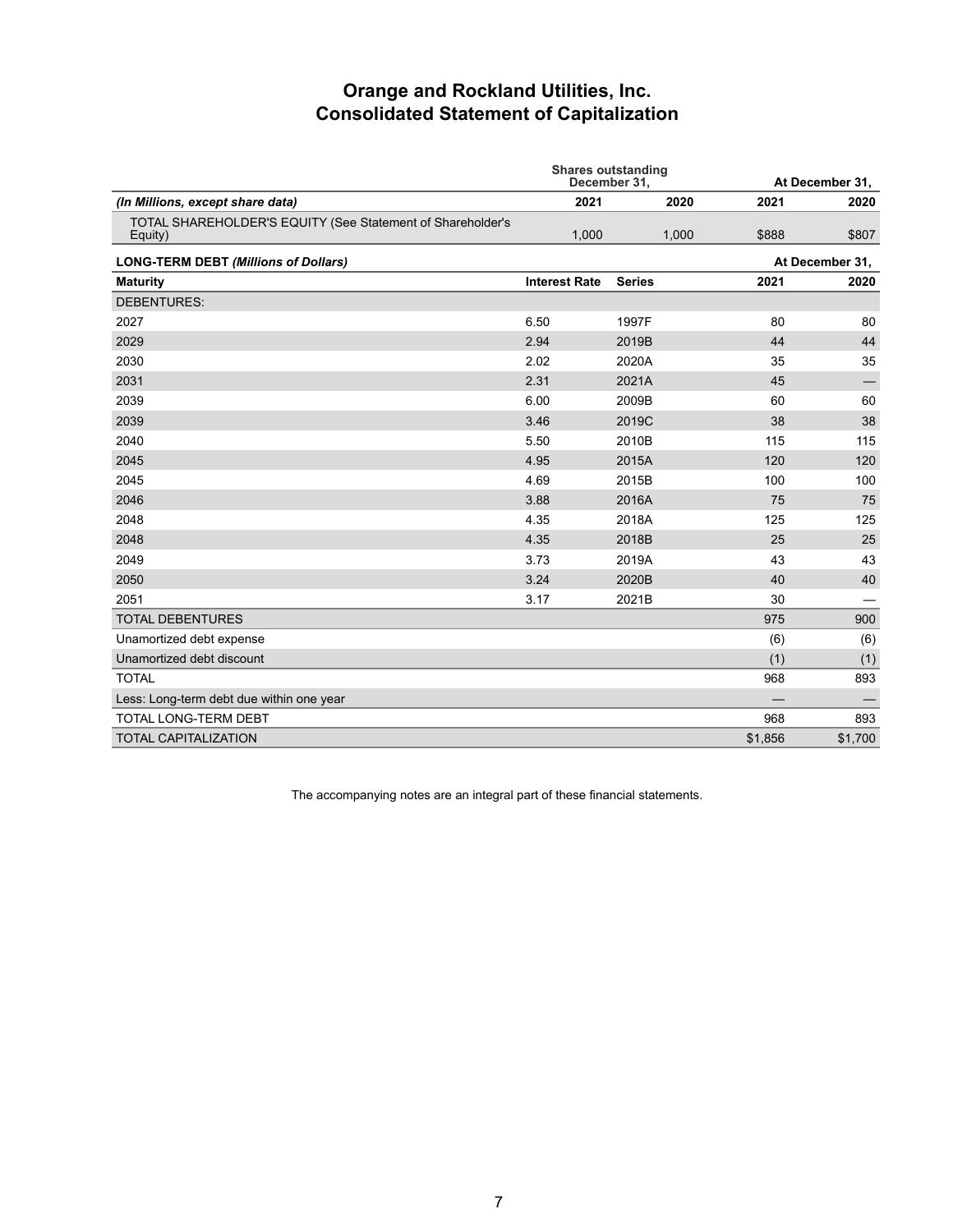## **Notes to the Consolidated Financial Statements**

#### <span id="page-11-0"></span>**General**

These notes accompany and form an integral part of the consolidated financial statements of Orange and Rockland Utilities, Inc., a NY corporation, and its subsidiaries (the Company or O&R). The Company is a regulated utility, the equity of which is owned entirely by Consolidated Edison, Inc. (Con Edison). O&R has one regulated utility subsidiary: Rockland Electric Company (RECO). For the years ended December 31, 2021, 2020 and 2019, operating revenues for RECO were 19.8 percent, 20.6 percent, and 19.7 percent, respectively, of O&R's consolidated operating revenues. O&R, along with RECO, provides electric service in southeastern NY and adjacent areas of northern New Jersey and gas service in southeastern NY.

The Company is subject to regulation by the Federal Energy Regulatory Commission (FERC), the New York State Public Service Commission (NYSPSC) and the New Jersey Board of Public Utilities (NJBPU) with respect to rates and accounting.

The Company has, pursuant to the accounting rules for subsequent events, evaluated events or transactions that occurred after December 31, 2021 through the posting on its website (March 11, 2022) of the Annual Financial Statements for potential recognition or disclosure in the consolidated financial statements.

### **Note A – Summary of Significant Accounting Policies**

#### **Principles of Consolidation**

The Company's consolidated financial statements include the accounts of its subsidiaries. All intercompany balances and transactions have been eliminated.

### **Accounting Policies**

The accounting policies of the Company conform to generally accepted accounting principles in the United States of America (GAAP). For the Company, these accounting policies include the accounting rules for regulated operations and the accounting requirements of the Federal Energy Regulatory Commission (FERC) and the state regulators having jurisdiction.

The accounting rules for regulated operations specify the economic effects that result from the causal relationship of costs and revenues in the rate-regulated environment and how these effects are to be accounted for by a regulated enterprise. Revenues intended to cover some costs may be recorded either before or after the costs are incurred. If regulation provides assurance that incurred costs will be recovered in the future, these costs would be recorded as deferred charges or "regulatory assets" under the accounting rules for regulated operations. If revenues are recorded for costs that are expected to be incurred in the future, these revenues would be recorded as deferred credits or "regulatory liabilities" under the accounting rules for regulated operations.

The Company's principal regulatory assets and liabilities are detailed in Note B. The Company is generally receiving or being credited with a return on its regulatory assets for which a cash outflow has been made and is paying or being charged with a return on its regulatory liabilities for which a cash inflow has been received. The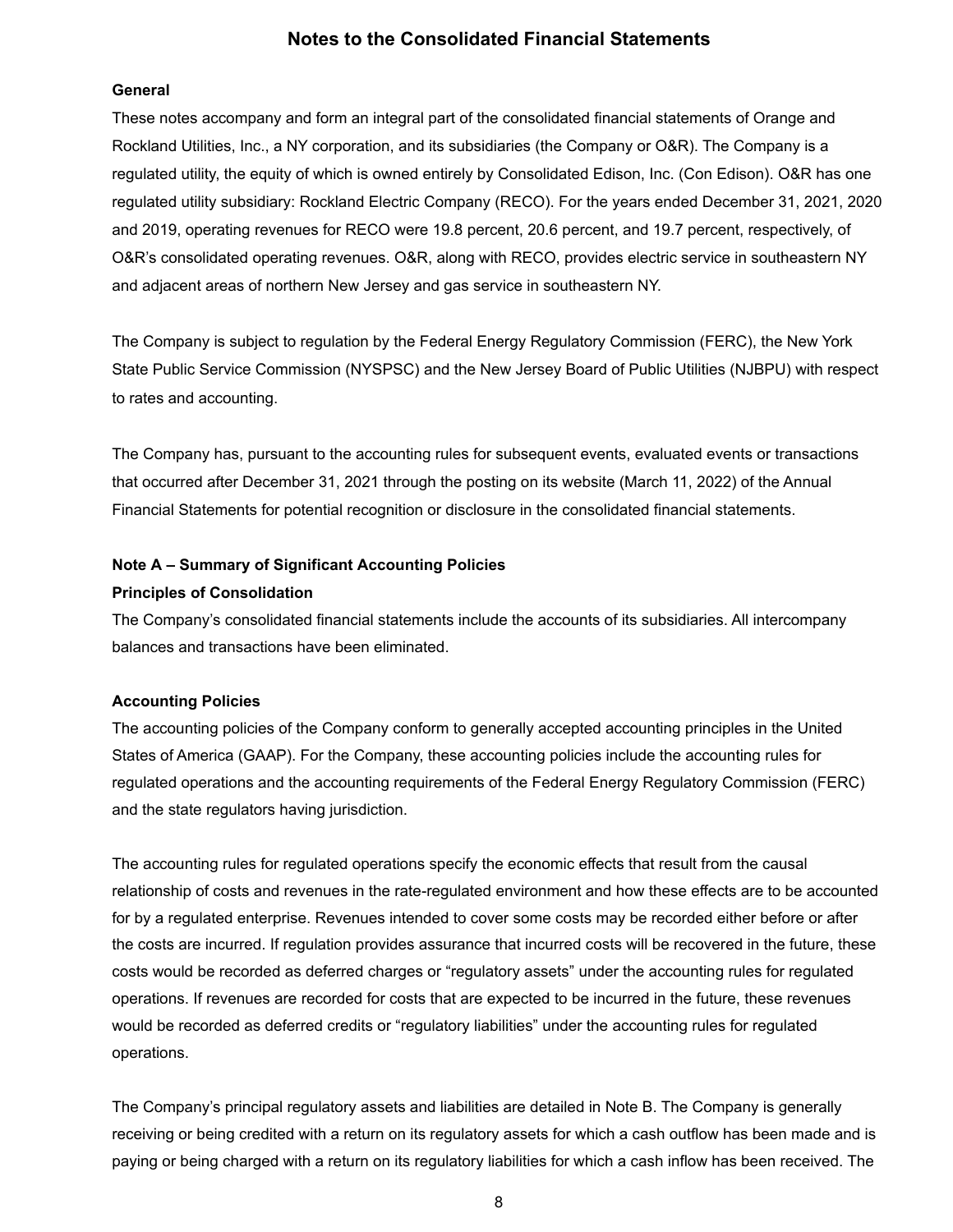Company is not receiving or being credited with a return on its regulatory asset for RECO's deferred storm costs. The Company's regulatory assets and liabilities at December 31, 2021 and 2020 are recoverable from customers, or to be applied for customer benefit, in accordance with rate provisions that have been approved by state regulators.

Other significant accounting policies of the Company are referenced below in this Note A and in the notes that follow.

#### **Revenues**

O&R's New York electric and gas rate plans each contain a revenue decoupling mechanism, that covers all residential and most commercial customers, under which the Company's actual energy delivery revenues are compared with the authorized delivery revenues and the difference accrued, with interest, for refund to, or recovery from, customers, as applicable. See "Rate Plans" in Note B.

The NYSPSC requires utilities to record gross receipts tax revenues and expenses on a gross income statement presentation basis (i.e., included in both revenue and expense). The recovery of these taxes is generally provided for in the revenue requirement within each of the respective NYSPSC-approved rate plans. Total excise taxes (inclusive of gross receipts taxes) recorded in operating revenues were \$11.4 million, \$11.3 million, and \$10.9 million, in 2021, 2020 and 2019, respectively.

#### **Plant and Depreciation**

#### Utility Plant

Utility plant is stated at original cost. The cost of repairs and maintenance is charged to expense and the cost of betterments is capitalized. The capitalized cost of additions to utility plant includes indirect costs such as engineering, supervision, payroll taxes, pensions, other benefits and an allowance for funds used during construction (AFUDC). The original cost of property is charged to expense over the estimated useful lives of the assets. Upon retirement, the original cost of property is charged to accumulated depreciation. See Note N.

Rates used for AFUDC include the cost of borrowed funds and a reasonable rate of return on the Company's own funds when so used, determined in accordance with regulations of the FERC or the state public utility regulatory authority having jurisdiction. The rate is compounded semiannually, and the amounts applicable to borrowed funds are treated as a reduction of interest charges, while the amounts applicable to the Company's own funds are credited to other income (deductions). The AFUDC rates for the Company were 4.8 percent, 5.3 percent and 5.3 percent for 2021, 2020 and 2019, respectively.

The Company generally computes annual charges for depreciation using the straight-line method for financial statement purposes, with rates based on average service lives and net salvage factors. The average depreciation rates for the Company were 3.1 percent for 2021, 3.2 percent for 2020 and 3.0 percent for 2019.

The estimated lives for utility plant for the Company range from 5 to 75 years for electric and gas and 5 to 50 years for general plant.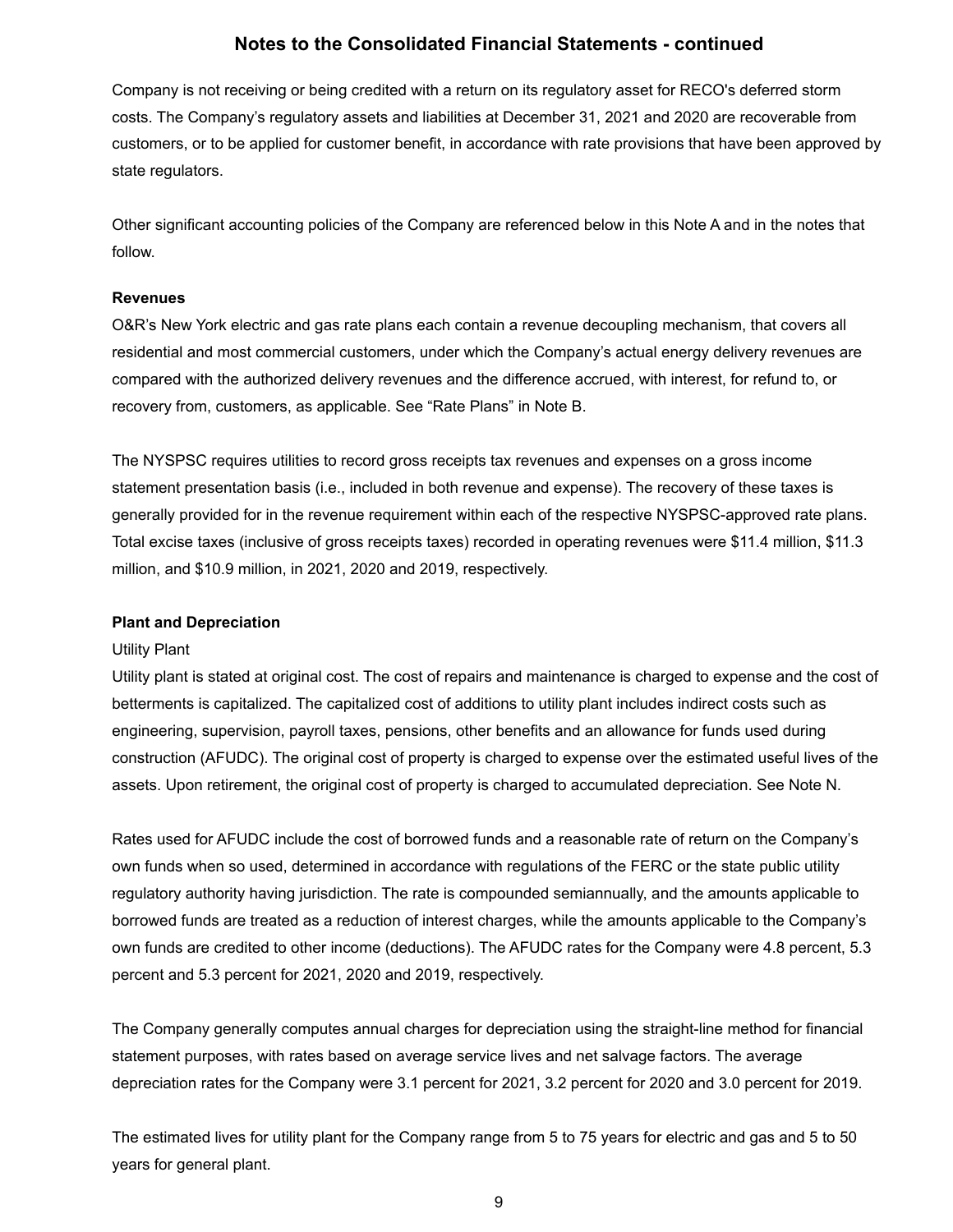At December 31, 2021 and 2020, the capitalized cost of the Company's utility plant, net of accumulated depreciation, was as follows:

| (Millions of Dollars)         | 2021    | 2020    |
|-------------------------------|---------|---------|
| Electric                      |         |         |
| Transmission                  | \$297   | \$290   |
| <b>Distribution</b>           | 1,178   | 1,115   |
| Gas (a)                       | 722     | 681     |
| General                       | 228     | 221     |
| Held for future use           | 8       | 8       |
| Construction work in progress | 166     | 154     |
| <b>Net Utility Plant</b>      | \$2,599 | \$2,469 |
| .                             |         |         |

(a) Primarily distribution

General utility plant included \$4 million and \$5 million at December 31, 2021 and 2020, related to a May 2018 acquisition of software licenses. The estimated aggregate annual amortization expense related to the software licenses is immaterial. The accumulated amortization was \$2 million and \$1 million at December 31, 2021 and 2020.

Under O&R's rate plans, the aggregate annual depreciation allowance for the period ended December 31, 2021 was \$91 million.

### **Prepayments and Other Deferred Charges and Noncurrent Assets**

Prepayments and Other deferred charges and noncurrent assets of O&R, net of accumulated depreciation, included \$1 million and \$3 million, respectively at December 31, 2021 and 2020, related to implementation costs incurred in cloud computing arrangements. Depreciation on these assets is computed using the straight-line method for financial statement purposes over their estimated useful lives. Depreciation expense related to these assets was \$1 million for each of the years ended December 31, 2021 and 2020. Accumulated depreciation related to these assets was \$3 million and \$2 million at December 31, 2021 and 2020.

### **Long-Lived Assets**

The Company tests the impairment of long-lived assets, based on projections of undiscounted future cash flows, whenever events or changes in circumstances indicate that the carrying amounts of such assets may not be recoverable. In the event a test indicates that such cash flows cannot be expected to be sufficient to fully recover the assets, the assets are considered impaired and written down to their estimated fair value. No impairment charges on long-lived assets were recognized in 2021, 2020 or 2019.

### **Recoverable Energy Costs**

O&R generally recovers all of its prudently incurred purchased power and gas costs, including hedging gains and losses, in accordance with rate provisions approved by the applicable state public utility regulators. If the actual energy supply costs for a given month are more or less than the amounts billed to customers for that month, the difference in most cases is recoverable from or refundable to customers.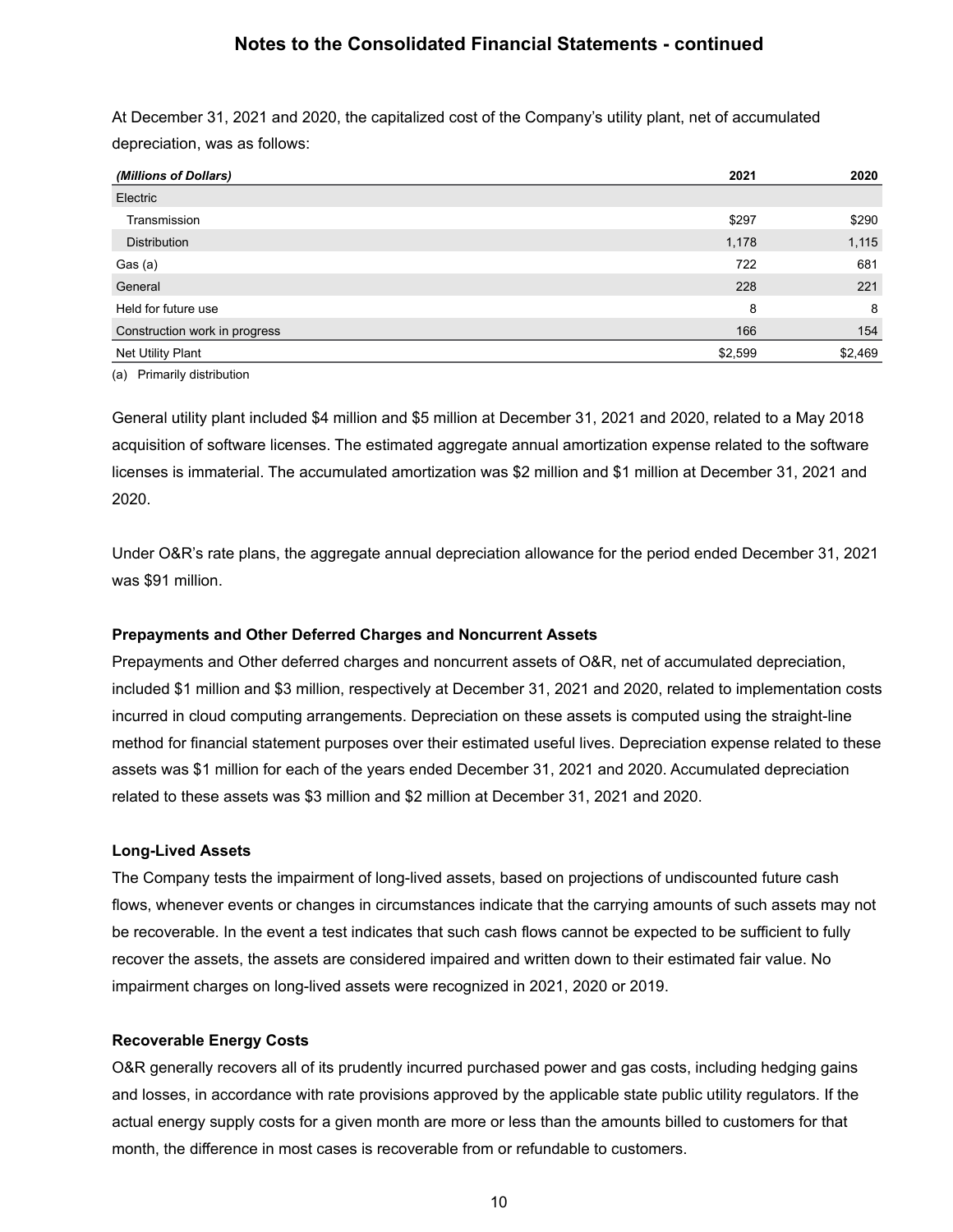For each billing cycle, O&R bills its energy costs to customers based upon its estimate of the cost to supply energy for that billing cycle. Differences between actual and billed electric supply costs and costs of its electric demand management programs are generally deferred for charge or refund to customers during the next billing cycle (normally within one or two months). For O&R's gas costs, differences between actual and billed gas costs during the 12-month period ending each August are charged or refunded to customers during a subsequent 12-month period.

RECO purchases electric energy under a competitive bidding process supervised by the NJBPU for contracts ranging from one to three years. For RECO, approximately 90 percent of the energy supply is covered by fixed price contracts ranging from one to three years that are competitively bid through the NJBPU auction process and provided through the independent system operator, PJM Interconnection LLC (PJM). Basic Generation Service rates are adjusted to conform to contracted prices when new contracts take effect and differences between actual monthly costs and revenues are reconciled and charged or credited to customers on a twomonth lag.

### **New York Independent System Operator (NYISO)**

O&R purchases electricity for substantially all of its New York requirements and a portion of its New Jersey needs through the wholesale electricity market administered by the NYISO. The difference between purchased power and related costs initially billed to the Company by the NYISO and the actual cost of power subsequently calculated by the NYISO is refunded by the NYISO to the Company or paid to the NYISO by the Company. Certain other payments to or receipts from the NYISO are also subject to reconciliation, with shortfalls or amounts in excess of specified rate allowances recoverable from or refundable to customers. The reconciliation payments or receipts are recoverable from or refundable to the Company's customers.

#### **Temporary Cash Investments**

Temporary cash investments are short-term, highly-liquid investments that generally have maturities of three months or less at the date of purchase. They are stated at cost, which approximates market. The Company considers temporary cash investments to be cash equivalents.

#### **Investments**

Investments are recorded at fair value and include the Company's supplemental retirement plan assets.

#### **Pension and Other Postretirement Benefits**

The accounting rules for retirement benefits require an employer to recognize an asset or liability for the overfunded or underfunded status of its pension and other postretirement benefit plans. For a pension plan, the asset or liability is the difference between the fair value of the plan's assets and the projected benefit obligation. For any other postretirement benefit plan, the asset or liability is the difference between the fair value of the plan's assets and the accumulated postretirement benefit obligation. The accounting rules generally require employers to recognize all unrecognized prior service costs and credits and unrecognized actuarial gains and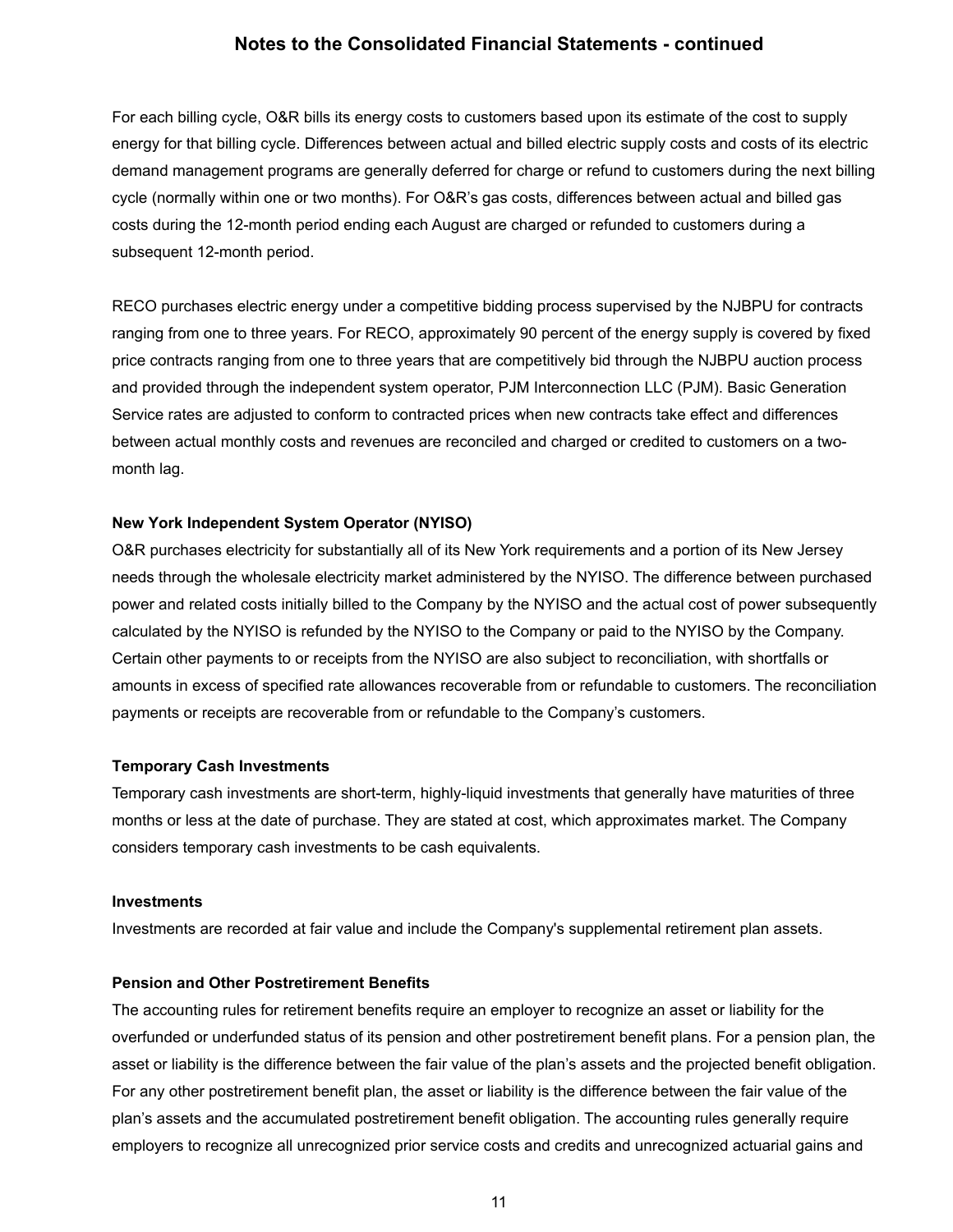losses in accumulated other comprehensive income (OCI), net of tax. Such amounts will be adjusted as they are subsequently recognized as components of total periodic benefit cost or income pursuant to the current recognition and amortization provisions.

For O&R's pension and other postretirement benefit plans, regulatory accounting treatment is generally applied in accordance with the accounting rules for regulated operations. RECO pension and other postretirement benefits do not have regulatory accounting treatment. For benefits subject to regulatory accounting treatment, unrecognized prior service costs or credits and unrecognized actuarial gains and losses are recorded to regulatory assets or liabilities, rather than OCI. See Notes E and F.

The total periodic benefit costs are recognized in accordance with the accounting rules for retirement benefits. Investment gains and losses are recognized in expense over a 15-year period and other actuarial gains and losses are recognized in expense over a 10-year period, subject to the deferral provisions in the rate plans.

In accordance with the Statement of Policy issued by the NYSPSC and its current electric and gas rate plans, O&R defers for payment to or recovery from customers the difference between such expenses for the Company's New York business and the amounts for such expenses reflected in O&R's rates. RECO's rate plan does not have comparable deferral provisions for retirement benefits. See Note B.

The Company calculates the expected return on pension and other postretirement benefit plan assets by multiplying the expected rate of return on plan assets by the market-related value (MRV) of plan assets at the beginning of the year, taking into consideration anticipated contributions and benefit payments that are to be made during the year. The accounting rules allow the MRV of plan assets to be either fair value or a calculated value that recognizes changes in fair value in a systematic and rational manner over not more than five years. The Company uses a calculated value when determining the MRV of the plan assets that adjusts for 20 percent of the difference between fair value and expected MRV of plan assets. This calculated value has the effect of stabilizing variability in assets to which the Company applies the expected return.

### **Federal Income Tax**

In accordance with the accounting rules for income taxes, the Company has recorded an accumulated deferred federal income tax liability at current tax rates for temporary differences between the book and tax basis of assets and liabilities. In accordance with rate plans, O&R has recovered amounts from customers for a portion of the tax liability it will pay in the future as a result of the reversal or "turn-around" of these temporary differences. As to the remaining deferred tax liability, the Company has established regulatory assets for the net revenue requirements to be recovered from customers for the related future tax expense pursuant to the NYSPSC's 1993 Policy Statement approving accounting procedures consistent with accounting rules for income taxes and providing assurance that these future increases in taxes will be recoverable in rates.

Accumulated deferred investment tax credits are amortized ratably over the lives of the related properties and applied as a reduction to future federal income tax expense.

12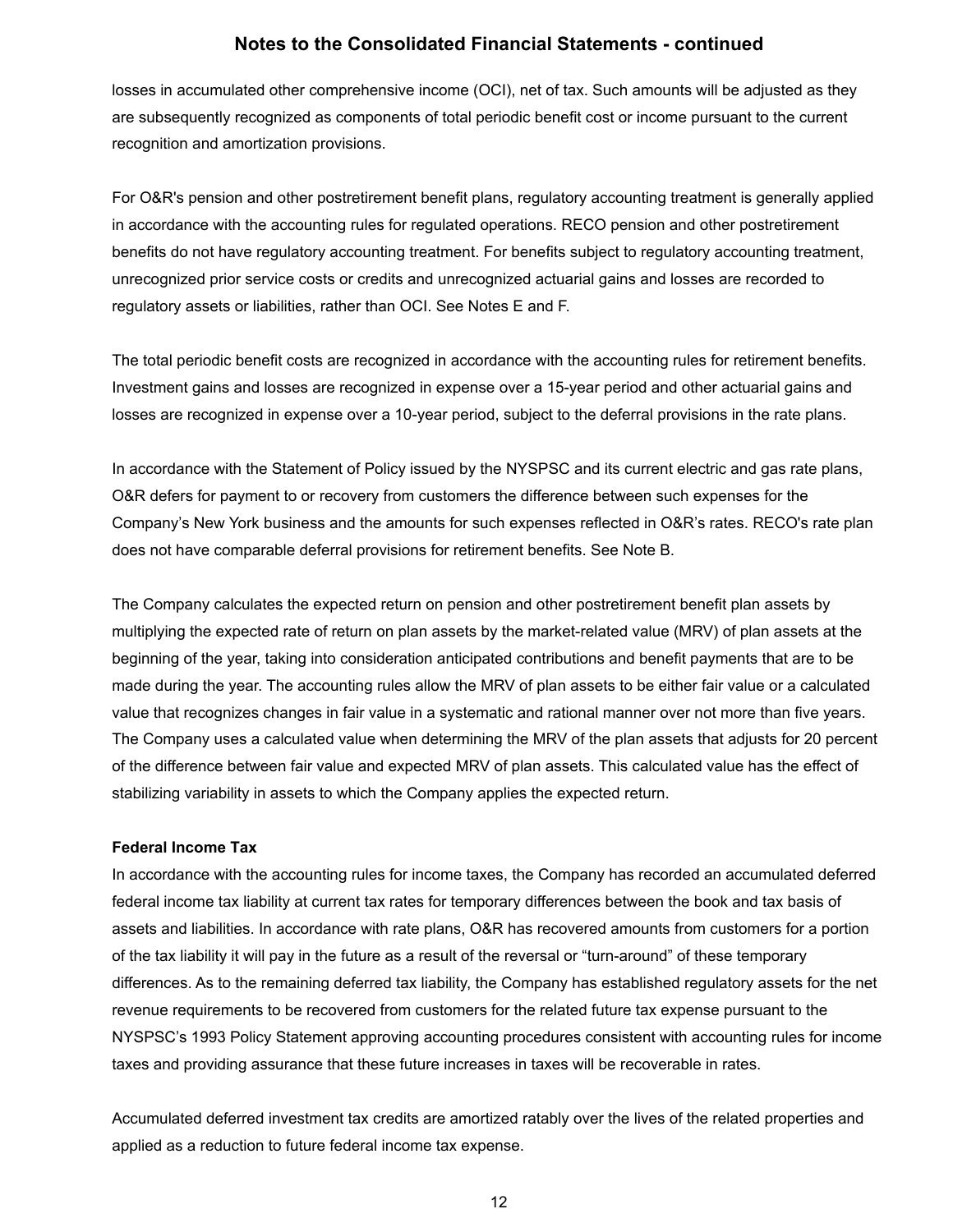The Company, along with Con Edison and its other subsidiaries, files a consolidated federal income tax return. The consolidated income tax liability is allocated to each member of the consolidated group using the separate return method. Each member pays or receives an amount based on its own taxable income or loss in accordance with a consolidated tax allocation agreement. Tax loss and tax credit carryforwards are allocated among members in accordance with consolidated tax return regulations.

#### **State Income Tax**

The Company, along with Con Edison and its other subsidiaries, files a combined New York State Corporation Business Franchise Tax Return. Similar to a federal consolidated income tax return, the income of all entities in the combined group is subject to New York State taxation, after adjustments for differences between federal and New York law. Each member's share of the New York State tax is based on its own New York State taxable income or loss.

RECO files a New Jersey Corporate Income Tax Return. The income of RECO is subject to New Jersey State taxation, after adjustments for differences between federal and New Jersey law.

#### **Reclassification**

Certain prior year amounts have been reclassified to conform with the current year presentation.

#### **Estimates**

The preparation of financial statements in conformity with GAAP requires management to make estimates and assumptions that affect the reported amounts of assets and liabilities and contingent assets and liabilities at the date of the financial statements and the reported amounts of revenues and expenses during the reporting period. Actual results could differ from those estimates.

### **Changes in Accumulated Other Comprehensive Income/(Loss) by Component**

Changes to accumulated OCI are as follows:

| (Millions of Dollars)                                                                                      |        |
|------------------------------------------------------------------------------------------------------------|--------|
| Accumulated OCI, net of taxes, at December 31, 2018 (a)                                                    | \$(12) |
| OCI before reclassifications, net of tax of \$(5)                                                          | (7)    |
| Amounts reclassified from accumulated OCI related to pension plan liabilities, net of tax of $$(1)(a)(b)$  |        |
| Total OCI, net of taxes, at December 31, 2019                                                              | (3)    |
| Accumulated OCI, net of taxes, at December 31, 2019 (a)                                                    | \$(15) |
| OCI before reclassifications, net of tax of \$3                                                            | (7)    |
| Amounts reclassified from accumulated OCI related to pension plan liabilities, net of tax of $\S(2)(a)(b)$ | 5      |
| Total OCI, net of taxes, at December 31, 2020                                                              | (2)    |
| Accumulated OCI, net of taxes, at December 31, 2020 (a)                                                    | \$(17) |
| OCI before reclassifications, net of tax of \$(6)                                                          | 17     |
| Amounts reclassified from accumulated OCI related to pension plan liabilities, net of tax of $(2)(a)(b)$   | 6      |
| Total OCI, net of taxes, at December 31, 2021                                                              | 23     |
| Accumulated OCI, net of taxes, at December 31, 2021 (a)                                                    | \$6    |

(a) Tax reclassified from accumulated OCI is reported in the income tax expense line item of the consolidated income statement.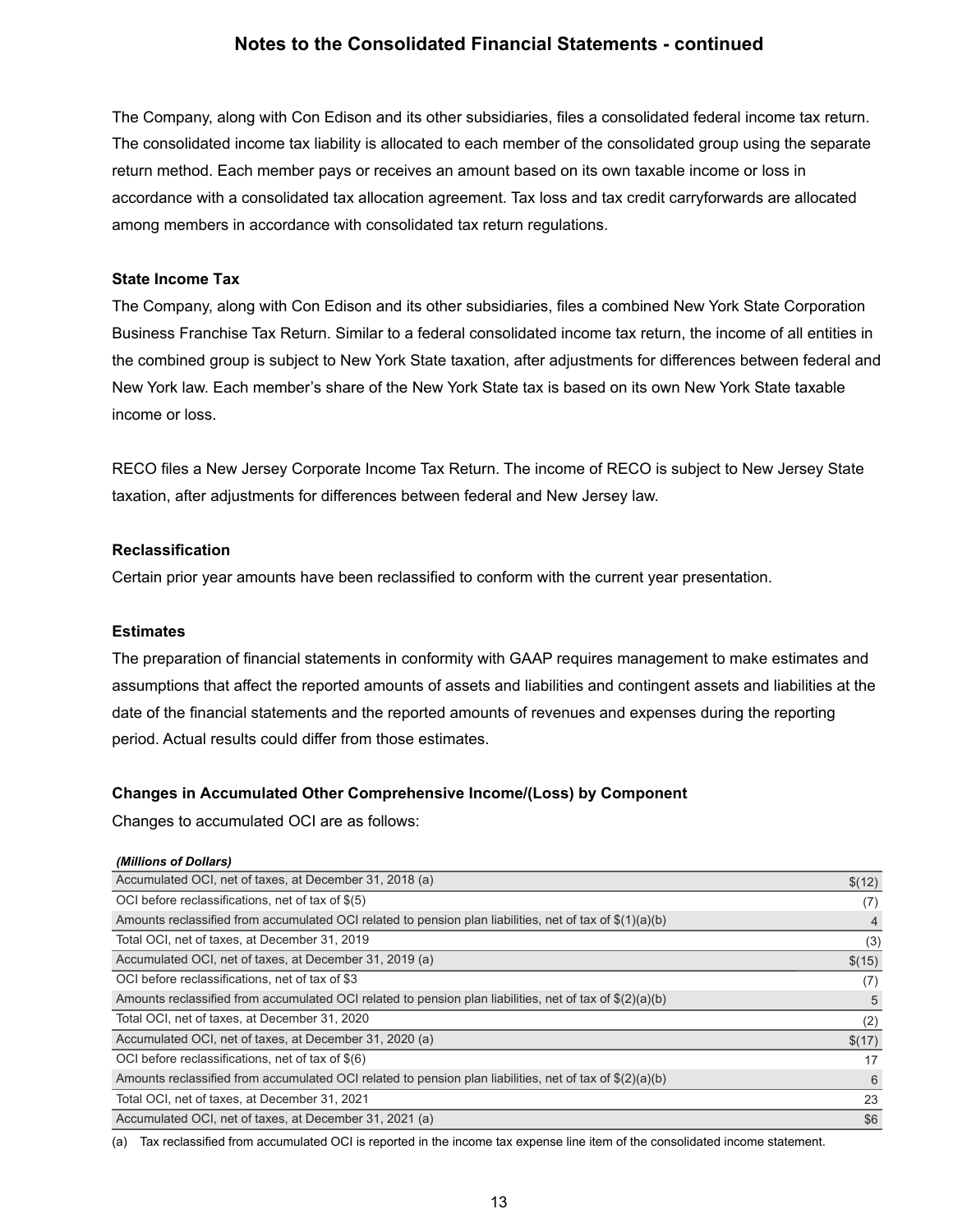(b) Only RECO's portion of unrecognized pension and other postretirement benefit costs are recorded into, and amortized out of, OCI. All other such costs are recorded through regulatory assets. The net actuarial losses and prior service costs recognized during the period are included in the computation of total periodic pension and other postretirement benefit cost.

### **Note B – Regulatory Matters**

### **Rate Plans**

The Company provides service to NY customers according to the terms of tariffs approved by the NYSPSC. Tariffs for service to customers of RECO, the Company's New Jersey regulated utility subsidiary, are approved by the New Jersey Board of Public Utilities (NJBPU). The tariffs include schedules of rates for service that limit the rates charged by the Company to amounts that recover from its customers costs approved by the regulator, including capital costs, of providing service to customers as defined by the tariff. The tariffs implement rate plans adopted by state utility regulators in rate orders issued at the conclusion of rate proceedings. Pursuant to the Company's rate plans, there generally can be no change to the charges to customers during the respective terms of the rate plans other than specified adjustments provided for in the rate plans. The Company's rate plans each cover specified periods, but rates determined pursuant to a plan generally continue in effect until a new rate plan is approved by the state utility regulator.

Common provisions of the Company's NY rate plans include:

*Recoverable energy costs* that allow the Company to recover on a current basis the costs for the energy it supplies with no mark-up to their full-service customers.

*Cost reconciliations* that reconcile pension and other postretirement benefit costs, environmental remediation costs, property taxes, and certain other costs to amounts reflected in delivery rates for such costs. In addition, changes in the Company's costs not reflected in rates, in excess of certain amounts, resulting from changes in tax or changes in legislation, regulation or related actions, are deferred as a regulatory asset or regulatory liability to be reflected in the Company's next rate plan or in a manner to be determined by the NYSPSC. Also, the Company generally retains the right to petition for recovery or accounting deferral of extraordinary and material cost increases and provision is sometimes made for the utility to retain a share of cost reductions, for example, property tax refunds.

*Revenue decoupling mechanisms* that reconcile actual energy delivery revenues to the authorized delivery revenues approved by the NYSPSC. The difference is accrued with interest for refund to, or recovery from customers, as applicable.

*Earnings sharing* that requires the Company to defer for customer benefit a portion of earnings over specified rates of return on common equity. There is no symmetric mechanism for earnings below specified rates of return on common equity.

*Negative revenue adjustments* for failure to meet certain performance standards relating to service, reliability, safety and other matters.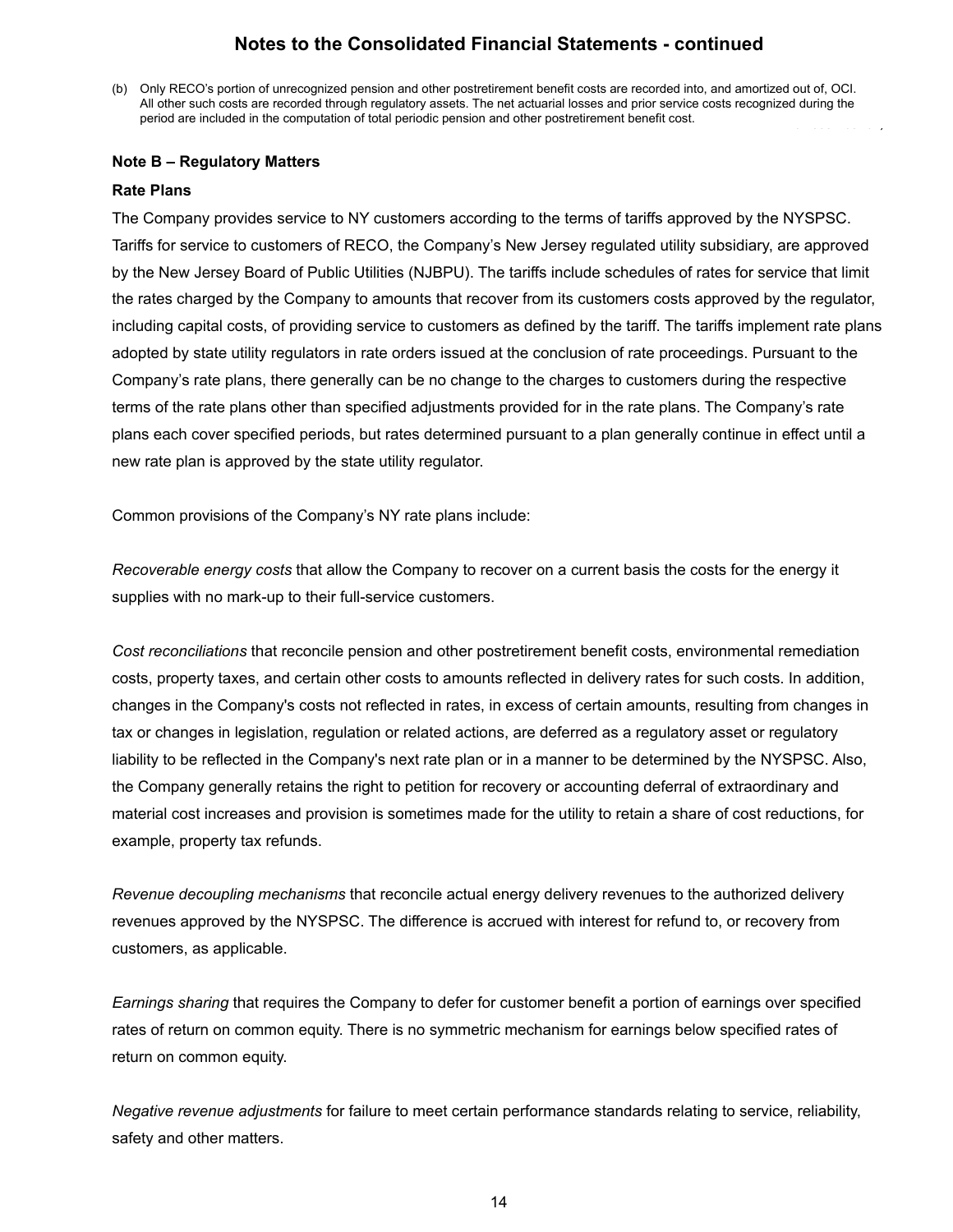*Other revenue adjustments* represent positive revenue adjustments, positive incentives, and earnings adjustments mechanisms for achievement of performance standards related to achievement of clean energy goals, safety and other matters.

*Net utility plant reconciliations* that require deferral as a regulatory liability of the revenue requirement impact of the amount, if any, by which actual average net utility plant balances are less than amounts reflected in rates. There is generally no symmetric mechanism if actual average net utility plant balances are more than amounts reflected in rates.

*Rate base* as reflected in rate plans, is, in general, the sum of the Company's net plant, working capital and certain regulatory assets less deferred taxes and certain regulatory liabilities. For each rate plan, the NYSPSC uses a forecast of the average rate base for each year that new rates would be in effect ("rate year"). The NJBPU uses the rate base balances that exist at the end of the historical 12-month period on which base rates are set.

*Weighted average cost of capital* is determined based on the authorized common equity ratio, return on common equity, cost of long-term debt and cost of customer deposits reflected in each rate plan. For each rate plan, the revenues designed to provide the utility a return on invested capital for each rate year is determined by multiplying its rate base by its pre-tax weighted average cost of capital. The Company's actual return on common equity will reflect its actual operations for each rate year and may be more or less than the authorized return on equity reflected in its rate plans (and if more, may be subject to earnings sharing).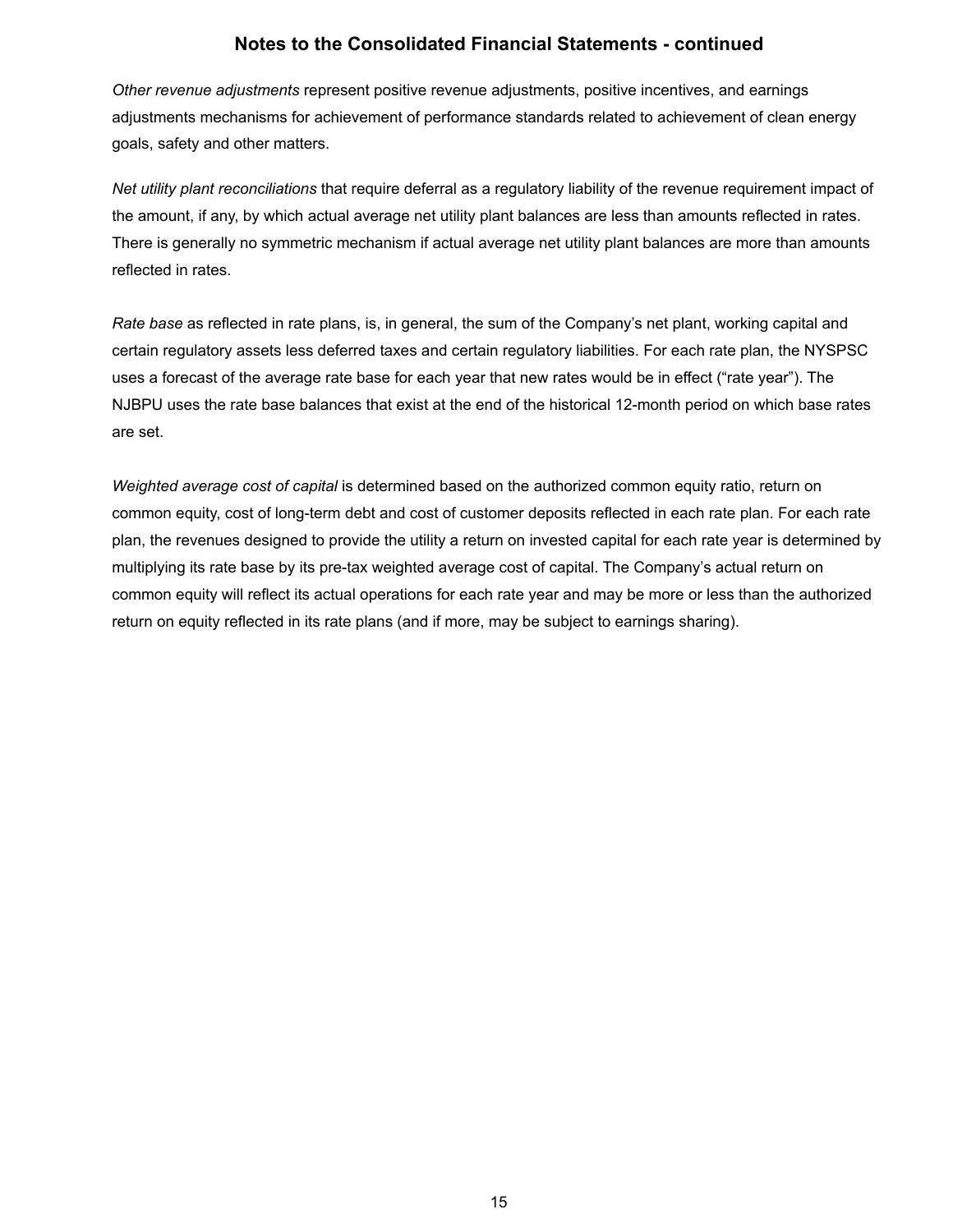In October 2021, O&R, the New York State Department of Public Service (NYSDPS) and other parties entered into a Joint Proposal for new electric and gas rate plans for the three-year period January 2022 through December 2024 (the Joint Proposal). The Joint Proposal is subject to NYSPSC approval. The Joint Proposal includes certain COVID-19 provisions, such as: recovery of 2020 late payment charges over three years (\$2.8 million); reconciliation of late payment charges to amounts reflected in rates for years 2021 through 2024, with full recovery/refund via surcharge/sur-credit once the annual variance equals or exceeds 5 basis points of return on equity; and reconciliation of write-offs of customer accounts receivable balances to amounts reflected in rates from January 1, 2020 through December 31, 2024, with full recovery/refund via surcharge/sur-credit once the annual variance equals or exceeds 5 basis points of return on equity. The following tables contain a summary of the current and proposed rate plans.

#### **O&R New York – Electric**

| Effective period (a)                                                  | January 2019 - December 2021                                                                                                                                                                                                                                                                                                                                                                                                                                                                                                         | January 2022 - December 2024                                                                                                                                                                                                                   |
|-----------------------------------------------------------------------|--------------------------------------------------------------------------------------------------------------------------------------------------------------------------------------------------------------------------------------------------------------------------------------------------------------------------------------------------------------------------------------------------------------------------------------------------------------------------------------------------------------------------------------|------------------------------------------------------------------------------------------------------------------------------------------------------------------------------------------------------------------------------------------------|
| Base rate changes                                                     | Yr. $1 - $13.4$ million (b)<br>$Yr. 2 - $8.0$ million (b)<br>Yr. $3 - $5.8$ million (b)                                                                                                                                                                                                                                                                                                                                                                                                                                              | $Yr. 1 - $4.9$ million (i)<br>Yr. $2 - $16.2$ million (i)<br>Yr. $3 - $23.1$ million (i)                                                                                                                                                       |
| Amortizations to income of net<br>regulatory (assets) and liabilities | Yr. $1 - $(1.5)$ million (c)<br>Yr. $2 - \hat{\mathcal{S}}(1.5)$ million (c)<br>Yr. $3 - $(1.5)$ million (c)                                                                                                                                                                                                                                                                                                                                                                                                                         | Yr. $1 - $11.8$ million (j)<br>Yr. $2 - $13.5$ million (j)<br>Yr. $3 - $15.2$ million (i)                                                                                                                                                      |
| Other revenue sources                                                 | Potential earnings adjustment mechanism<br>incentives for peak reduction, energy efficiency,<br>Distributed Energy Resources utilization and<br>other potential incentives of up to:<br>Yr. 1 - \$3.6 million<br>Yr. 2 - \$4.0 million<br>Yr. 3 - \$4.2 million                                                                                                                                                                                                                                                                      | Potential earnings adjustment mechanism<br>incentives for energy efficiency and other potential<br>incentives of up to:<br>$Yr. 1 - $3.3$ million<br>$Yr. 2 - $2.3$ million<br>$Yr. 3 - $4.0$ million                                          |
|                                                                       | Potential incentive if performance target related<br>to customer service is met: \$0.5 million annually.                                                                                                                                                                                                                                                                                                                                                                                                                             |                                                                                                                                                                                                                                                |
|                                                                       | In 2019, 2020 and 2021, the company recorded<br>\$2.6 million, \$1.9 million and \$1.8 million of<br>earnings adjustment mechanism incentives for<br>energy efficiency, respectively. In 2019 and 2020,<br>the company recorded \$0.2 million and \$0.5<br>million of incentives for customer service,<br>respectively. In 2021, the company did not record<br>incentives for customer service. In 2021, the<br>company reversed the \$0.5 million of incentives<br>recorded in 2020 pursuant to the October 2021<br>Joint Proposal. |                                                                                                                                                                                                                                                |
| Revenue decoupling mechanisms                                         | Continuation of reconciliation of actual to<br>authorized electric delivery revenues.                                                                                                                                                                                                                                                                                                                                                                                                                                                | Continuation of reconciliation of actual to<br>authorized electric delivery revenues.                                                                                                                                                          |
|                                                                       | In 2019 and 2020, the company deferred \$0.1<br>million and \$6 million regulatory assets,<br>respectively. In 2021, \$10 million was deferred as<br>regulatory liabilities.                                                                                                                                                                                                                                                                                                                                                         |                                                                                                                                                                                                                                                |
| Recoverable energy costs                                              | Continuation of current rate recovery of<br>purchased power costs.                                                                                                                                                                                                                                                                                                                                                                                                                                                                   | Continuation of current rate recovery of<br>purchased power and fuel costs.                                                                                                                                                                    |
| Negative revenue adjustments                                          | Potential charges if certain performance targets<br>relating to service, reliability and other matters<br>are not met:<br>Yr. 1 - \$4.4 million<br>Yr. 2 - \$4.4 million<br>Yr. 3 - \$4.5 million                                                                                                                                                                                                                                                                                                                                    | Potential charges if certain performance targets<br>relating to service, reliability, safety and other<br>matters are not met:<br>$Yr. 1 - $4.3$ million<br>$Yr. 2 - $4.4$ million<br>$Yr. 3 - $5.1$ million                                   |
|                                                                       | In 2019, 2020 and 2021, the company did not<br>record any negative revenue adjustments.                                                                                                                                                                                                                                                                                                                                                                                                                                              |                                                                                                                                                                                                                                                |
| Cost reconciliations                                                  | Reconciliation of expenses for pension and other<br>postretirement benefits, environmental<br>remediation costs, property taxes (d), energy<br>efficiency program (e), major storms, the impact<br>of new laws and certain other costs to amounts<br>reflected in rates (f).                                                                                                                                                                                                                                                         | Reconciliation of expenses for pension and other<br>postretirement benefits, environmental<br>remediation costs, property taxes (d), energy<br>efficiency program (k), major storms, and certain<br>other costs to amounts reflected in rates. |
|                                                                       | In 2019, 2020 and 2021, the company deferred<br>\$4.3 million, \$30.3 million and \$24 million as net<br>regulatory assets, respectively.                                                                                                                                                                                                                                                                                                                                                                                            |                                                                                                                                                                                                                                                |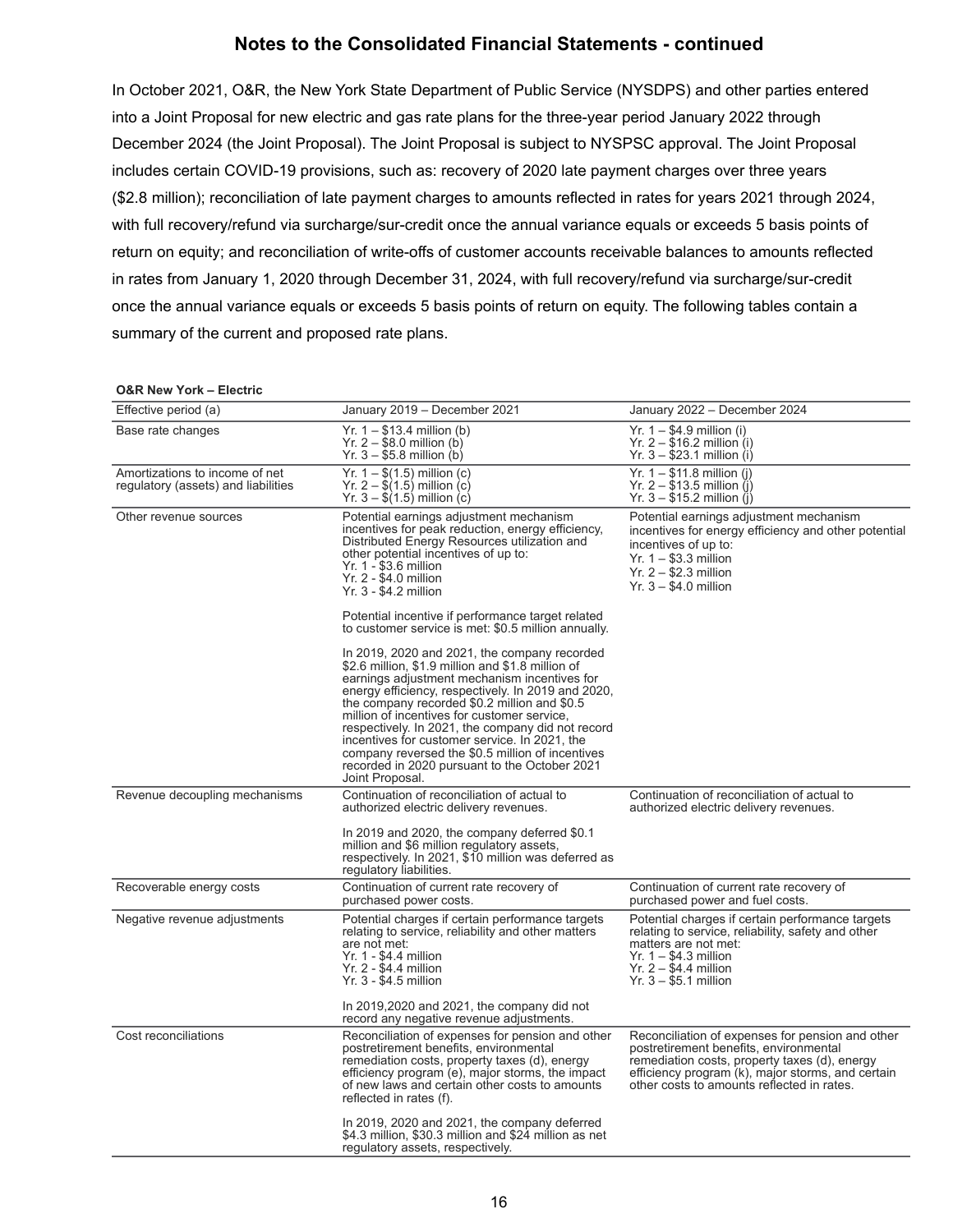| Net utility plant reconciliations               | Target levels reflected in rates were:<br>Electric average net plant target excluding<br>advanced metering infrastructure (AMI):<br>Yr. 1 - \$1.008 million<br>Yr. 2 - \$1,032 million<br>Yr. 3 - \$1,083 million<br>AMI (g):<br>Yr. 1 - \$48 million<br>Yr. 2 - \$58 million<br>$Yr. 3 - $61$ million | Target levels reflected in rates: Electric average<br>net plant target<br>Yr. $1 - $1,175$ million<br>$Yr. 2 - $1,198$ million<br>$Yr. 3 - $1,304$ million                                            |
|-------------------------------------------------|--------------------------------------------------------------------------------------------------------------------------------------------------------------------------------------------------------------------------------------------------------------------------------------------------------|-------------------------------------------------------------------------------------------------------------------------------------------------------------------------------------------------------|
|                                                 | The company increased regulatory asset by an<br>immaterial amount in 2019, \$0.4 million as a<br>regulatory liability in 2020 and an immaterial<br>amount as a regulatory liability in 2021.                                                                                                           |                                                                                                                                                                                                       |
| Average rate base                               | $Yr. 1 - $878$ million<br>$Yr. 2 - $906$ million<br>$Yr. 3 - $948$ million                                                                                                                                                                                                                             | $Yr. 1 - $1,021$ million<br>$Yr. 2 - $1.044$ million<br>$Yr. 3 - $1.144$ million                                                                                                                      |
| Weighted average cost of capital<br>(after-tax) | $Yr. 1 - 6.97$ percent<br>$Yr. 2 - 6.96$ percent<br>$Yr. 3 - 6.96$ percent                                                                                                                                                                                                                             | $Yr. 1 - 6.77$ percent<br>$Yr. 2 - 6.73$ percent<br>Yr. $3 - 6.72$ percent                                                                                                                            |
| Authorized return on common equity              | 9.0 percent                                                                                                                                                                                                                                                                                            | 9.2 percent                                                                                                                                                                                           |
| Actual return on common equity (h)              | $Yr. 1 - 9.6$ percent<br>$Yr. 2 - 8.76$ percent<br>$Yr. 3 - 9.16$ percent                                                                                                                                                                                                                              |                                                                                                                                                                                                       |
| Earnings sharing                                | Most earnings above an annual earnings<br>threshold of 9.6 percent are to be applied to<br>reduce regulatory assets for environmental<br>remediation and other costs accumulated in the<br>rate year.                                                                                                  | Most earnings above an annual earnings<br>threshold of 9.7 percent are to be applied to<br>reduce regulatory assets for environmental<br>remediation and other costs accumulated in the<br>rate year. |
|                                                 | In 2019, 2020 and 2021, earnings did not exceed<br>the earnings threshold.                                                                                                                                                                                                                             |                                                                                                                                                                                                       |
| Cost of long-term debt                          | $Yr. 1 - 5.17$ percent<br>$Yr. 2 - 5.14$ percent<br>$Yr. 3 - 5.14$ percent                                                                                                                                                                                                                             | Yr. $1 - 4.58$ percent<br>$Yr. 2 - 4.51$ percent<br>$Yr. 3 - 4.49$ percent                                                                                                                            |
| Common equity ratio                             | 48 percent                                                                                                                                                                                                                                                                                             | 48 percent                                                                                                                                                                                            |

(a) If at the end of any year, Con Edison's investments in its non-utility businesses exceed 15 percent of Con Edison's total consolidated revenues, assets or cash flow, or if the ratio of holding company debt to total consolidated debt rises above 20 percent, O&R is required to notify the NYSPSC and submit a ring-fencing plan or a demonstration why additional ring-fencing measures (see Note P) are not necessary.

(b) The electric base rate increases were implemented with increases of: Yr. 1 - \$8.6 million; Yr. 2 - \$12.1 million; and Yr. 3 - \$12.2 million.

- (c) Reflects amortization of, among other things, the company's net benefits under the TCJA prior to January 1, 2019, amortization of net regulatory liability for future income taxes and reduction of previously incurred regulatory assets for environmental remediation costs. Also, for electric, reflects amortization over a six year period of previously incurred incremental major storm costs. See "Other Regulatory Matters," below.
- (d) Deferrals for property taxes are limited to 90 percent of the difference from amounts reflected in rates, subject to an annual maximum for the remaining difference of not more than a maximum number of basis points impact on return on common equity: Yr. 1 - 10.0 basis points; Yr. 2 - 7.5 basis points; and Yr. 3 - 5.0 basis points.
- (e) Energy efficiency costs are expensed as incurred. Such costs are subject to a downward-only reconciliation over the terms of the electric and gas rate plans. The company will defer for the benefit of customers any cumulative shortfall over the terms of the electric and gas rate plans between actual expenditures and the levels provided in rates.
- (f) In addition, the NYSPSC staff has commenced a focused operations audit to investigate O&R's income tax accounting. Any NYSPSC ordered adjustment to O&R's income tax accounting is expected to be refunded to or collected from customers, as determined by the NYSPSC. See "Other Regulatory Matters," below.
- (g) Net plant reconciliation for AMI expenditures will be implemented for a single category of AMI capital expenditures that includes amounts allocated to both electric and gas customers.
- (h) Calculated in accordance with the earnings calculation method prescribed in the rate order.
- (i) The Joint Proposal recommends that these base rate changes may be implemented with increases of: Yr. 1 \$11.7 million; Yr. 2 \$11.7 million; and Yr. 3 - \$11.7 million.
- Reflects amortization of, among other things, previously incurred incremental deferred storm costs over a five-year period. See "Other Regulatory Matters," below
- (k) Energy efficiency costs are expensed as incurred. Such costs are subject to a cumulative reconciliation that is evenly distributed over the term of the rate plan subject to the caps set forth in the January 2020 NYSPSC New Efficiency New York ("NENY") order. If the NYSPSC modifies O&R's NENY budgets during the rate term, such modifications will be reflected at the time of the cumulative reconciliations.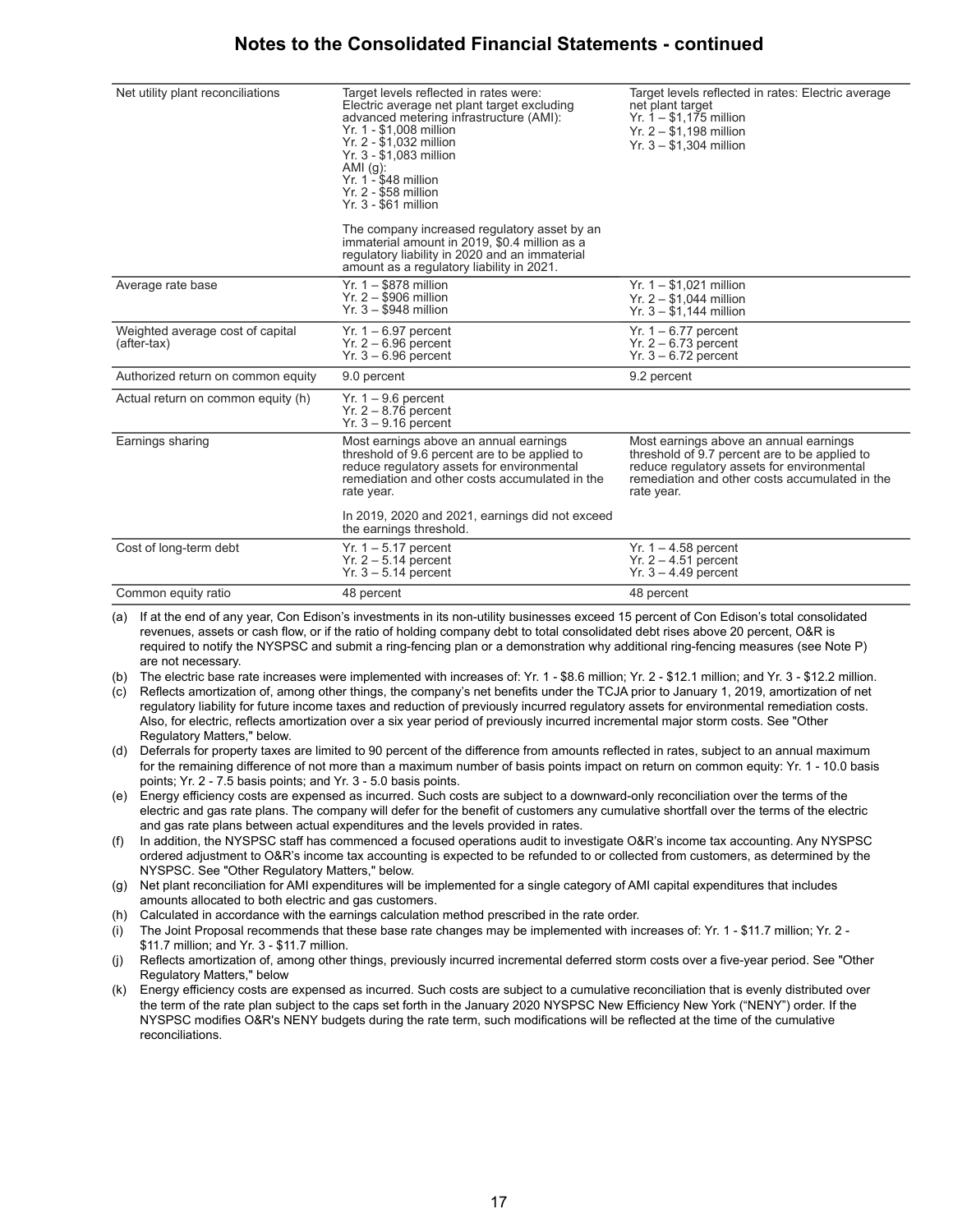| <b>O&amp;R New York - Gas</b>                                        |                                                                                                                                                                                                                                                                                                                                                                                                                                                                                            |                                                                                                                                                                                                                                                  |
|----------------------------------------------------------------------|--------------------------------------------------------------------------------------------------------------------------------------------------------------------------------------------------------------------------------------------------------------------------------------------------------------------------------------------------------------------------------------------------------------------------------------------------------------------------------------------|--------------------------------------------------------------------------------------------------------------------------------------------------------------------------------------------------------------------------------------------------|
| Effective period (a)                                                 | January 2019 - December 2021                                                                                                                                                                                                                                                                                                                                                                                                                                                               | January 2022 - December 2024                                                                                                                                                                                                                     |
| Base rate changes                                                    | Yr. $1 - $(7.5)$ million (b)<br>Yr. $2 - $3.6$ million (b)<br>Yr. $3 - $0.7$ million (b)                                                                                                                                                                                                                                                                                                                                                                                                   | $Yr. 1 - $0.7$ million (i)<br>Yr. $2 - $7.4$ million (i)<br>Yr. $3 - $9.9$ million (i)                                                                                                                                                           |
| Amortization to income of net regulatory<br>(assets) and liabilities | $Yr. 1 - $1.8$ million (c)<br>$Yr. 2 - $1.8$ million (c)<br>Yr. $3 - $1.8$ million (c)                                                                                                                                                                                                                                                                                                                                                                                                     | Yr. $1 - $0.8$ million<br>$Yr. 2 - $0.7$ million<br>Yr. $3 - $0.3$ million                                                                                                                                                                       |
| Other revenue sources                                                | Continuation of retention of annual revenues<br>from non-firm customers of up to \$4.0 million,<br>with variances to be shared 80 percent by<br>customers and 20 percent by company.<br>Potential earnings adjustment mechanism<br>incentives of up to \$0.3 million annually.                                                                                                                                                                                                             | Potential earnings adjustment mechanism<br>incentives for energy efficiency and other<br>potential incentives of up to:<br>Yr. 1 - \$0.2 million<br>Yr. 2 - \$0.2 million<br>Yr. 3 - \$0.4 million                                               |
|                                                                      | Potential incentives if performance targets<br>related to gas leak backlog, leak prone pipe,<br>emergency response, damage prevention and<br>customer service are met: Yr. 1 - \$1.2 million; Yr.<br>2 - \$1.3 million; and Yr. 3 - \$1.3 million.                                                                                                                                                                                                                                         | Potential positive rate adjustment for gas<br>safety and performance of up to:<br>Yr. $1 - $1.2$ million<br>$Yr. 2 - $1.3$ million<br>$Yr. 3 - $1.4$ million                                                                                     |
|                                                                      | In 2019, 2020 and 2021, the company recorded<br>\$0.5 million of earnings adjustment mechanism<br>incentives for energy efficiency. In 2019, 2020<br>and 2021, the company recorded \$0.7 million,<br>\$0.3 million and \$0.2 million of positive<br>incentives, respectively. In 2021, the company<br>reversed \$0.3 million of positive incentives<br>recorded in 2020 pursuant to the October 2021<br>Joint Proposal.                                                                   |                                                                                                                                                                                                                                                  |
| Revenue decoupling mechanisms                                        | Continuation of reconciliation of actual to<br>authorized gas delivery revenues.<br>In 2019 and 2020, the company deferred \$0.8<br>million and \$0.5 million as regulatory assets,<br>respectively. In 2021, \$4 million was deferred as                                                                                                                                                                                                                                                  | Continuation of reconciliation of actual to<br>authorized gas delivery revenues.                                                                                                                                                                 |
|                                                                      | a regulatory liability.                                                                                                                                                                                                                                                                                                                                                                                                                                                                    |                                                                                                                                                                                                                                                  |
| Recoverable energy costs                                             | Continuation of current rate recovery of<br>purchased gas costs.                                                                                                                                                                                                                                                                                                                                                                                                                           | Continuation of current rate recovery of<br>purchased gas costs.                                                                                                                                                                                 |
| Negative revenue adjustments                                         | Potential charges if performance targets relating<br>to service, safety and other matters are not met:<br>Yr. 1 - \$5.5 million; Yr. 2 - \$5.7 million; and Yr. 3 -<br>\$6.0 million.<br>In 2019, the company recorded a \$0.2 million. In<br>2020 and 2021, the company recorded an<br>immaterial amount of negative revenue                                                                                                                                                              | Potential charges if performance targets<br>relating to service, safety and other matters<br>are not met:<br>$Yr. 1 - $6.3$ million<br>Yr. $2 - $6.7$ million<br>$Yr. 3 - $7.3$ million                                                          |
| Cost reconciliations                                                 | adjustments.<br>Reconciliation of expenses for pension and other<br>postretirement benefits, environmental<br>remediation costs, property taxes (d), energy<br>efficiency program (e), the impact of new laws<br>and certain other costs to amounts reflected in<br>rates (f).<br>In 2019 and 2020, the company deferred \$6<br>million as net regulatory liabilities, \$1.8 million as<br>net regulatory assets, respectively. In 2021<br>\$8 million were deferred as regulatory assets. | Reconciliation of expenses for pension and<br>other postretirement benefits,<br>environmental remediation costs, property<br>taxes (j), energy efficiency program (k),<br>major storms and certain other costs to<br>amounts reflected in rates. |
| Net utility plant reconciliations                                    | Target levels reflected in rates were:<br>Gas average net plant target excluding AMI:<br>Yr. 1 - \$593 million<br>Yr. 2 - \$611 million<br>Yr. 3 - \$632 million<br>AMI $(g)$ :<br>Yr. $1 - $20$ million<br>Yr. 2 - \$24 million<br>Yr. 3 - \$25 million<br>In 2019, 2020 and 2021, the company deferred<br>immaterial amounts as regulatory assets.                                                                                                                                       | Target levels reflected in rates: Gas<br>average net plant target<br>Yr. $1 - $720$ million<br>$Yr. 2 - $761$ million<br>$Yr. 3 - $803$ million                                                                                                  |
| Average rate base                                                    | Yr. $1 - $454$ million<br>Yr. $2 - $476$ million<br>$Yr. 3 - $498$ million                                                                                                                                                                                                                                                                                                                                                                                                                 | Yr. $1 - $566$ million<br>Yr. $2 - $607$ million<br>$Yr. 3 - $649$ million                                                                                                                                                                       |
| Weighted average cost of capital (after-<br>tax)                     | $Yr. 1 - 6.97$ percent<br>$Yr. 2 - 6.96$ percent<br>$Yr. 3 - 6.96$ percent                                                                                                                                                                                                                                                                                                                                                                                                                 | Yr. $1 - 6.77$ percent<br>$Yr. 2 - 6.73$ percent<br>$Yr. 3 - 6.72$ percent                                                                                                                                                                       |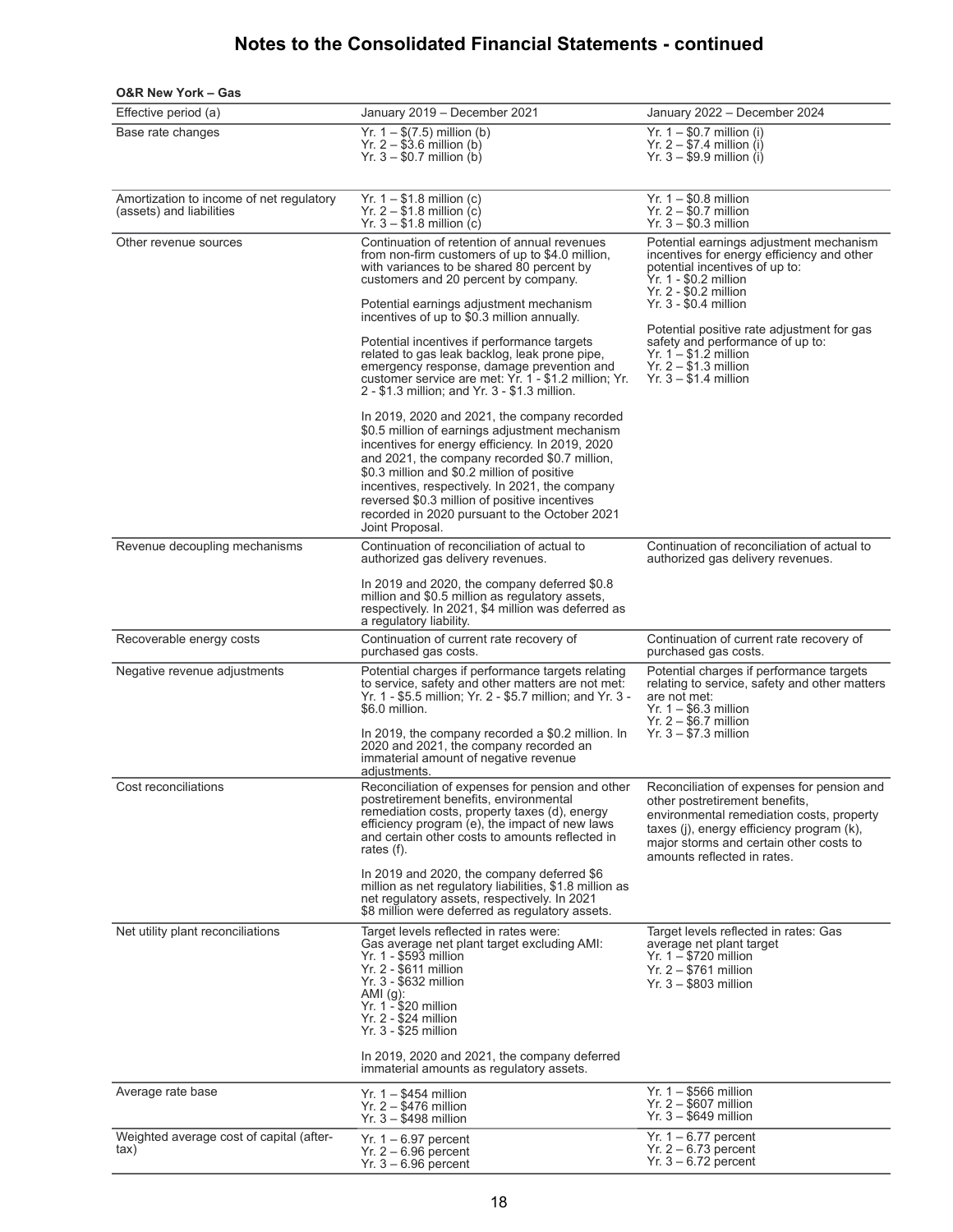| Authorized return on common equity | 9.0 percent                                                                                                                                                                                                                                                                                                                                    | 9.2 percent                                                                                                                                                                                           |
|------------------------------------|------------------------------------------------------------------------------------------------------------------------------------------------------------------------------------------------------------------------------------------------------------------------------------------------------------------------------------------------|-------------------------------------------------------------------------------------------------------------------------------------------------------------------------------------------------------|
| Actual return on common equity (h) | $Yr. 1 - 8.90$ percent<br>$Yr. 2 - 9.58$ percent<br>$Yr. 3 - 10.11$ percent                                                                                                                                                                                                                                                                    |                                                                                                                                                                                                       |
| Earnings sharing                   | Most earnings above an annual earnings<br>threshold of 9.6 percent are to be applied to<br>reduce regulatory assets for environmental<br>remediation and other costs accumulated in the<br>rate year. In 2019 and 2020, earnings did not<br>exceed the earnings threshold. In 2021, actual<br>earnings were \$1.7 million above the threshold. | Most earnings above an annual earnings<br>threshold of 9.7 percent are to be applied<br>to reduce regulatory assets for<br>environmental remediation and other costs<br>accumulated in the rate year. |
| Cost of long-term debt             | $Yr. 1 - 5.17$ percent<br>$Yr. 2 - 5.14$ percent<br>$Yr. 3 - 5.14$ percent                                                                                                                                                                                                                                                                     | Yr. $1 - 4.58$ percent<br>$Yr. 2 - 4.51$ percent<br>$Yr. 3 - 4.49$ percent                                                                                                                            |
| Common equity ratio                | 48 percent                                                                                                                                                                                                                                                                                                                                     | 48 percent                                                                                                                                                                                            |

(a) If at the end of any year, Con Edison's investments in its non-utility businesses exceed 15 percent of Con Edison's total consolidated revenues, assets or cash flow, or if the ratio of holding company debt to total consolidated debt rises above 20 percent, O&R is required to notify the NYSPSC and submit a ring-fencing plan or a demonstration why additional ring-fencing measures (see Note P) are not necessary.

(b) The gas base rate changes were implemented with changes of: Yr. 1 - \$(5.9) million; Yr. 2 - \$1.0 million; and Yr. 3 - \$1.0 million.<br>(c)-(h) See footnotes (c) - (h) to the table under "O&R New York - Electric," above.

See footnotes (c) - (h) to the table under "O&R New York - Electric," above.

(i) The Joint Proposal recommends that these base rate changes may be implemented with increases of: Yr. 1 – \$4.4 million; Yr. 2 - \$4.4 million; and Yr. 3 - \$4.4 million.

(j) Deferrals for property taxes are limited to 90 percent of the difference from amounts reflected in rates, subject to an annual maximum for the remaining difference of not more than a maximum number of basis points impact on return on common equity: Yr. 1 - 10.0 basis points; Yr. 2 - 7.5 basis points; and Yr. 3 - 5.0 basis points.

(k) See footnote (l) to the table under "O&R New York - Electric," above.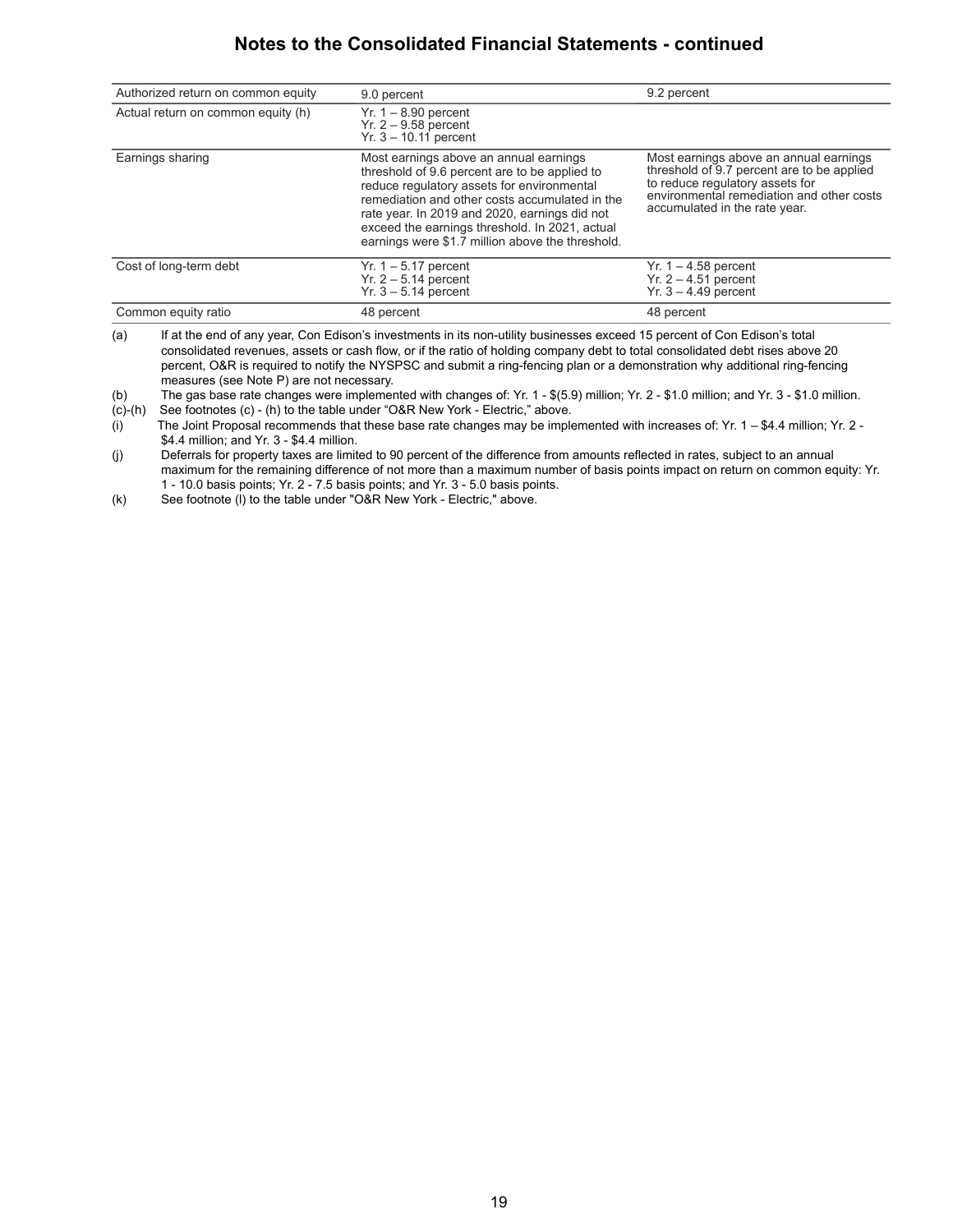In December 2021, the NJBPU approved an electric rate increase, effective January 1, 2022, of \$9.65 million for RECO. The following table contains a summary of the terms of the distribution rate plans.

| <b>RECO</b>                                                          |                                                                                                                                                             |                                                    |                                                                                                                                                                                                                                                                                                   |
|----------------------------------------------------------------------|-------------------------------------------------------------------------------------------------------------------------------------------------------------|----------------------------------------------------|---------------------------------------------------------------------------------------------------------------------------------------------------------------------------------------------------------------------------------------------------------------------------------------------------|
| Effective period                                                     | March 2017 - January 2020                                                                                                                                   | February 2020 - December 2021                      | January 2022                                                                                                                                                                                                                                                                                      |
| Base rate changes                                                    | \$1.7 million                                                                                                                                               | \$12 million                                       | \$9.65 million                                                                                                                                                                                                                                                                                    |
| Amortization to income of net<br>regulatory (assets) and liabilities | \$0.2 million over three years<br>and continuation of $$(25.6)$<br>million of deferred storm<br>costs over four years which<br>expired on July 31, 2018 (a) | \$4.8 million over four years.                     | \$0.2 million over three years<br>and \$9.2 million of deferred<br>storm costs over a three-year<br>period (excluding \$2.4 million<br>of costs for Tropical Storm<br>Henri which will be deferred<br>over a three year period in<br>base rates) and continuation of<br>\$10 million over 3 years |
| COVID-19 costs                                                       |                                                                                                                                                             |                                                    | Recovery of RECO's<br>COVID-19 related<br>expenditures will be addressed                                                                                                                                                                                                                          |
| Recoverable energy costs                                             | Current rate recovery of<br>purchased power costs.                                                                                                          | Current rate recovery of<br>purchased power costs. | Current rate recovery of<br>purchased power costs.                                                                                                                                                                                                                                                |
| Cost reconciliations                                                 | None                                                                                                                                                        | None                                               | Reconciliation of uncollectible<br>accounts, Demand Side<br>Management and Clean<br>Energy Program.                                                                                                                                                                                               |
| Average rate base                                                    | \$178.7 million                                                                                                                                             | \$229.9 million                                    | \$262.8 million                                                                                                                                                                                                                                                                                   |
| Weighted average cost of capital<br>(after-tax)                      | 7.47 percent                                                                                                                                                | 7.11 percent                                       | 7.08 percent                                                                                                                                                                                                                                                                                      |
| Authorized return on common equity                                   | 9.6 percent                                                                                                                                                 | 9.5 percent                                        | 9.6 percent                                                                                                                                                                                                                                                                                       |
| Actual return on common equity                                       | $Yr. 1 - 7.5$ percent<br>Yr. $2 - 5.7$ percent                                                                                                              | $Yr. 1 - 5.4$ percent<br>$Yr. 2 - 2.3$ percent     |                                                                                                                                                                                                                                                                                                   |
| Cost of long-term debt                                               | 5.37 percent                                                                                                                                                | 4.88 percent                                       | 4.74 percent                                                                                                                                                                                                                                                                                      |
| Common equity ratio                                                  | 49.7 percent                                                                                                                                                | 48.32 percent                                      | 48.51 percent                                                                                                                                                                                                                                                                                     |

(a) In January 2016, the NJBPU approved RECO's plan to spend \$15.7 million in capital over three years to harden its electric system against storms, the costs of which RECO, beginning in 2017, is collecting through a customer surcharge.

In January 2022, RECO filed a request with FERC for an increase to its annual transmission revenue requirement from \$16.9 million to \$20.4 million, effective March 30, 2022. The filing reflects a return on common equity of 11.04 percent and a common equity ratio of 47 percent.

## **COVID-19 Regulatory Matters**

Governors, public utility commissions and other regulatory agencies in the states in which O&R and RECO operate have issued orders related to the COVID-19 pandemic that impact the companies as described below.

## New York State Regulation

In March 2020, former New York State Governor Cuomo declared a State Disaster Emergency for the State of New York due to the COVID-19 pandemic and signed the "New York State on PAUSE" executive order that temporarily closed all non-essential businesses statewide. The former Governor then lifted these closures over time and ended the emergency declaration in June 2021. As a result of the emergency declaration, and due to economic conditions, the NYSPSC and the Company has worked to mitigate the potential impact of the COVID-19 pandemic on the Company, its customers and other stakeholders.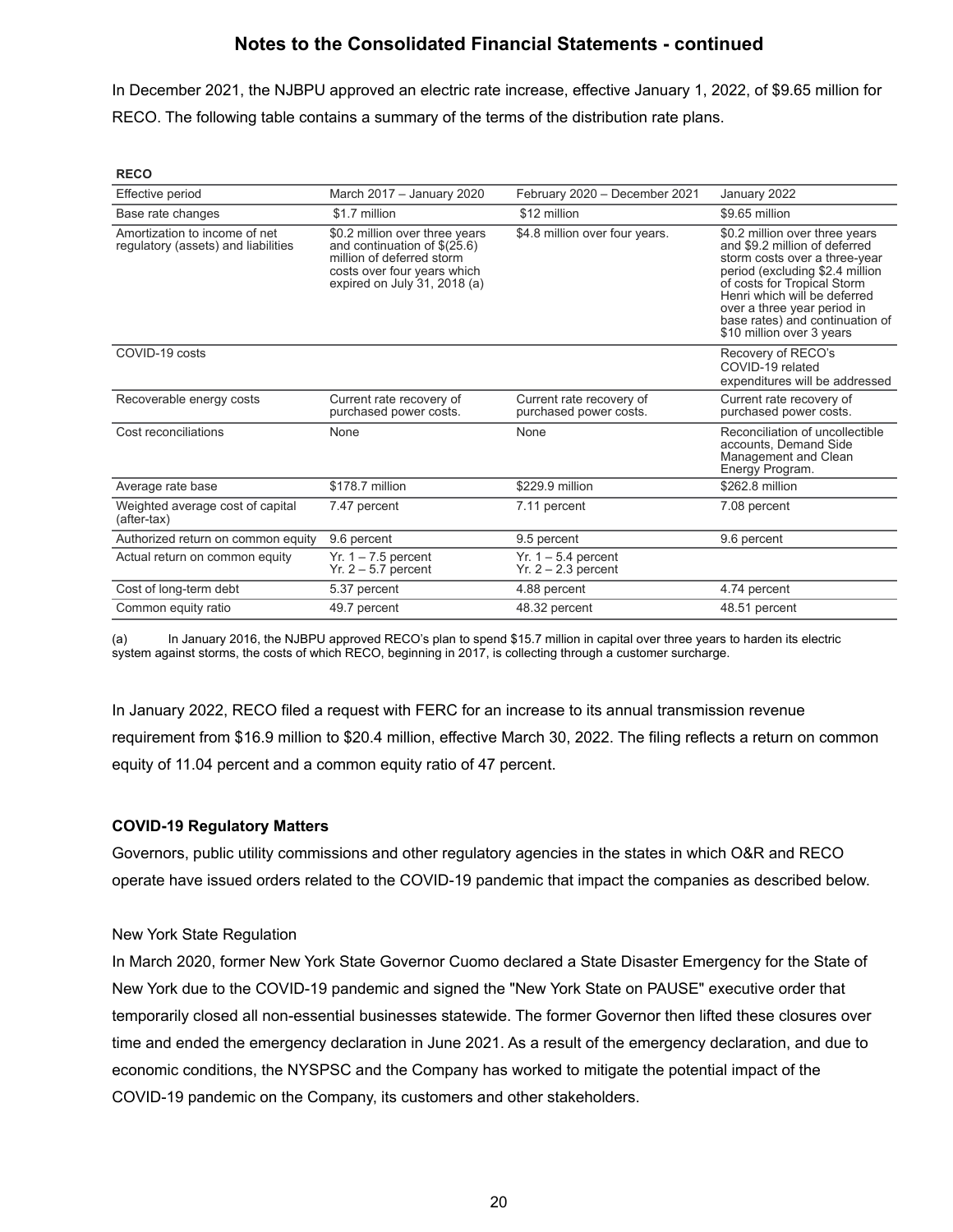In March 2020, the Company began suspending service disconnections, certain collection notices, final bill collection agency activity, new late payment charges and certain other fees for all customers. The Company also began providing payment extensions for all customers that were scheduled to be disconnected prior to the start of the COVID-19 pandemic. In June 2020, the state of NY enacted a law prohibiting NY utilities, including O&R, from disconnecting residential customers, and starting in May 2021 small business customers, during the COVID-19 state of emergency, which ended in June 2021. In addition, such prohibitions applied for an additional 180 days after the state of emergency ended (December 21, 2021) for residential and small business customers who experienced a change in financial circumstances due to the COVID-19 pandemic. O&R resumed late payment charges for commercial and residential customers who have not experienced a change in financial circumstances due to the COVID-19 pandemic on October 1, 2021. Pursuant to the October 2021 Joint Proposal (which is subject to NYSPSC approval), the Company recorded late payment charges and fees that were not billed for the years ended December 31, 2020 and December 31, 2021 of \$1.7 million and \$2.4 million, respectively, as revenue for the year ended December 31, 2021, as permitted under the accounting rules for regulated utilities, and also accrued such amounts as a current asset at December 31, 2021. See "Rate Plans," above.

The Company's New York rate plans allow it to defer costs resulting from a change in legislation, regulation and related actions that have taken effect during the term of the rate plans once the costs exceed a specified threshold. The total reserve increases to the allowance for uncollectible accounts from January 1, 2020 through December 31, 2021 reflecting the impact of the COVID-19 pandemic for O&R electric and gas operations was \$7 million and was deferred pursuant to the legislative, regulatory and related actions provisions of the rate plans as a result of the New York State on PAUSE and related executive orders, that have since been lifted, as described above. The Company's NY rate plans also provide for an allowance for write-offs of customer accounts receivable balances. The above amounts deferred pursuant to the legislative, regulatory and related actions provisions were reduced by the amount that the actual write-offs of customer accounts receivable balances were below the allowance reflected in rates which differences were \$3 million from March 1, 2020 through December 31, 2021.

In April 2021, New York State passed a law that creates a program that allows eligible residential renters in New York State who require assistance with rent and utility bills to have up to twelve months of electric and gas utility bill arrears forgiven, provided that such arrears were accrued on or after March 13, 2020. The program will be administered by the State Office of Temporary Disability Assistance in coordination with the NYSDPS. Under the program, the Company would qualify for a refundable tax credit for New York State gross-receipts tax equal to the amount of arrears waived by the Company in the year that the arrears are waived and certified by the NYSPSC.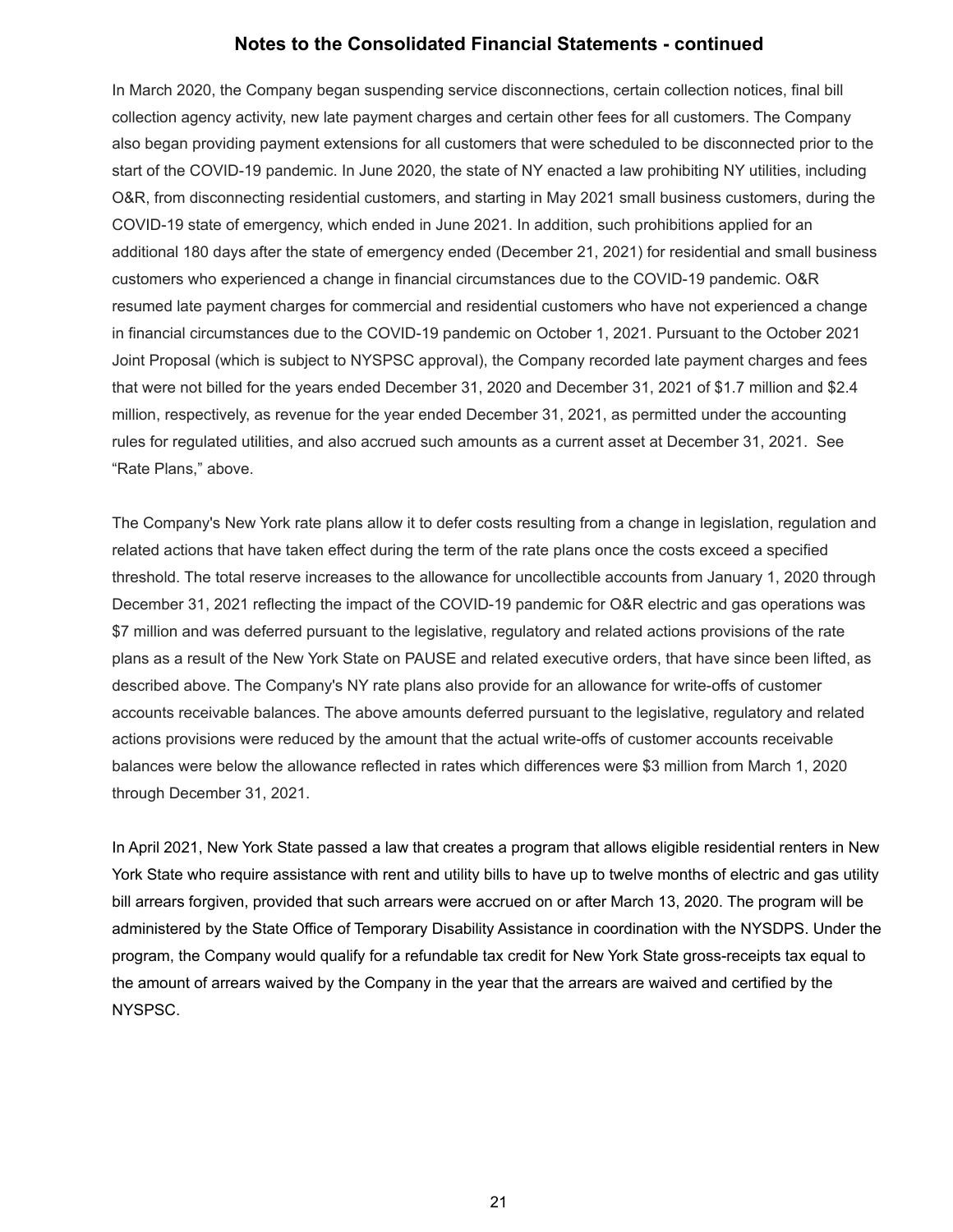In May 2021, O&R, along with other large NY utilities, submitted joint comments to the NYSDPS' February 2021 report on New York State's Energy Affordability Policy. The report recommends, among other things, that residential and commercial customers' late payment fees and interest on deferred payment agreements be waived until two years after the expiration of the NY State moratorium on utility terminations (the moratorium expired on December 21, 2021) and each utility develop an arrears management program to mitigate the financial burdens of the COVID-19 pandemic on NY households and that program costs be shared, perhaps equally, between shareholders and customers. The May 2021 joint comments stated that it is not necessary for the NYSPSC to adopt the report's COVID-19 related recommendations because NY State already passed laws that address the issues in the report, as described above. The Company's rate plans have revenue decoupling mechanisms in its NY electric and gas businesses that largely reconcile actual energy delivery revenues to the authorized delivery revenues approved by the NYSPSC per month and reconcile the deferred balances annually under O&R's NY electric and gas rate plans (January through December). Differences are accrued with interest each month for O&R's NY electric customers and after the annual deferral period ends for O&R's NY gas customers for refund to, or recovery from customers, as applicable. Generally, the refund to or recovery from customers begins February of each year over an ensuing twelve-month period for O&R's NY electric and gas customers.

#### New Jersey State Regulation

In March 2020, New Jersey Governor Murphy declared a Public Health Emergency and State of Emergency for the State of NJ. In June 2021, the Governor ended the emergency declaration. As a result of the emergency declaration, and due to economic conditions, the NJBPU and RECO have worked to mitigate the potential impact of the COVID-19 pandemic on RECO, its customers and other stakeholders. In March 2020, RECO began suspending late payment charges, terminations for non-payment, and no access fees during the COVID-19 pandemic. The suspension of these fees continued through July 31, 2021 and are not material.

In July 2020, the NJBPU authorized RECO and other NJ utilities to create a COVID-19-related regulatory asset by deferring prudently incurred incremental costs related to the COVID-19 pandemic beginning on March 9, 2020, and has extended such deferrals through December 31, 2022. RECO deferred net incremental COVID-19 related costs of \$0.9 million through December 31, 2021.

#### **Other Regulatory Matters**

O&R, under its current electric and gas rate plans, has reflected its TCJA net benefits in its electric and gas rates beginning as of January 1, 2019. Under the rate plans, O&R amortized its net benefits prior to January 1, 2019 (\$22 million) over a three-year period. The protected portion of its net regulatory liability for future income taxes (\$123 million) is being amortized over the remaining lives of the related assets. See "Rate Plans" above. Pursuant to the October 2021 Joint Proposal, O&R will amortize the remaining unprotected portion of its net regulatory liability for future income taxes (\$34 million) over a six-year period beginning January 1, 2022.

In January 2018, the NYSPSC issued an order initiating a focused operations audit of the Company's financial accounting for income taxes. The audit is investigating the Company's inadvertent understatement of a portion,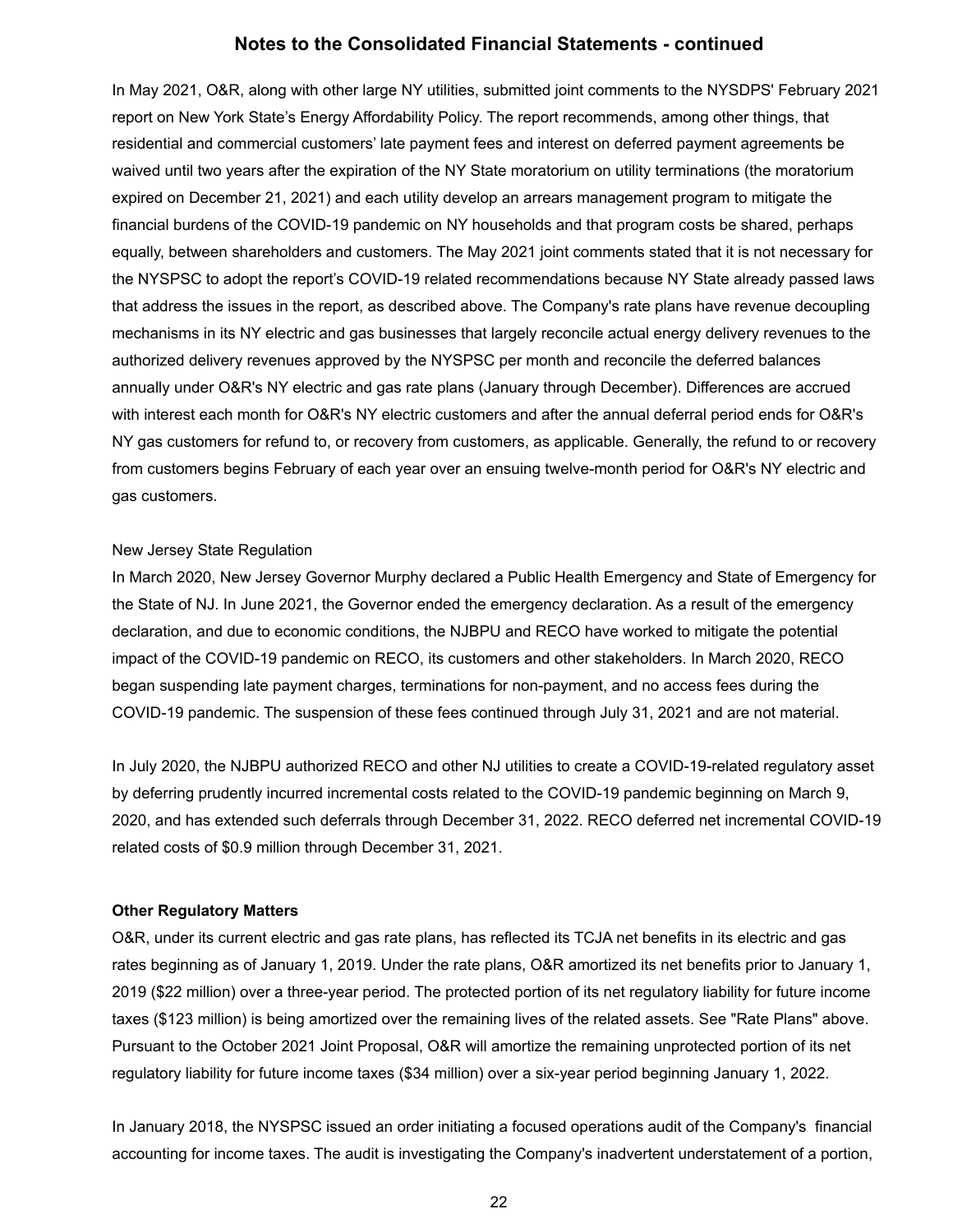the amount of which may be material, of its calculation of total federal income tax expense for ratemaking purposes. The understatement was related to the calculation of plant retirement-related cost of removal. As a result of such understatement, the Company accumulated significant income tax regulatory assets that were not reflected in O&R's rate plans prior to 2014. This understatement of historical income tax expense materially reduced the amount of revenue collected from the Company's customers in the past. As part of the audit, the Company plans to pursue a private letter ruling from the Internal Revenue Service (IRS) that is expected to confirm, among other things, that in order to comply with IRS normalization rules, such understatement may not be corrected through a write-down of a portion of the regulatory asset and must be corrected through an increase in future years' revenue requirements. The regulatory asset (\$26 million as of December 31, 2021 and \$29 million as of December 31, 2020) is netted against the future income tax regulatory liability on the Company's consolidated balance sheet. The Company is unable to estimate the amount or range of its possible loss, if any, related to this matter. At December 31, 2021, the Company has not accrued a liability related to this matter.

In October 2020, the NYSPSC issued an order instituting a proceeding to consider requiring NY's large, investor-owned utilities, including O&R, to annually disclose what risks climate change poses to its company, investors and customers going forward. The order notes that some holding companies, including Con Edison, already disclose climate change risks at the holding company level, but states that the NYSPSC believes that climate-related risk disclosures should be issued specific to the operating companies in NY, such as O&R, and that such climate-related risk disclosures should be included annually with the company's' financial reports. In December 2020, O&R, along with other large NY utilities, filed comments supporting climate change risk disclosures in annual reports filed with the NYSPSC and recommended the use of an industry-specific template.

In May 2020, the president of the United States issued the "Securing the United States Bulk-Power System" executive order, which has since expired. The executive order declared threats to the bulk-power system by foreign adversaries constitute a national emergency and prohibits the acquisition, importation, transfer or installation of certain bulk-power system electric equipment that is sourced from foreign adversaries. In April 2021 and November 2021, the Department of Energy (DOE) issued requests for information to: (1) assist the DOE in developing additional orders and/or regulations to secure the United States' critical electric infrastructure and (2) enable the DOE to perform an energy sector supply chain review. In September 2021, the Cybersecurity and Infrastructure Security Agency and the National Institute of Standards and Technology issued preliminary cybersecurity goals for critical infrastructure control systems, with final goals to be issued by September 2022. The Company is unable to predict the impact on them of any orders or regulations that may be adopted regarding critical infrastructure.

In July 2021, the NYSPSC approved a settlement agreement among O&R and the NYSDPS that fully resolves all issues and allegations that have been raised or could have been raised by the NYSPSC against O&R with respect to the August 2020 electric service interruptions to approximately 200,000 O&R customers following Tropical Storm Isaias (the "Tropical Storm Isaias Outages") Pursuant to the settlement agreement, O&R agreed to a total settlement amount of \$7 million. O&R agreed to forgo recovery from customers of \$2.5 million

23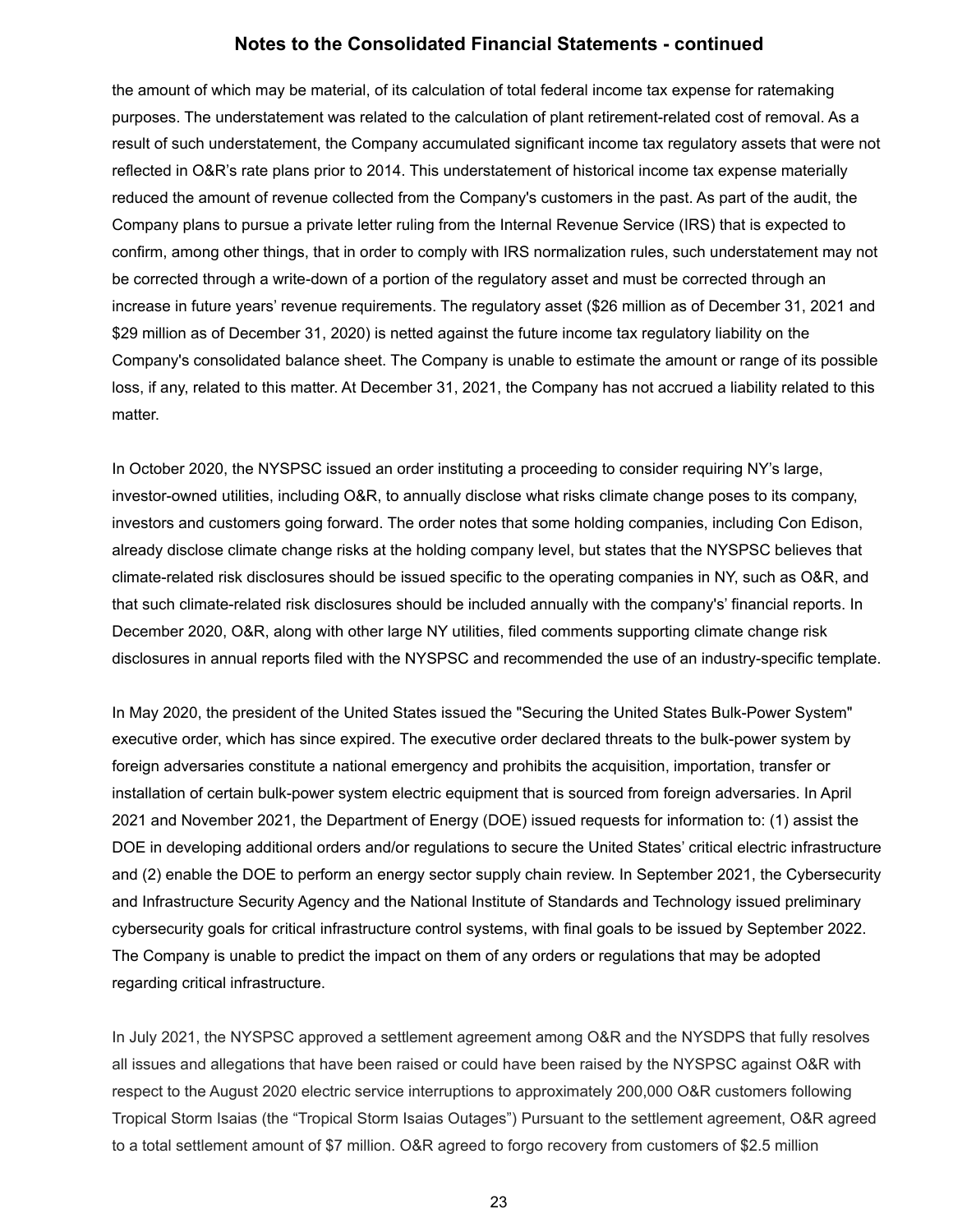associated with the return on existing storm hardening assets beginning with the next rate plan over a period of 35 years. O&R also agreed to incur ongoing operations and maintenance costs of up to \$2.9 million for, among other things, costs to maintain a certain level of contractor and vehicle storm emergency support and storm preparation audits. The settlement agreement includes previously incurred costs of \$1.6 million to reimburse customers for food and medicine spoilage and other expenses related to the Tropical Storm Isaias Outages.

Additional information relating to Tropical Storm Isaias Outages follows.

**Tropical Storm Isaias Outages**: In August 2020, Tropical Storm Isaias caused significant damage to the Company's electric distribution systems and interrupted service to approximately 200,000 O&R electric customers. As of December 31, 2021, O&R incurred costs for Tropical Storm Isaias of \$26.5 million (including \$19.2 million of operation and maintenance expenses charged against a storm reserve pursuant to its NY electric rate plan, \$5.7 million of capital investments and \$1.6 million for food and medicine spoilage claims). As of December 31, 2021, RECO incurred costs for Tropical Storm Isaias of \$11.4 million (including \$7.6 million of operation and maintenance expenses charged against a storm reserve pursuant to its rate plan, \$2.5 million of capital investments and \$1.3 million for food and medicine spoilage claims). O&R and RECO's electric rate plans provide for recovery of operating costs and capital investments under different provisions. Incremental operating costs attributable to storms are to be deferred for recovery as a regulatory asset under their electric rate plans, while capital investments, up to specified levels, are reflected in rates under their electric rate plans. The provisions of the O&R's NY electric rate plans that impose negative revenue adjustments for operating performance provide for exceptions for major storms and catastrophic events beyond the control of the Company, including natural disasters such as hurricanes and floods.

In November 2020, the NYSPSC issued an order in its proceedings investigating O&R's preparation for and response to Tropical Storm Isaias that ordered the Company to show cause why (i) civil penalties or appropriate injunctive relief should not be imposed against O&R (in the amount of up to \$19 million relating to 38 alleged violations) to remedy such noncompliance, and (ii) a prudence proceeding should not be commenced against the Company for potentially imprudent expenditures of ratepayer funds related to the matter. The order stated that given the continuing nature of the investigation of this matter by the NYSDPS, the NYSPSC may amend the order to include any subsequently determined apparent violations identified by the NYSDPS. In addition, the order indicated that should the NYSPSC confirm some or all of the apparent violations identified in the order or other orders issued by the NYSPSC in the future in connection with this proceeding, and should such respective confirmed violations be classified as findings of repeated violations of the Public Service Law or rules or regulations adopted pursuant thereto that demonstrate a failure of O&R to continue to provide safe and adequate service, the NYSPSC would be authorized to commence a proceeding under Public Service Law Section 68(2) to revoke or modify O&R's certificate as it relates to its service territory or any portion thereof.

In December 2020, the Company filed a response to the NYSPSC order demonstrating why the NYSPSC should not commence penalty or prudence actions against it. The Company stated that the NYSPSC orders misapplied Section 25-a of the Public Service Law by ignoring the reasonable compliance standard under the

24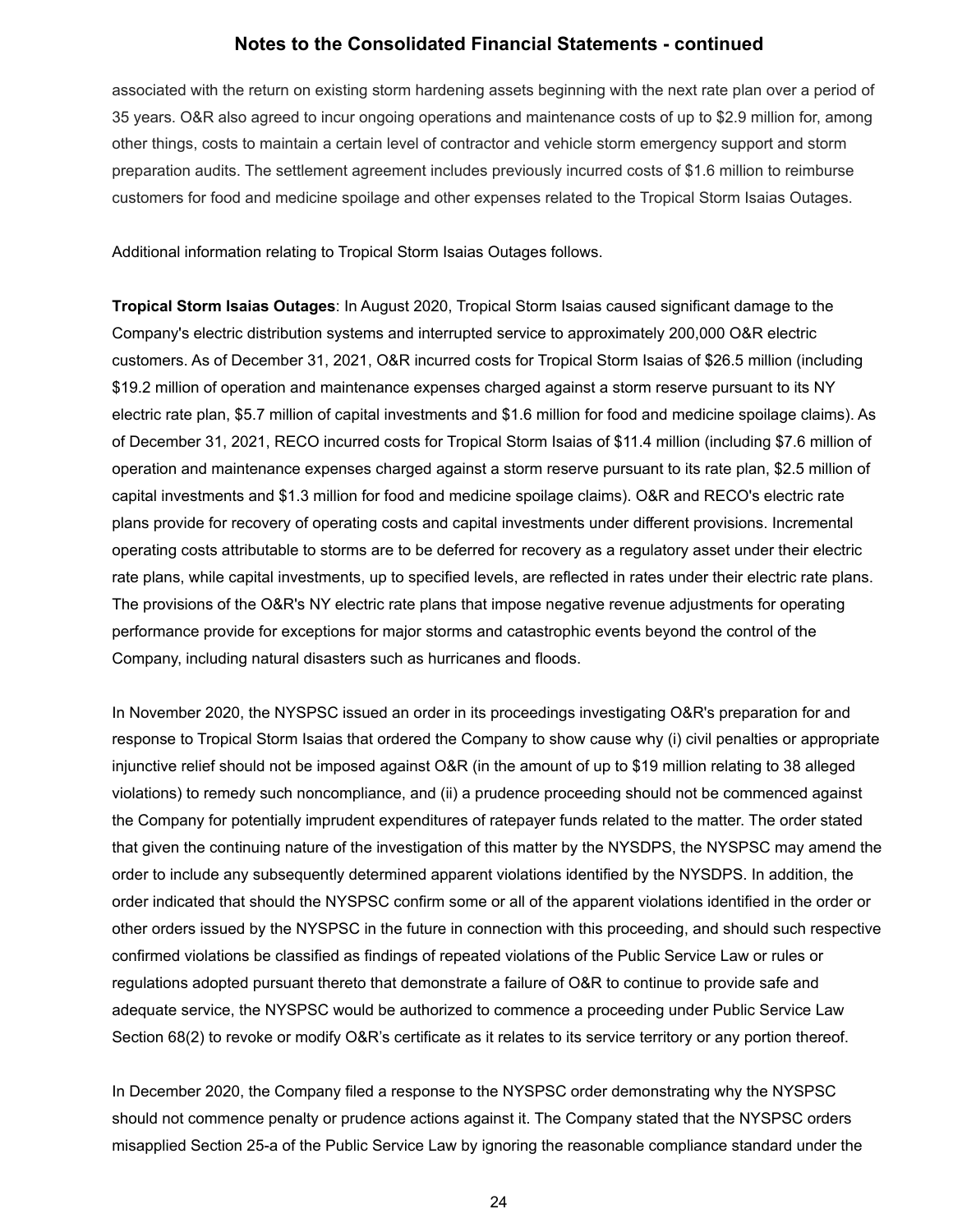statute and instead, was imposing a strict liability standard. The Company also presented evidence that the order either misrepresented the applicable requirements or ignored that the Company was acting pursuant to practices approved by the NYSPSC. Finally, O&R stated that there was no basis to commence a prudence proceeding because the Company acted reasonably based on the information available and the circumstances at the time. As described above, in July 2021, O&R entered into a settlement agreement that fully resolves all issues and allegations with respect to this matter.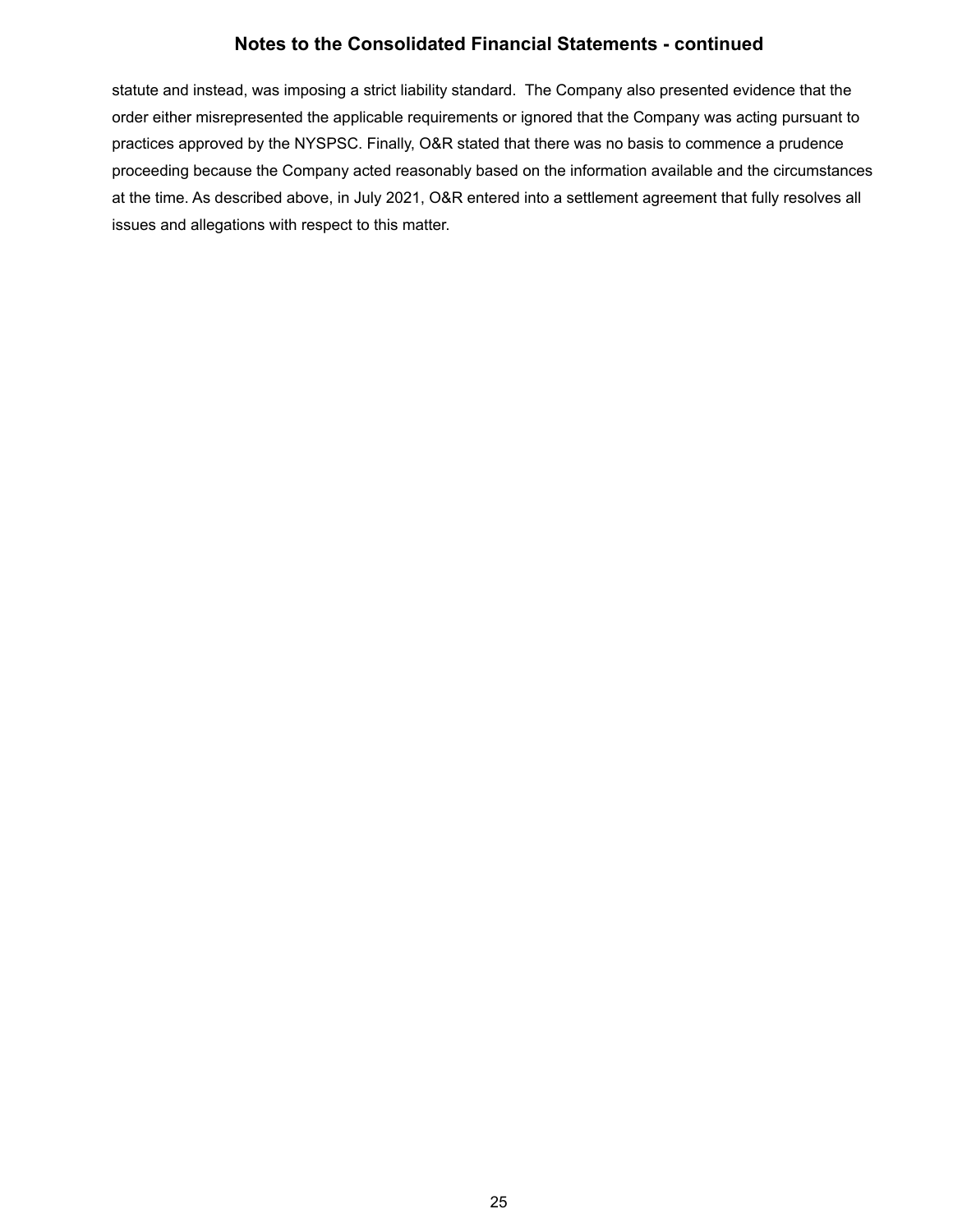## **Regulatory Assets and Liabilities**

Regulatory assets and liabilities at December 31, 2021 and 2020 were comprised of the following items:

| (Millions of Dollars)                                      | 2021           | 2020           |
|------------------------------------------------------------|----------------|----------------|
| Regulatory assets                                          |                |                |
| Unrecognized pension and other postretirement costs        | \$19           | \$176          |
| Deferred storm costs (a)                                   | 119            | 112            |
| Environmental remediation costs                            | 79             | 74             |
| Pension and other postretirement benefits deferrals        | 60             | 42             |
| Revenue taxes                                              | 17             | 15             |
| Property tax reconciliation                                |                | $\sqrt{2}$     |
| Deferred derivative losses                                 | 5              | 9              |
| Recoverable energy costs                                   | $\overline{7}$ | $\overline{4}$ |
| COVID - 19 Deferrals for Uncollectible Accounts Receivable | 5              | 2              |
| Other                                                      | 12             | 14             |
| Regulatory assets - noncurrent                             | 323            | 450            |
| Deferred derivative losses                                 | $\overline{7}$ | 14             |
| Recoverable energy costs                                   | 11             | 9              |
| Regulatory assets - current                                | 18             | 23             |
| <b>Total Regulatory Assets</b>                             | \$341          | \$473          |
| Regulatory liabilities                                     |                |                |
| Allowance for cost of removal less salvage                 | \$166          | \$158          |
| Future federal income tax (b)                              | 132            | 137            |
| Pension and other postretirement benefit deferrals         | 47             | 39             |
| Unrecognized other postretirement costs                    | 32             | 11             |
| Low income aggregation program                             | 16             | 13             |
| Property tax reconciliation costs                          | 8              | $\mathbf{1}$   |
| <b>TCJA</b> net benefits                                   | $\overline{2}$ | 9              |
| Carrying charges on deferred tax liability                 | 3              | $\overline{7}$ |
| System benefit charge carrying charge                      | $\overline{7}$ | $\overline{7}$ |
| Deferred derivative gains long-term                        | 6              |                |
| Earnings sharing - electric and gas                        | 3              | 5              |
| Other                                                      | 26             | 23             |
| Regulatory liabilities - noncurrent                        | 448            | 410            |
| Refundable energy costs                                    | 29             | 24             |
| Revenue decoupling mechanism                               | 11             |                |
| Deferred derivative gains short-term                       | 11             |                |
| Regulatory liabilities - current                           | 51             | 24             |
| <b>Total Regulatory Liabilities</b>                        | \$499          | \$434          |

(a) See "Accounting Policies" in Note A.

(b) See "Federal Income Tax" in Note A, "Other Regulatory Matters," above, and Note I.

*Unrecognized pension and other postretirement costs* represent the net regulatory asset associated with the accounting rules for retirement benefits. See Note A.

*Deferred storm costs* represent response and restoration costs, other than capital expenditures, in connection with Tropical Storm Isaias and other major storms that were deferred by the Company.

*COVID - 19 Deferrals* represents the amounts related to the increase in the allowance for uncollectible accounts resulting from the COVID-19 pandemic for O&R and RECO.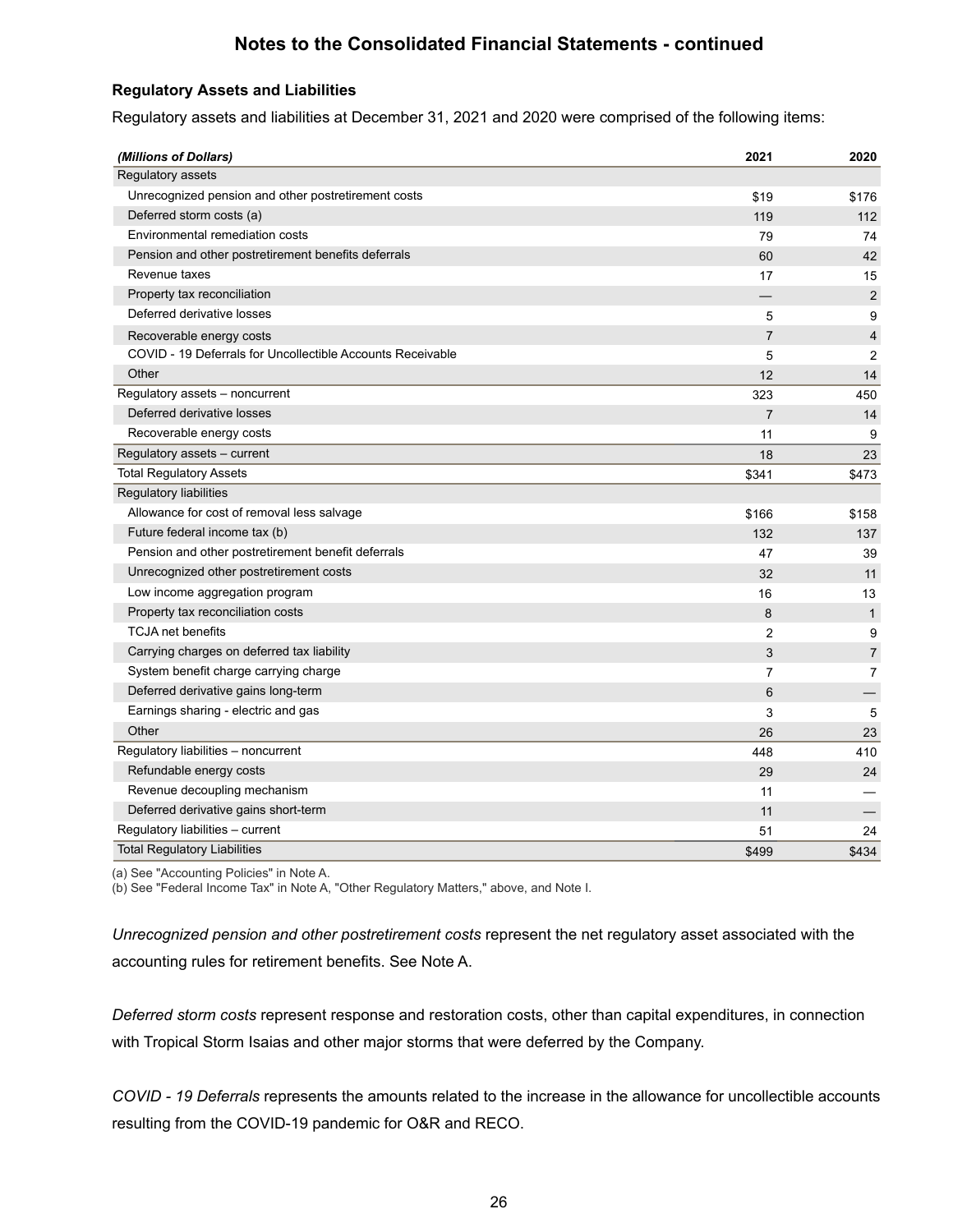*Property tax reconciliation* represents the amount deferred between actual property taxes incurred and the level included in rates subject to the provisions of O&R's NY electric and gas rate plans.

*Low Income Aggregation Program* represents the net regulatory over/under collections to/from low income customers per the levels stipulated in O&R's NY electric and gas rate plans.

*Allowance for cost of removal less salvage* represents cash previously collected from customers to fund future anticipated removal expenditures

In general, O&R receives or is being credited with a return at the Other Customer-Provided Capital rate for regulatory assets that have not been included in rate base, and receives or is being credited with a return at the pre-tax weighted average cost of capital once the asset is included in rate base. Similarly, O&R pays to or credits customers with a return at the Other Customer-Provided Capital rate for regulatory liabilities that have not been included in rate base, and pays to or credits customers with a return at the pre-tax weighted average cost of capital once the liability is included in rate base.

In general, O&R is receiving or being credited with a return on its regulatory assets for which a cash outflow has been made (\$210 million and \$185 million at December 31, 2021 and 2020, respectively). Regulatory liabilities are treated in a consistent manner. The Other Customer-Provided Capital rate for the years ended December 31, 2021 and 2020 was 1.80 percent and 2.65 percent, respectively. The recognition of the return on regulatory assets is determined by O&R's rate plans or orders issued by state regulators. Regulatory assets of RECO for which a cash outflow has been made (\$25 million and \$31 million at December 31, 2021 and 2020, respectively) are not receiving or being credited with a return. RECO recovers regulatory assets over a period of up to four years or until they are addressed in its next base rate case in accordance with the rate provisions approved by the New Jersey Board of Public Utilities. Regulatory liabilities are treated in a consistent manner.

Regulatory assets that represent future financial obligations and were deferred in accordance with O&R's rate plans or orders issued by state regulators do not earn a return until such time as a cash outlay has been made. Regulatory liabilities are treated in a consistent manner. At December 31, 2021 and 2020, regulatory assets for O&R that did not earn a return consisted of the following items:

| (Millions of Dollars)                                   | 2021  | 2020          |
|---------------------------------------------------------|-------|---------------|
| Regulatory assets                                       |       |               |
| Unrecognized pension and other postretirement costs     | \$19  | \$176         |
| Environmental remediation costs                         | 79    | 74            |
| Revenue taxes                                           | 16    | 13            |
| Deferred derivative losses - long term                  | 5     | 9             |
| COVID-19 Deferral for Uncollectible Accounts Receivable | 5     | $\mathcal{P}$ |
| Deferred derivative losses - current                    |       | 13            |
| Other                                                   |       |               |
| Total                                                   | \$131 | \$288         |

## **Regulatory Assets Not Earning a Return\***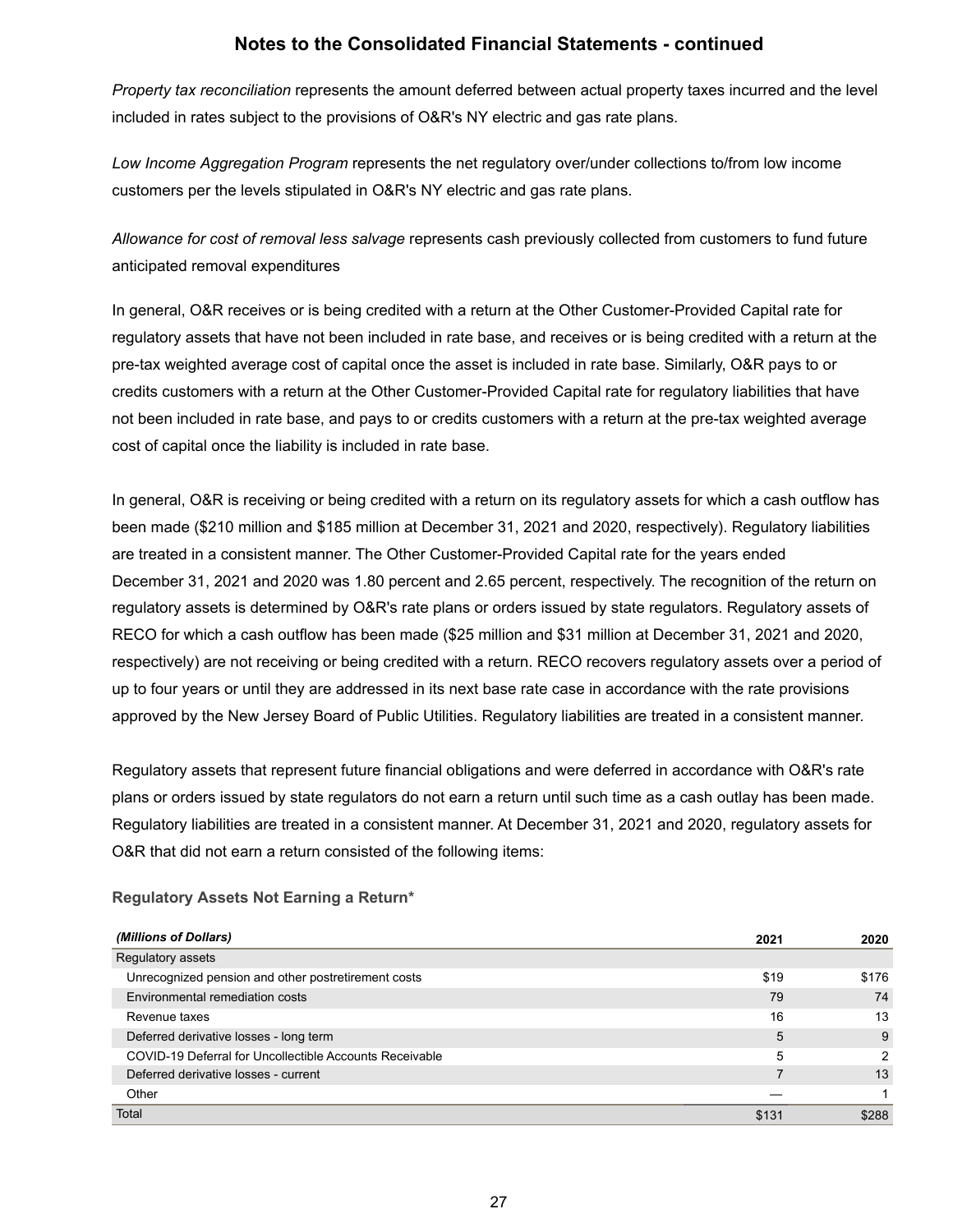\*This table presents regulatory assets not earning a return for which no cash outlay has been made.

The recovery periods for regulatory assets for which a cash outflow has not been made and that do not earn a return have not yet been determined, except as noted below, and are expected to be determined pursuant to O&R's future rate plans to be filed or orders issued by the state regulators in connection therewith. O&R recovers unrecognized pension and other postretirement costs over 10 years pursuant to NYSPSC policy.

The deferral for revenue taxes represent the metropolitan transportation business tax surcharge on the cumulative temporary differences between the book and tax basis of assets and liabilities of O&R, as well as the difference between taxes collected and paid by the Company to fund mass transportation. O&R recovers the majority of the revenue taxes over the remaining book lives of the electric and gas plant assets.

O&R recovers deferred derivative losses – current within one year, and noncurrent generally within three years.

### **Note C – Capitalization**

### **Common Stock**

At December 31, 2021 and 2020, 1,000 shares of the Company's common stock (\$5.00 par value) were outstanding, all of which were owned by Con Edison.

### **Dividends**

In accordance with NYSPSC requirements, the dividends that the Company generally may pay to Con Edison are limited to not more than 100 percent of its income available for dividends calculated on a two-year rolling average basis. Excluded from the calculation of "income available for dividends" are non-cash charges to income resulting from accounting changes or charges to income resulting from significant unanticipated events. The restriction also does not apply to dividends paid in order to transfer to Con Edison proceeds from major transactions, such as asset sales, or to dividends reducing the Company's equity ratio to a level appropriate to its business risk.

## **Long-Term Debt**

There are no long-term debt maturities for periods 2022-2026.

The carrying amounts and fair values of long-term debt at December 31, 2021 and 2020 are:

|                                                | 2021               |               | 2020               |               |
|------------------------------------------------|--------------------|---------------|--------------------|---------------|
| (Millions of Dollars)                          | Carrying<br>Amount | Fair<br>Value | Carrying<br>Amount | Fair<br>Value |
| Long-Term Debt (including current portion) (a) | \$968              | \$1.113       | \$893              | \$1.105       |

(a) Amounts shown are net of unamortized debt expense and unamortized debt discount of \$7 million as of December 31, 2021 and 2020.

Fair values of long-term debt have been estimated primarily using available market information and are classified as Level 2 liabilities (see the fair value hierarchy defined in Note N).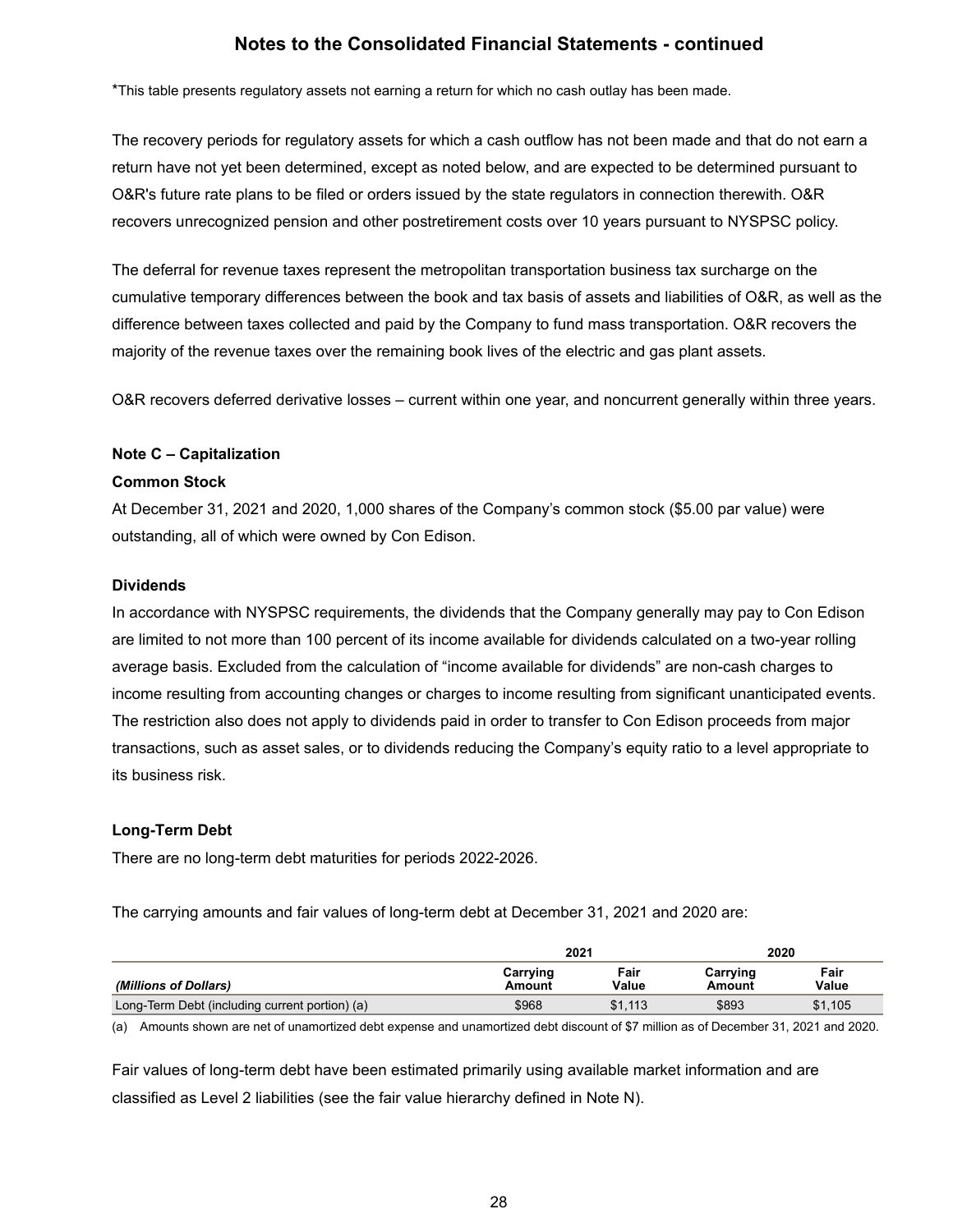#### **Significant Debt Covenants**

There are no significant debt covenants under the financing arrangements for the debentures of O&R, other than obligations to pay principal and interest when due and covenants not to consolidate with or merge into any other corporation unless certain conditions are met, and no cross-default provisions. The Company was in compliance with its significant debt covenants at December 31, 2021.

The failure to comply with debt covenants would, except as otherwise provided, constitute an event of default for the debt to which such provisions applied. If an event of default were to occur, the principal and accrued interest on the debt to which such provisions applied might and, in certain circumstances would, become due and payable immediately.

#### **Note D – Short-Term Borrowing**

In December 2016, O&R, along with Con Edison and Consolidated Edison Company of New York, Inc. (CECONY), entered into a credit agreement (Credit Agreement), under which banks are committed to provide loans and letters of credit on a revolving credit basis. The Credit Agreement, as amended in 2019, expires in December 2023. There is a maximum of \$200 million of credit available to O&R (subject to increase to \$250 million of credit if the necessary regulatory approvals are requested and obtained). The Credit Agreement supports the Company's commercial paper programs. The Company has not borrowed under the Credit Agreement. At December 31, 2021 and 2020, O&R had \$77 million and \$45 million of commercial paper outstanding, respectively. The weighted average interest rate at December 31, 2021 and December 31, 2020 was 0.3 percent. At December 31, 2021 and 2020, an immaterial amount of letters of credit were outstanding for O&R under the Credit Agreement.

The banks' commitments under the Credit Agreement are subject to certain conditions, including that there be no event of default. The commitments are not subject to maintenance of credit rating levels or the absence of a material adverse change. Upon a change of control of, or upon an event of default by the Company, the banks may terminate their commitments with respect to the Company, declare any amounts owed by the Company under the Credit Agreement immediately due and payable and require the Company to provide cash collateral relating to the letters of credit issued for it under the Credit Agreement. Events of default include the exceeding at any time of a ratio of consolidated debt to consolidated total capital of 0.65 to 1 (at December 31, 2021 this ratio was 0.54 to 1); having liens on its assets in an aggregate amount exceeding five percent of its consolidated total capital, subject to certain exceptions; the Company or any of its material subsidiaries failing to make one or more payments in respect of material financial obligations (in excess of an aggregate \$150 million of debt or derivative obligations other than non-recourse debt) of the Company; the occurrence of an event or condition which results in the acceleration of the maturity of any material debt (in excess of an aggregate \$150 million of debt other than non-recourse debt) of the Company or enables the holders of such debt to accelerate the maturity thereof; and other customary events of default. Interest and fees charged for the revolving credit facilities and any loans made or letters of credit issued under the Credit Agreement reflect the Company's credit ratings. The Company was in compliance with its significant debt covenants at December 31, 2021.

29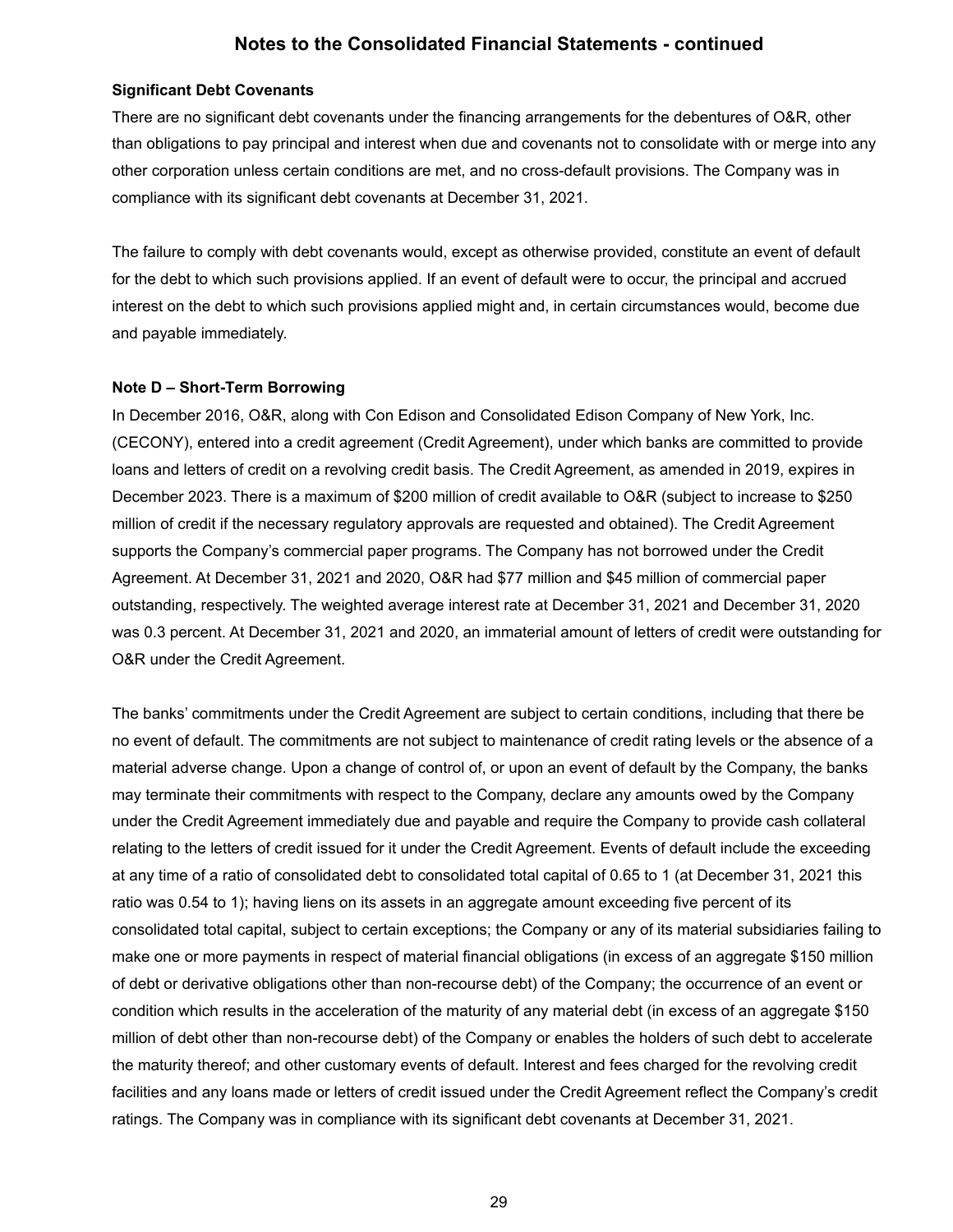See Note P for information about short-term borrowing between related parties.

### **Note E – Pension Benefits**

Substantially all employees of O&R are covered by a tax-qualified, non-contributory pension plan maintained by Con Edison, which also covers substantially all employees of CECONY, Con Edison Transmission, Inc. and certain employees of Con Edison's Clean Energy Businesses, Inc. The plan is designed to comply with the Internal Revenue Code and the Employee Retirement Income Security Act of 1974. Con Edison also maintains additional non-qualified supplemental pension plans.

## **Total Periodic Benefit Cost**

The components of the Company's total periodic benefit costs for 2021, 2020 and 2019 were as follows:

| (Millions of Dollars)                            | 2021 | 2020 | 2019          |
|--------------------------------------------------|------|------|---------------|
| Service cost - including administrative expenses | \$21 | \$19 | \$16          |
| Interest cost on projected benefit obligation    | 28   | 34   | 37            |
| Expected return on plan assets                   | (56) | (53) | (51)          |
| Recognition of net actuarial loss                | 41   | 37   | 27            |
| Recognition of prior service costs               | 4    | 3    | $\mathcal{P}$ |
| <b>TOTAL PERIODIC BENEFIT COST</b>               | \$38 | \$40 | \$31          |
| Cost capitalized                                 | (8)  | (7)  | (7)           |
| Reconciliation to rate level                     | (10) | (11) | (2)           |
| Total expense recognized                         | \$20 | \$22 | \$22          |

In March 2017, the FASB issued amendments to the guidance for retirement benefits through ASU 2017-07, "Compensation-Retirement Benefits (Topic 715): Improving the Presentation of Net Periodic Pension Cost and Net Periodic Postretirement Benefit Cost." The Company adopted ASU 2017-07 beginning on January 1, 2018. The guidance requires that components of net periodic benefit cost other than service cost be presented outside of operating income on consolidated income statements, and that only the service cost component is eligible for capitalization. Accordingly, the service cost components are included in the line "Other operations and maintenance" and the non-service cost components are included in the line "Other deductions" in the Company's consolidated income statement. In August 2018, the FASB issued amendments to the guidance for retirement benefits through ASU 2018-14, "Compensation-Retirement Benefits (Subtopic 715-20): Disclosure Framework - Changes to the Disclosure Requirements for Defined Benefit Plans." The guidance requires disclosure of the weighted-average interest crediting rate used for cash balance plans for all periods presented, and a narrative description of significant changes in the benefit obligation. The Company adopted ASU 2018-14 for fiscal years ending after December 15, 2020 and the required disclosures are included below and, as applicable, in Note F.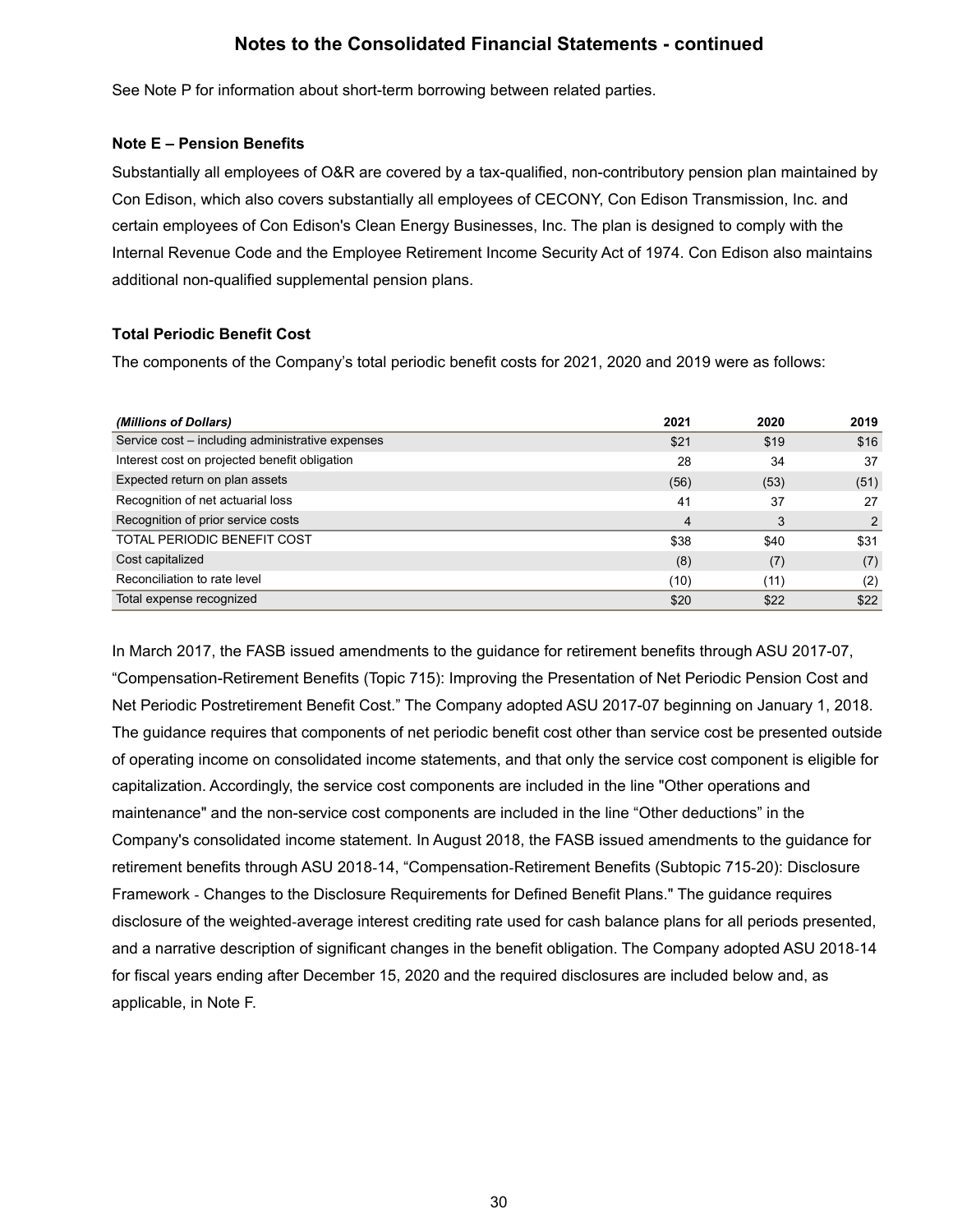## **Funded Status**

The funded status at December 31, 2021, 2020 and 2019, as related to O&R, was as follows:

| (Millions of Dollars)                             | 2021    | 2020    | 2019    |
|---------------------------------------------------|---------|---------|---------|
| CHANGE IN PROJECTED BENEFIT OBLIGATION            |         |         |         |
| Projected benefit obligation at beginning of year | \$1,137 | \$1,035 | \$901   |
| Service cost – excluding administrative expenses  | 20      | 19      | 16      |
| Interest cost on projected benefit obligation     | 28      | 34      | 37      |
| Net actuarial (gain)/loss                         | (105)   | 127     | 115     |
| Plan amendments                                   |         |         | 15      |
| Benefits paid                                     | (70)    | (78)    | (49)    |
| PROJECTED BENEFIT OBLIGATION AT END OF YEAR       | \$1,010 | \$1,137 | \$1,035 |
| <b>CHANGE IN PLAN ASSETS</b>                      |         |         |         |
| Fair value of plan assets at beginning of year    | \$867   | \$810   | \$700   |
| Actual return on plan assets                      | 97      | 96      | 130     |
| Employer contributions                            | 38      | 41      | 32      |
| Benefits paid                                     | (70)    | (78)    | (49)    |
| Administrative expenses                           | (3)     | (2)     | (3)     |
| FAIR VALUE OF PLAN ASSETS AT END OF YEAR          | \$929   | \$867   | \$810   |
| <b>FUNDED STATUS</b>                              | \$(81)  | \$(270) | \$(225) |
| Unrecognized net loss                             | $s-$    | \$185   | \$137   |
| Unrecognized prior service costs                  | 23      | 26      | 30      |
| Accumulated benefit obligation                    | 959     | 1,085   | 998     |

The decrease in the 2021 pension funded status liability at O&R of \$189 million compared with December 31, 2020, was primarily due to a decrease in the plan's projected benefit obligation as a result of an increase in discount rate and actuarial gains on plan assets exceeding the expected rate of return. The increase in the 2020 pension funded status liability at O&R of \$45 million compared with December 31, 2019, was primarily due to an increase in the plan's projected benefit obligation as a result of a decrease in discount rate. See "Assumptions" below for further information on the change in the discount rate and determination of the discount rate assumption. The 2021 decrease in pension funded status liability corresponds with a decrease to regulatory assets of \$157 million for unrecognized net losses and unrecognized prior service costs associated with O&R's NY utility business consistent with the accounting rules for regulated operations, a credit to OCI of \$23 million (net of taxes) for the unrecognized net losses, and an immaterial change to OCI (net of taxes) for the unrecognized prior service costs associated with RECO.

At December 31, 2021 and 2020, the Company's investments included \$26 million held in external trust accounts for benefit payments pursuant to the supplemental retirement plan. See Note N. The accumulated benefit obligations for the supplemental retirement plan for O&R were \$34 million and \$37 million as of December 31, 2021 and 2020, respectively.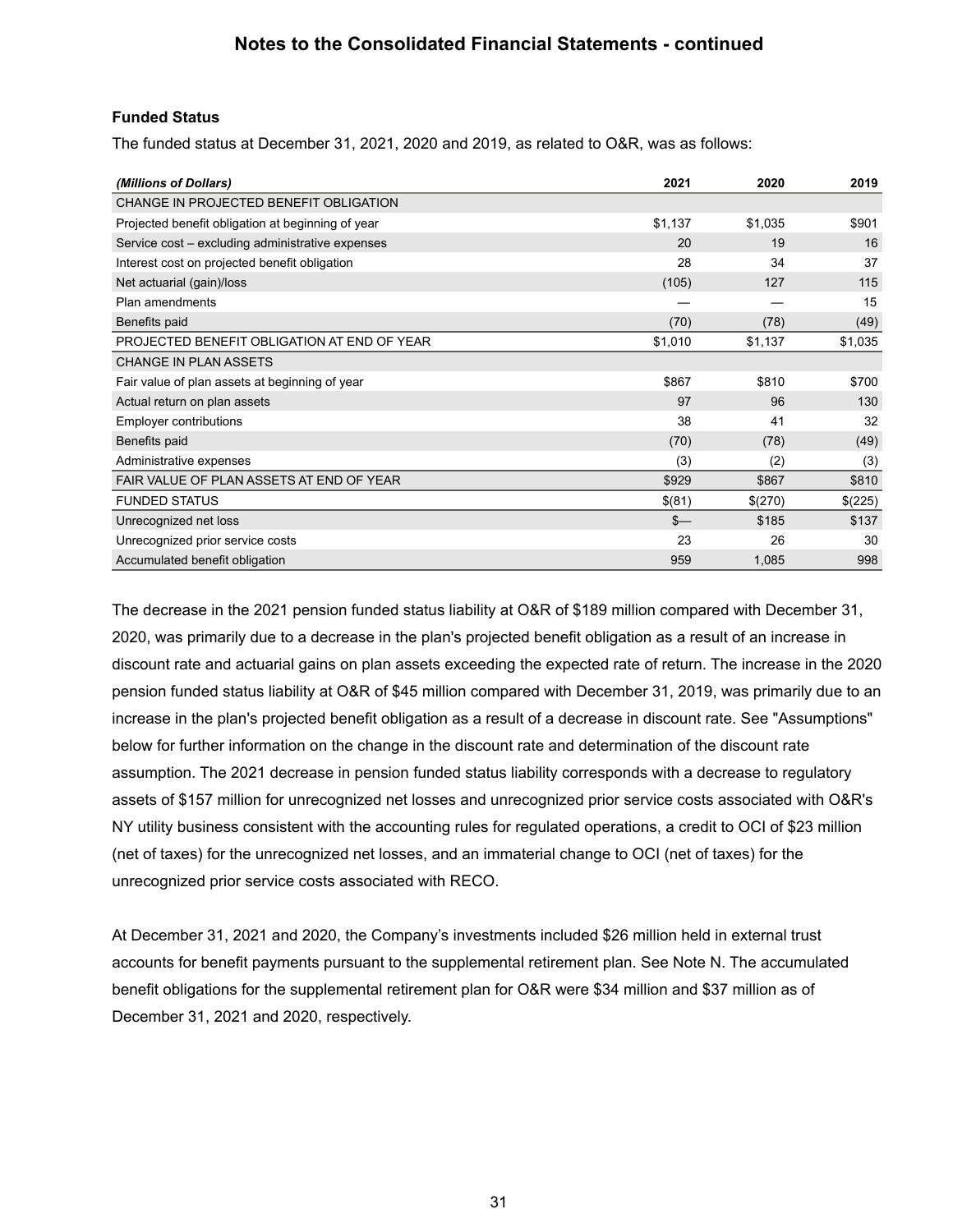### **Assumptions**

The actuarial assumptions were as follows:

|                                                                                                              | 2021  | 2020  | 2019   |
|--------------------------------------------------------------------------------------------------------------|-------|-------|--------|
| Weighted-average assumptions used to determine benefit obligations at<br>December 31:                        |       |       |        |
| Discount rate                                                                                                | 3.00% | 2.55% | 3.35%  |
| Interest crediting rate for cash balance plan                                                                | 3.50% | 3.00% | 3.30%  |
| Rate of compensation increase                                                                                | 3.20% | 3.20% | 3.20%  |
| Weighted-average assumptions used to determine net periodic benefit cost for the<br>years ended December 31: |       |       |        |
| Discount rate                                                                                                | 2.55% | 3.35% | 4.25%  |
| Interest crediting rate for cash balance plan                                                                | 3.00% | 3.30% | 4.00 % |
| Expected return on plan assets                                                                               | 7.00% | 7.00% | 7.00%  |
| Rate of compensation increase                                                                                | 3.20% | 3.20% | 4.00 % |

The expected return assumption reflects anticipated returns on the plan's current and future assets. The Company's expected return was based on an evaluation of the current environment, market and economic outlook, relationships between the economy and asset class performance patterns, and recent and long-term trends in asset class performance. The projections were based on the plan's target asset allocation.

### **Discount Rate Assumption**

To determine the assumed discount rate, the Company uses a model that produces a yield curve based on discounting plan specific cash flows with corresponding spot rates on a yield curve. Term structures of interest rates are based on AA rated corporate bonds. Bonds with questionable pricing information and bonds that are not representative of the overall market are excluded from consideration. For example, the bonds used in the model cannot be callable (with the exception of "make whole" callable bonds). The spot rates defined by the yield curve and the plan's projected benefit payments are used to develop a weighted average discount rate.

## **Expected Benefit Payments**

Based on current assumptions, the Company expects to make the following benefit payments over the next ten years:

| (Millions of Dollars) | 2022 | 2023 | 2024          | 2025 | 2026 | 2027-2031 |
|-----------------------|------|------|---------------|------|------|-----------|
| O&R                   | \$60 | \$61 | $\sim$<br>JO. | \$60 | \$6  | \$293     |

### **Expected Contributions**

Based on estimates as of December 31, 2021, O&R expects to make contributions to the pension plan during 2022 of \$10 million. O&R's policy is to fund the total periodic benefit cost of the qualified plan to the extent tax deductible.

### **Plan Assets**

The asset allocations for the pension plan at the end of 2021, 2020 and 2019, and the target allocation for 2022 are as follows: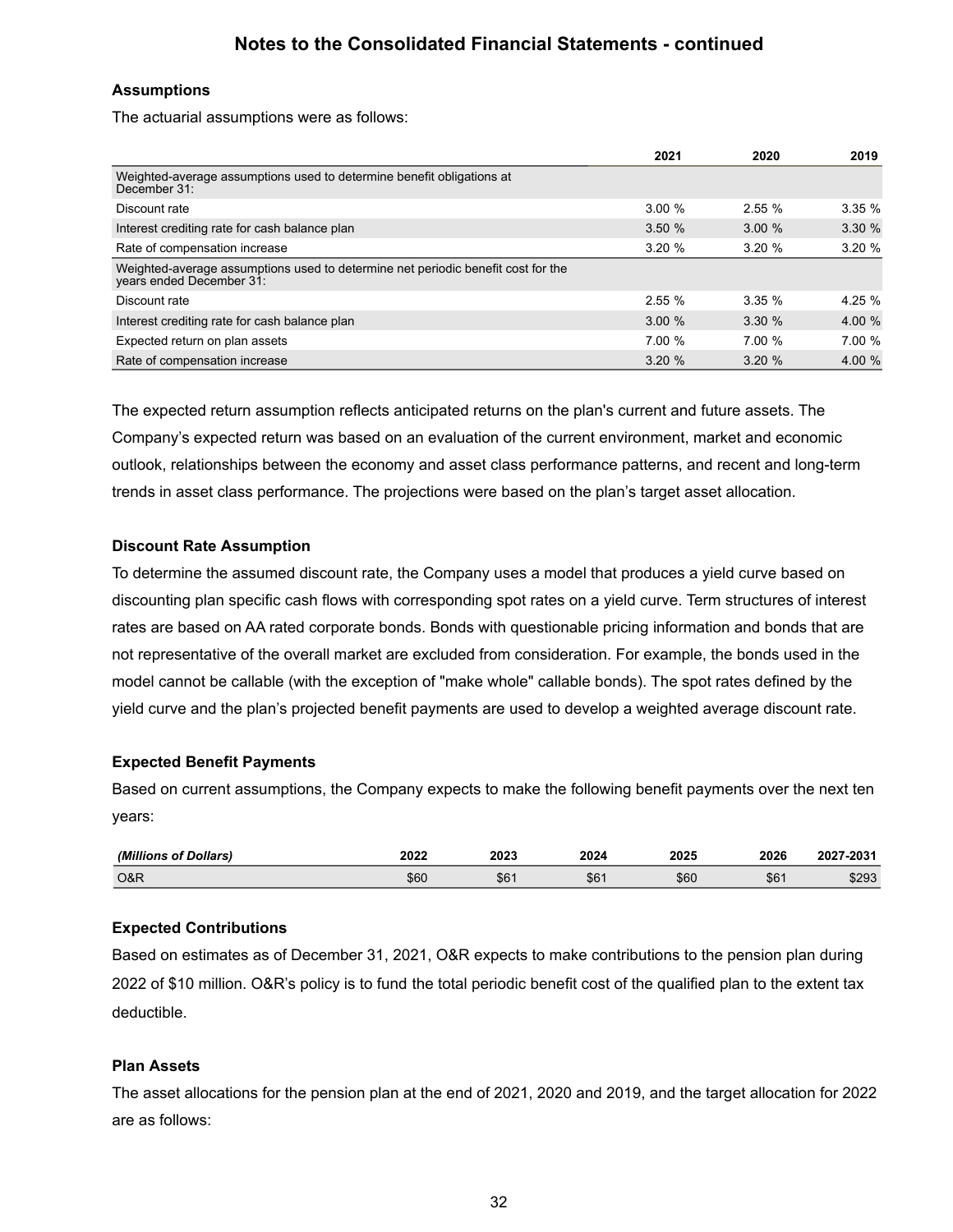|                          | <b>Target Allocation Range</b> |      | Plan Assets at December 31, |      |  |
|--------------------------|--------------------------------|------|-----------------------------|------|--|
| <b>Asset Category</b>    | 2022                           | 2021 | 2020                        | 2019 |  |
| <b>Equity Securities</b> | $45\% - 55\%$                  | 50%  | 51%                         | 51%  |  |
| <b>Debt Securities</b>   | $33\% - 43\%$                  | 38%  | 38%                         | 38%  |  |
| Real Estate              | $10\% - 14\%$                  | 12%  | 11%                         | 11%  |  |
| Total                    | 100%                           | 100% | 100%                        | 100% |  |

Con Edison has established a pension trust for the investment of assets to be used for the exclusive purpose of providing retirement benefits to participants and beneficiaries and payment of plan expenses.

Pursuant to resolutions adopted by Con Edison's Board of Directors, the Management Development and Compensation Committee of the Board of Directors (the Committee) has general oversight responsibility for Con Edison's pension and other employee benefit plans. The pension plan's named fiduciaries have been granted the authority to control and manage the operation and administration of the plans, including overall responsibility for the investment of assets in the trust and the power to appoint and terminate investment managers.

The investment objectives of the Con Edison pension plan are to maintain a level and form of assets adequate to meet benefit obligations to participants, to achieve the expected long-term total return on the trust assets within a prudent level of risk and maintain a level of volatility that is not expected to have a material impact on the Company's expected contribution and expense or the Company's ability to meet plan obligations. The assets of the plan have no significant concentration of risk in one country (other than the United States), industry or entity.

The strategic asset allocation is intended to meet the objectives of the pension plan by diversifying its funds across asset classes, investment styles and fund managers. An asset/liability study typically is conducted every few years to determine whether the current strategic asset allocation continues to represent the appropriate balance of expected risk and reward for the plan to meet expected liabilities. Each study considers the investment risk of the asset allocation and determines the optimal asset allocation for the plan. The target asset allocation for 2022 reflects the results of such a study conducted in 2018.

Individual fund managers operate under written guidelines provided by Con Edison, which cover such areas as investment objectives, performance measurement, permissible investments, investment restrictions, trading and execution, and communication and reporting requirements. Con Edison management regularly monitors, and the named fiduciaries review and report to the Committee regarding, asset class performance, total fund performance, and compliance with asset allocation guidelines. Management changes fund managers and rebalances the portfolio as appropriate. At the direction of the named fiduciaries, such changes are reported to the Committee.

The pension plan is one tax-qualified plan for Con Edison and its subsidiaries. O&R employee benefits are paid out of the assets detailed below which represent the assets of the entire plan.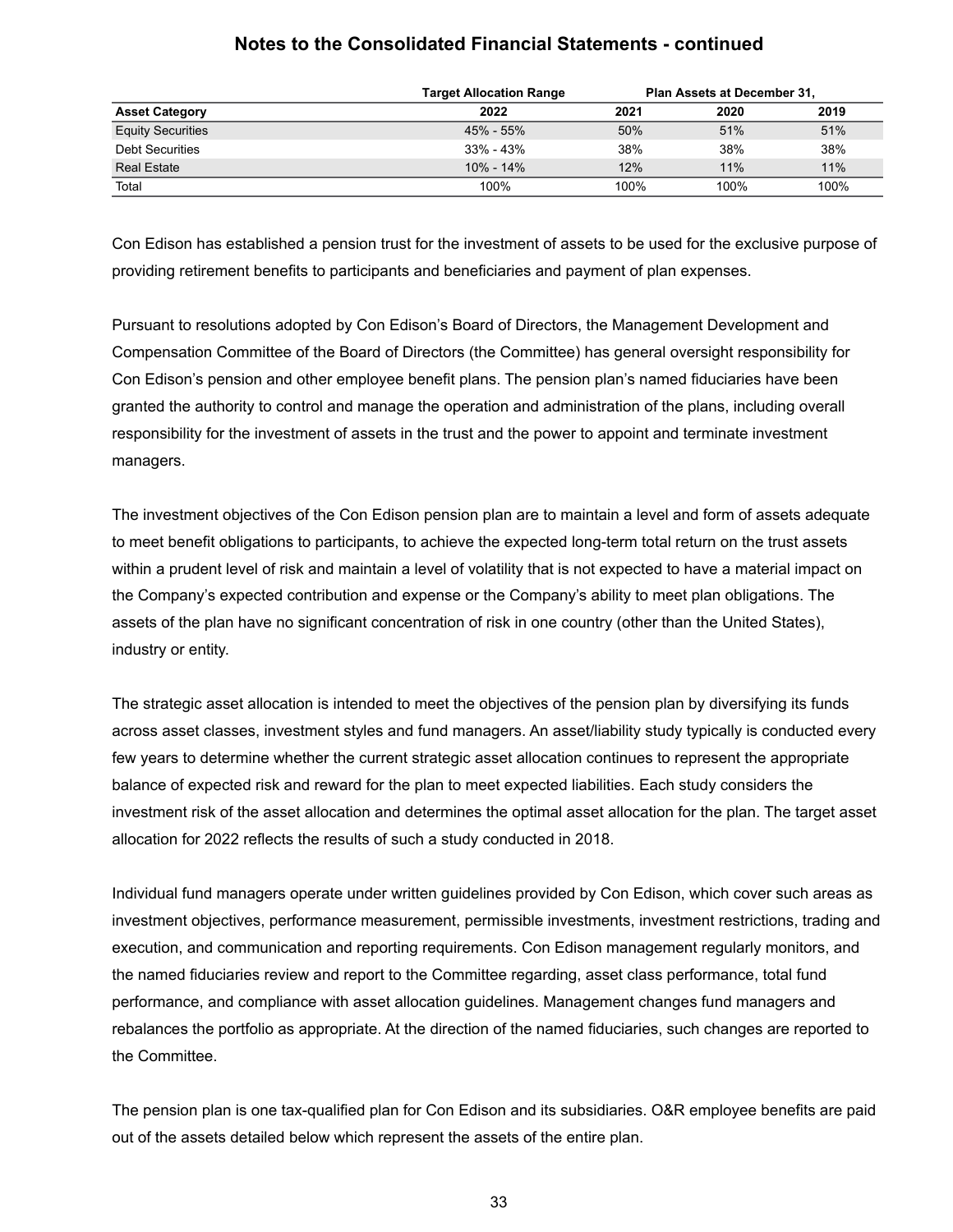Assets measured at fair value on a recurring basis are summarized below as defined by the accounting rules for fair value measurements (see Note N).

The fair values of the pension plan assets at December 31, 2021 by asset category are as follows:

| (Millions of Dollars)                                              | Level 1        | Level 2 | Total          |
|--------------------------------------------------------------------|----------------|---------|----------------|
| Investments within the fair value hierarchy                        |                |         |                |
| U.S. Equity $(a)$                                                  | \$4,381        | $s-$    | \$4,381        |
| International Equity (b)                                           | 3,536          |         | 3,536          |
| U.S. Government Issued Debt (c)                                    |                | 1,500   | 1,500          |
| Corporate Bonds Debt (d)                                           |                | 3,936   | 3,936          |
| Structured Assets Debt (e)                                         |                | 262     | 262            |
| Other Fixed Income Debt (f)                                        |                | 1,186   | 1,186          |
| Cash and Cash Equivalents (g)                                      | 80             | 425     | 505            |
| Futures (h)                                                        | $\overline{2}$ |         | $\overline{2}$ |
| Total investments within the fair value hierarchy                  | \$7,999        | \$7,309 | \$15,308       |
| Investments measured at NAV per share (n)                          |                |         |                |
| Private Equity (i)                                                 |                |         | 913            |
| Real Estate (j)                                                    |                |         | 2,306          |
| Hedge Funds (k)                                                    |                |         | 315            |
| Total investments valued using NAV per share                       |                |         | \$3,534        |
| Funds for retiree health benefits (I)                              | (110)          | (100)   | (210)          |
| Funds for retiree health benefits measured at NAV per share (I)(n) |                |         | (48)           |
| Total funds for retiree health benefits                            |                |         | \$(258)        |
| Investments (excluding funds for retiree health benefits)          | \$7,889        | \$7,209 | \$18,584       |
| Pending activities (m)                                             |                |         | (80)           |
| Total fair value of plan net assets                                |                |         | \$18,504       |

(a) U.S. Equity includes both actively- and passively-managed assets with investments in domestic equity index funds and activelymanaged small-capitalization equities.

(b) International Equity includes international equity index funds and actively-managed international equities.

(c) U.S. Government Issued Debt includes agency and treasury securities.

(d) Corporate Bonds Debt consists of debt issued by various corporations.

(e) Structured Assets Debt includes commercial-mortgage-backed securities and collateralized mortgage obligations.

(f) Other Fixed Income Debt includes municipal bonds, sovereign debt and regional governments.

(g) Cash and Cash Equivalents include short term investments, money markets, foreign currency and cash collateral.

(h) Futures consist of exchange-traded financial contracts encompassing U.S. Equity, International Equity and U.S. Government indices.

(i) Private Equity consists of global equity funds that are not exchange-traded.

(j) Real Estate investments include real estate funds based on appraised values that are broadly diversified by geography and property type.

(k) Hedge Funds are within a commingled structure which invests in various hedge fund managers who can invest in all financial instruments.

(l) The Company sets aside funds for retiree health benefits through a separate account within the pension trust, as permitted under Section 401(h) of the Internal Revenue Code of 1986, as amended. In accordance with the Code, the plan's investments in the 401(h) account may not be used for, or diverted to, any purpose other than providing health benefits for retirees. The net assets held in the 401(h) account are calculated based on a pro-rata percentage allocation of the net assets in the pension plan. The related obligations for health benefits are not included in the pension plan's obligations and are included in the Company's other postretirement benefit obligation. See Note F.

(m) Pending activities include security purchases and sales that have not settled, interest and dividends that have not been received and reflects adjustments for available estimates at year end.

(n) In accordance with ASU 2015-07, Fair Value Measurements (Topic 820): Disclosures for Investments in Certain Entities That Calculate Net Asset Value per Share (or its equivalent), certain investments that are measured at fair value using the net asset value per share (or its equivalent) practical expedient have not been classified in the fair value hierarchy.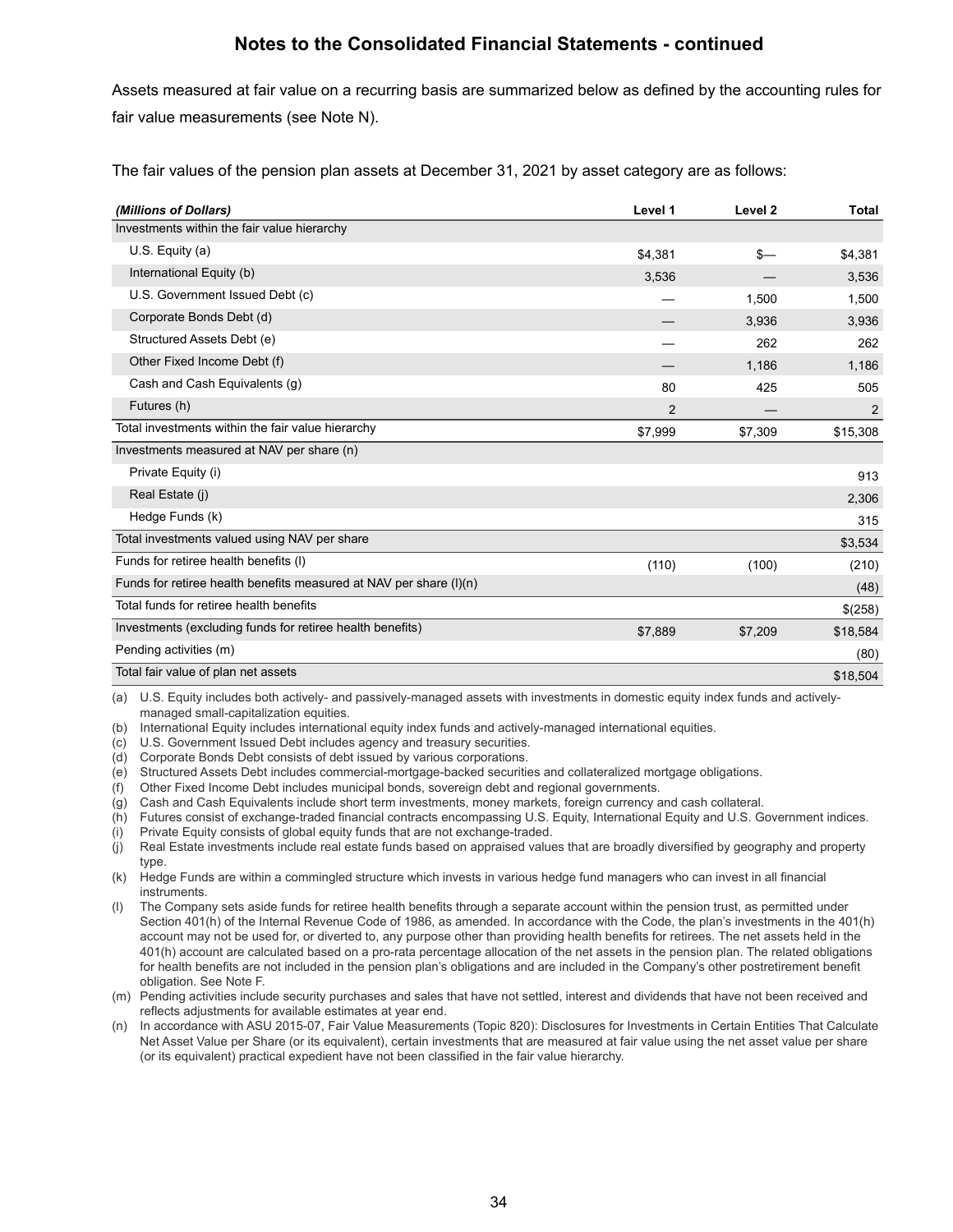The fair values of the pension plan assets at December 31, 2020 by asset category are as follows:

| (Millions of Dollars)                                              | Level 1 | Level <sub>2</sub> | Total    |
|--------------------------------------------------------------------|---------|--------------------|----------|
| Investments within the fair value hierarchy                        |         |                    |          |
| U.S. Equity (a)                                                    | \$4,202 | $s-$               | \$4,202  |
| International Equity (b)                                           | 3,693   |                    | 3,693    |
| U.S. Government Issued Debt (c)                                    |         | 1,424              | 1,424    |
| Corporate Bonds Debt (d)                                           |         | 3,535              | 3,535    |
| Structured Assets Debt (e)                                         |         | 188                | 188      |
| Other Fixed Income Debt (f)                                        |         | 1,067              | 1,067    |
| Cash and Cash Equivalents (g)                                      | 51      | 408                | 459      |
| Total investments within the fair value hierarchy                  | \$7,946 | \$6,622            | \$14,568 |
| Investments measured at NAV per share (n)                          |         |                    |          |
| Private Equity (i)                                                 |         |                    | 635      |
| Real Estate (j)                                                    |         |                    | 1,880    |
| Hedge Funds (k)                                                    |         |                    | 292      |
| Total investments valued using NAV per share                       |         |                    | \$2,807  |
| Funds for retiree health benefits (I)                              | (116)   | (97)               | (213)    |
| Funds for retiree health benefits measured at NAV per share (I)(n) |         |                    | (41)     |
| Total funds for retiree health benefits                            |         |                    | \$(254)  |
| Investments (excluding funds for retiree health benefits)          | \$7,830 | \$6,525            | \$17,121 |
| Pending activities (m)                                             |         |                    | (99)     |
| Total fair value of plan net assets                                |         |                    | \$17.022 |

(a) - (n) Reference is made to footnotes (a) through (n) in the above table of pension plan assets at December 31, 2021 by asset category.

O&R also offers a defined contribution savings plan that covers substantially all employees and made contributions to the plan as follows:

|                       |      | For the Years Ended December 31. |      |
|-----------------------|------|----------------------------------|------|
| (Millions of Dollars) | 2021 | 2020                             | 2019 |
| O&R                   | ن⊽   | ახ                               | \$4  |

## **Note F – Other Postretirement Benefits**

The Company currently has contributory comprehensive hospital, medical and prescription drug programs for eligible retirees, their dependents and surviving spouses. In addition, the Company has a non-contributory life insurance program for retirees.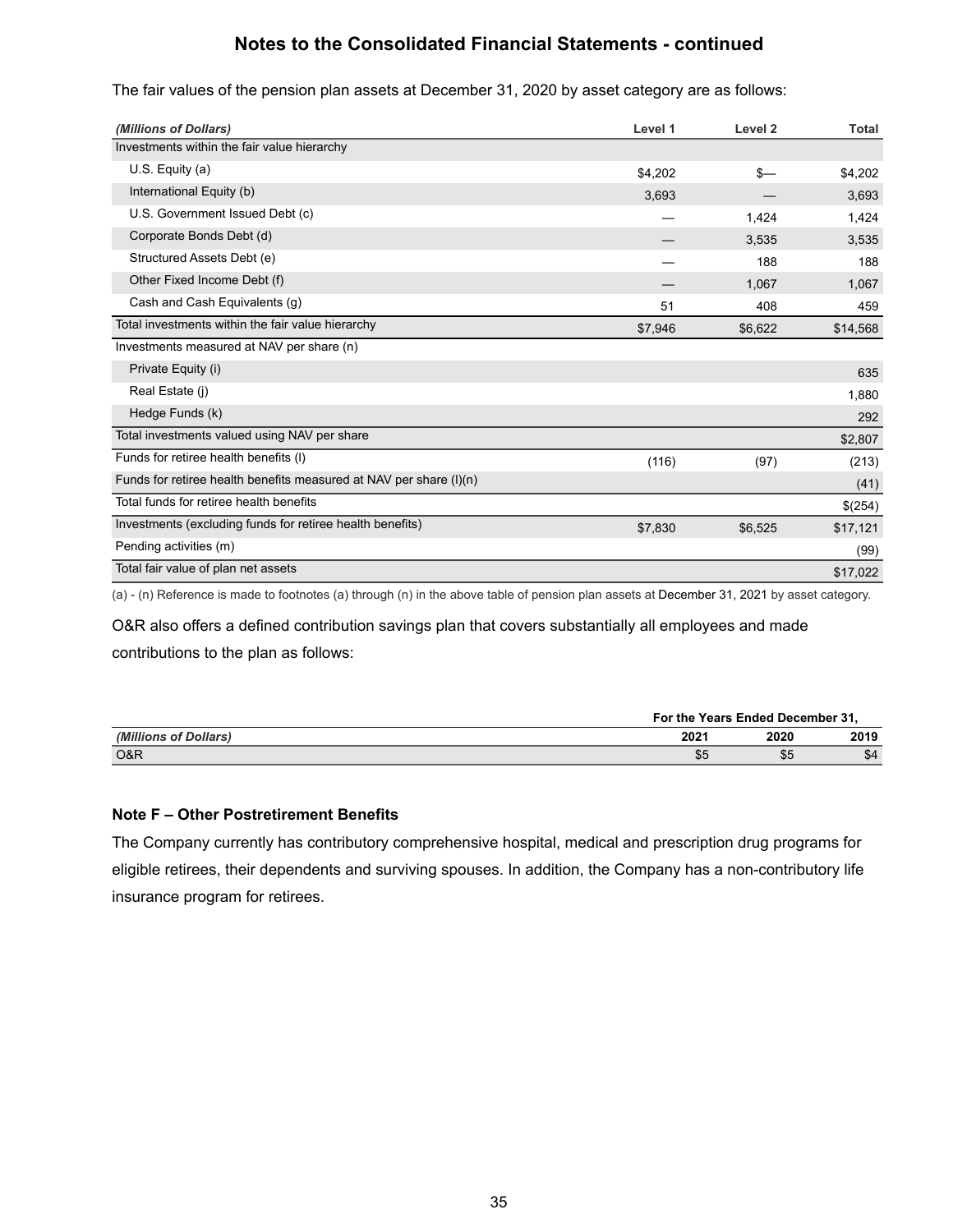## **Total Periodic Benefit Cost**

The components of the Company's total periodic other postretirement benefit costs for 2021, 2020 and 2019 were as follows:

| (Millions of Dollars)                                              | 2021 | 2020  | 2019 |
|--------------------------------------------------------------------|------|-------|------|
| Service cost – including administrative expenses                   | \$6  | \$4   | \$5  |
| Interest cost on projected other postretirement benefit obligation | 6    | 6     | 8    |
| Expected return on plan assets                                     | (12) | (11)  | (11) |
| Recognition of net actuarial loss                                  |      |       |      |
| Recognition of prior service credit                                | (2)  | (2)   | (1)  |
| TOTAL PERIODIC OTHER POSTRETIREMENT BENEFIT COST/(CREDIT)          | \$2  | \$(1) | \$2  |
| Cost capitalized                                                   | (2)  | (2)   | (2)  |
| Reconciliation to rate level                                       | 5    | 8     | 5    |
| Total expense recognized                                           | \$5  | \$5   | \$5  |

For information about the adoption of ASU 2017-07, "Compensation-Retirement Benefits (Topic 715): Improving the Presentation of Net Periodic Pension Cost and Net Periodic Postretirement Benefit Cost,", and ASU 2018-14, "Compensation-Retirement Benefits (Subtopic 715-20): Disclosure Framework- Changes to the Disclosure Requirements for Defined Benefit Plans", see Note E.

### **Funded Status**

The funded status of the programs at December 31, 2021, 2020 and 2019 were as follows:

| (Millions of Dollars)                                          | 2021           | 2020   | 2019   |
|----------------------------------------------------------------|----------------|--------|--------|
| CHANGE IN BENEFIT OBLIGATION                                   |                |        |        |
| Benefit obligation at beginning of year                        | \$216          | \$203  | \$201  |
| Service cost                                                   | 6              | 4      | 5      |
| Interest cost on accumulated postretirement benefit obligation | 6              | 6      | 8      |
| Amendments                                                     |                |        | (14)   |
| Net actuarial loss/(gain)                                      | (11)           | 11     | 12     |
| Benefits paid and administrative expenses, net of subsidies    | (9)            | (9)    | (10)   |
| Participant contributions                                      |                |        |        |
| BENEFIT OBLIGATION AT END OF YEAR                              | \$209          | \$216  | \$203  |
| <b>CHANGE IN PLAN ASSETS</b>                                   |                |        |        |
| Fair value of plan assets at beginning of year                 | \$173          | \$152  | \$125  |
| Actual return on plan assets                                   | 25             | 24     | 32     |
| <b>Employer contributions</b>                                  | 4              | 3      | 1      |
| Employer group waiver plan subsidies                           | $\overline{2}$ | 2      |        |
| Participant contributions                                      | 1              |        |        |
| Benefits paid                                                  | (12)           | (9)    | (8)    |
| FAIR VALUE OF PLAN ASSETS AT END OF YEAR                       | \$193          | \$173  | \$152  |
| <b>FUNDED STATUS</b>                                           | \$(16)         | \$(43) | \$(51) |
| Unrecognized net loss/(gain)                                   | \$(26)         | \$1    | \$6    |
| Unrecognized prior service credits                             | (13)           | (15)   | (16)   |

The decrease in the 2021 other postretirement benefits funded status liability for O&R of \$27 million, compared with December 31, 2020, was primarily due to an increase in the fair value of plan assets as a result of the actual return on plan assets, along with a decrease in the plans' projected benefit obligation as a result of an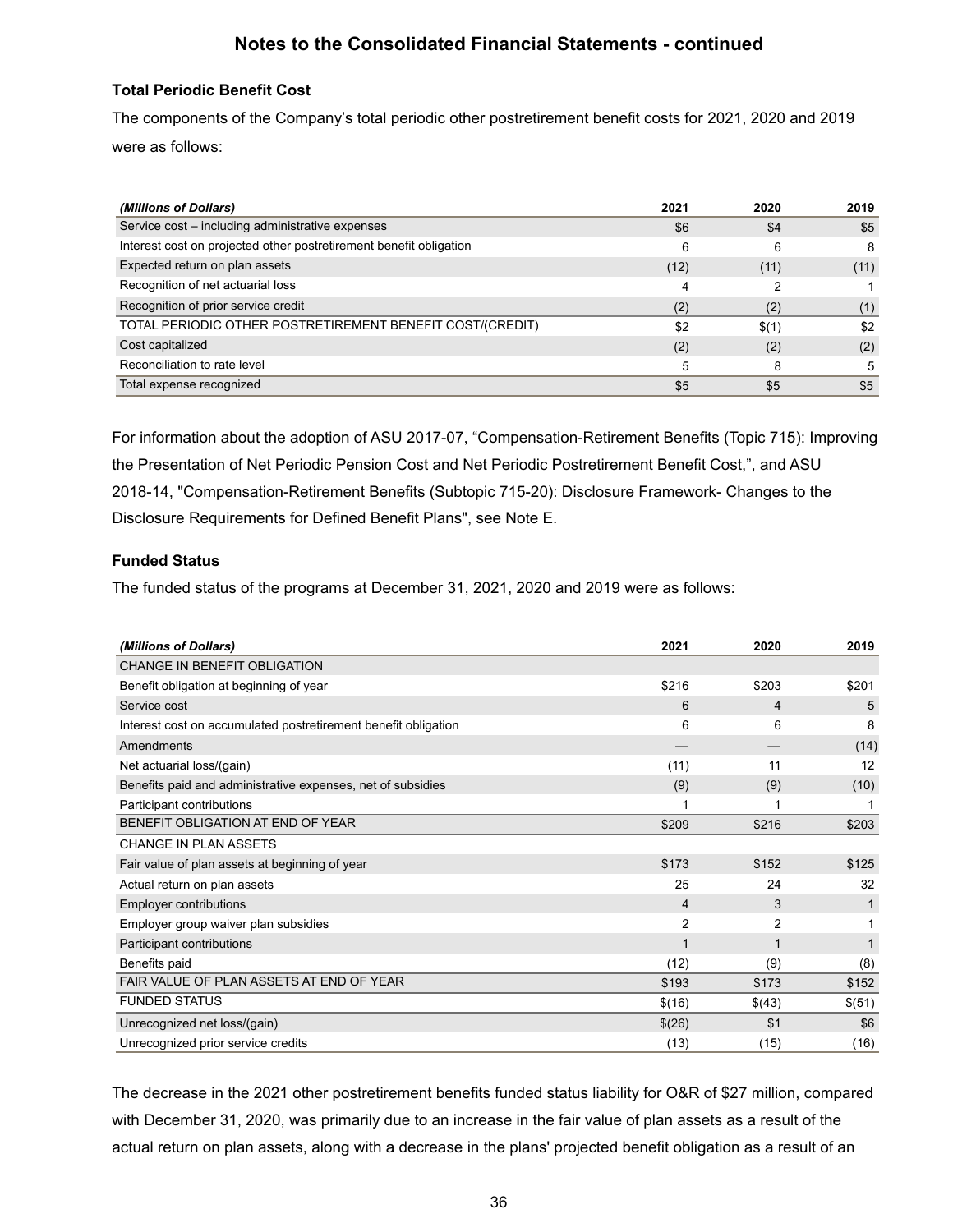increase in the discount rate. See "Assumptions" below for further information on the change in the discount rate and see Note E for determination of the discount rate assumption. This decreased liability corresponds with an increase in regulatory liability of \$21 million for unrecognized net losses and unrecognized prior service costs associated with O&R's NY utility business consistent with the accounting rules for regulated operations, along with a debit to OCI of \$1 million (net of taxes) for the unrecognized net losses and an immaterial change to OCI for the unrecognized prior service costs associated with RECO. For 2021, included within the funded status are noncurrent assets of \$24 million.

The decrease in the 2020 other postretirement benefits funded status liability for O&R of \$8 million, compared with December 31, 2019, was primarily due to an increase in the fair value of plan assets as a result of the actual return on plan assets. This decreased liability corresponds with an increase in regulatory liability of \$3 million for unrecognized net losses and unrecognized prior service costs associated with O&R's NY utility business consistent with the accounting rules for regulated operations, a credit to OCI of \$2 million (net of taxes) for the unrecognized net losses and an immaterial change to OCI for the unrecognized prior service costs associated with RECO.

### **Assumptions**

The actuarial assumptions were as follows:

|                                                                                                              | 2021  | 2020  | 2019     |
|--------------------------------------------------------------------------------------------------------------|-------|-------|----------|
| Weighted-average assumptions used to determine benefit obligations at December 31:                           |       |       |          |
| Discount Rate                                                                                                | 3.00% | 2.55% | 3.35%    |
| Weighted-average assumptions used to determine net periodic benefit cost for the years<br>ended December 31: |       |       |          |
| Discount Rate                                                                                                | 2.55% | 3.35% | 4.30 $%$ |
| <b>Expected Return on Plan Assets</b>                                                                        | 8.10% | 8.10% | 8.10%    |

Refer to Note E for descriptions of the basis for determining the expected return on assets, investment policies and strategies and the assumed discount rate.

The health care cost trend rates for covered medical and prescription medication expenses used to determine the accumulated other postretirement benefit obligations (APBO) at December 31, 2021 are assumed to increase each year, with the initial rate of increase gradually decreasing to the ultimate rate as follows:

|                                 | <b>Initial Cost Trend</b><br>Rate | <b>Ultimate Cost</b><br><b>Trend Rate</b> | <b>Year That Ultimate</b><br>Rate is Reached |
|---------------------------------|-----------------------------------|-------------------------------------------|----------------------------------------------|
| Pre-65 Medical                  | 6.80%                             | $4.50\%$                                  | 2034                                         |
| Post-65 Medical                 | $4.50\%$                          | $4.50\%$                                  | $\hspace{0.1mm}-\hspace{0.1mm}$              |
| <b>Prescription Medications</b> | 7.25%                             | 4.50%                                     | 2033                                         |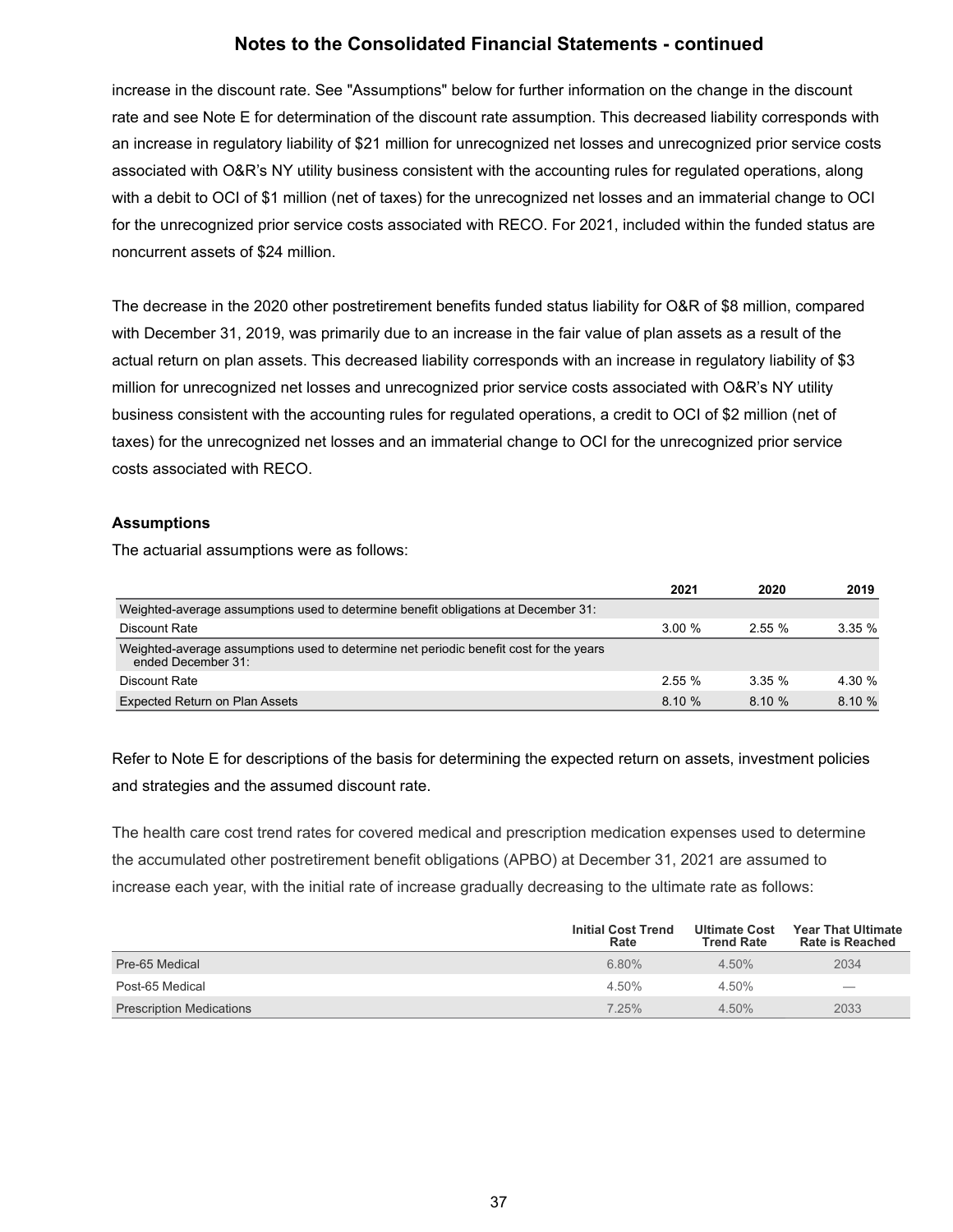## **Expected Benefit Payments**

Based on current assumptions, O&R expects to make the following benefit payments over the next ten years*,*  net of receipt of governmental subsidies and participant contributions:

| (Millions  | 2022 | 2023    | 2024     | 2025     | 2026 | 2027-2031 |
|------------|------|---------|----------|----------|------|-----------|
| of Dollars |      |         |          | ____     |      |           |
| O&R        | \$9  | n<br>we | ۴c<br>১২ | œ<br>্রু | טונט | \$50      |

### **Expected Contributions**

Based on estimates as of December 31, 2021, O&R does not expect to make any contributions to the other postretirement benefit plans in 2022.

#### **Plan Assets**

The asset allocations for O&R's other postretirement benefit plans at the end of 2021, 2020 and 2019 and the target allocation for 2022 are as follows:

|                          | <b>Target Allocation Range</b> | <b>Plan Assets at December 31,</b> |      |      |
|--------------------------|--------------------------------|------------------------------------|------|------|
| <b>Asset Category</b>    | 2022                           | 2021                               | 2020 | 2019 |
| <b>Equity Securities</b> | 75% - 85%                      | 81%                                | 82%  | 81%  |
| <b>Debt Securities</b>   | 15% - 25%                      | 19%                                | 18%  | 19%  |
| Total                    | 100%                           | 100%                               | 100% | 100% |

Con Edison has established postretirement health and life insurance benefit plan trusts for the investment of assets to be used for the exclusive purpose of providing other postretirement benefits to participants and beneficiaries.

Refer to Note E for a discussion of Con Edison's investment policy for the assets held by its benefit plans.

The fair values of the plans' assets at December 31, 2021 by asset category as defined by the accounting rules for fair value measurements (see the fair value hierarchy defined in Note N) are as follows:

| (Millions of Dollars)                                     | Level 1 | Level 2 | Total |
|-----------------------------------------------------------|---------|---------|-------|
| Equity $(a)$                                              |         | \$158   | \$158 |
| Other Fixed Income Debt (b)                               |         | 37      | 37    |
| Cash and Cash Equivalents (c)                             |         |         |       |
| Investments (excluding funds for retiree health benefits) |         | \$196   | \$196 |
| Pending activities (d)                                    |         |         | (3)   |
| Total fair value of plan net assets                       |         |         | \$193 |

(a) Equity includes a passively managed commingled index fund benchmarked to the MSCI All Country World Index.

(b) Other Fixed Income Debt includes a passively managed commingled index fund benchmarked to the Bloomberg Barclays U.S. Long Credit Index and an active separately managed fund indexed to the Bloomberg Barclays U.S. Long Credit Index.

(c) Cash and Cash Equivalents include short term investments and money markets.

(d) Pending activities include security purchases and sales that have not settled, interest and dividends that have not been received, and reflects adjustments for available estimates at year-end.

The fair values of the plan assets at December 31, 2020 by asset category (see the fair value hierarchy defined in Note N) are as follows: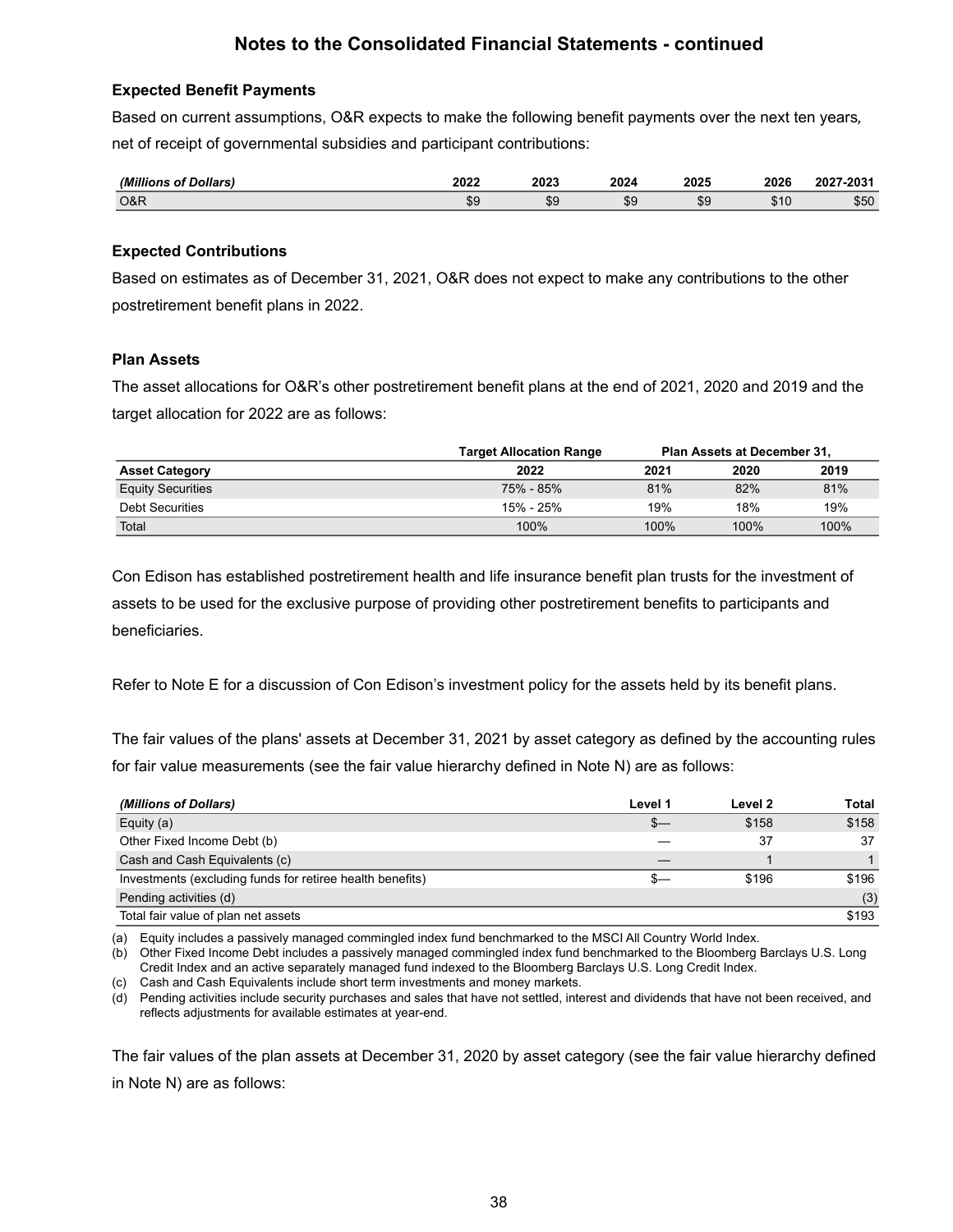| (Millions of Dollars)                                     | Level 1 | Level 2 | <b>Total</b> |
|-----------------------------------------------------------|---------|---------|--------------|
| Equity (a)                                                |         | \$141   | \$141        |
| Other Fixed Income Debt (b)                               |         | 31      | 31           |
| Cash and Cash Equivalents (c)                             |         |         |              |
| Investments (excluding funds for retiree health benefits) |         | \$173   | \$173        |
| Pending activities (d)                                    |         |         |              |
| Total fair value of plan net assets                       |         |         | \$173        |

(a) - (d) Reference is made to footnotes (a) through (d) in the above table of other postretirement benefit plan assets at December 31, 2021 by asset category.

## **Note G – Environmental Matters**

### **Superfund Sites**

Hazardous substances, such as asbestos, polychlorinated biphenyls (PCBs) and coal tar, have been used or generated in the course of operations of O&R and its predecessors and are present at sites and in facilities and equipment they currently or previously owned, including sites at which gas was manufactured or stored.

The Federal Comprehensive Environmental Response, Compensation and Liability Act of 1980 and similar state statutes (Superfund) impose joint and several liability, regardless of fault, upon generators of hazardous substances for investigation and remediation costs (which include costs of demolition, removal, disposal, storage, replacement, containment and monitoring) and natural resource damages. Liability under these laws can be material and may be imposed for contamination from past acts, even though such past acts may have been lawful at the time they occurred. The sites at which O&R has been asserted to have liability under these laws, including its manufactured gas plant sites and any neighboring areas to which contamination may have migrated, are referred to herein as "Superfund Sites."

For Superfund Sites where there are other potentially responsible parties and O&R is not managing the site investigation and remediation, the accrued liability represents an estimate of the amount O&R will need to pay to investigate and, where determinable, discharge its related obligations. For Superfund Sites (including the manufactured gas plant sites) for which O&R is managing the investigation and remediation, the accrued liability represents an estimate of the Company's share of the undiscounted cost to investigate the sites and the cost to remediate the sites, if remediation is necessary and if a reasonable estimate of such cost can be made. Remediation costs are estimated in light of the information available, applicable remediation standards and experience with similar sites.

The accrued liabilities and regulatory assets related to Superfund Sites at December 31, 2021 and 2020 were as follows:

| (Millions of Dollars)        | 2021 | 2020 |
|------------------------------|------|------|
| <b>Accrued Liabilities:</b>  |      |      |
| Manufactured gas plant sites | \$89 | \$76 |
| <b>Other Superfund Sites</b> |      |      |
| Total                        | \$90 | \$77 |
| Regulatory assets            | \$79 | \$74 |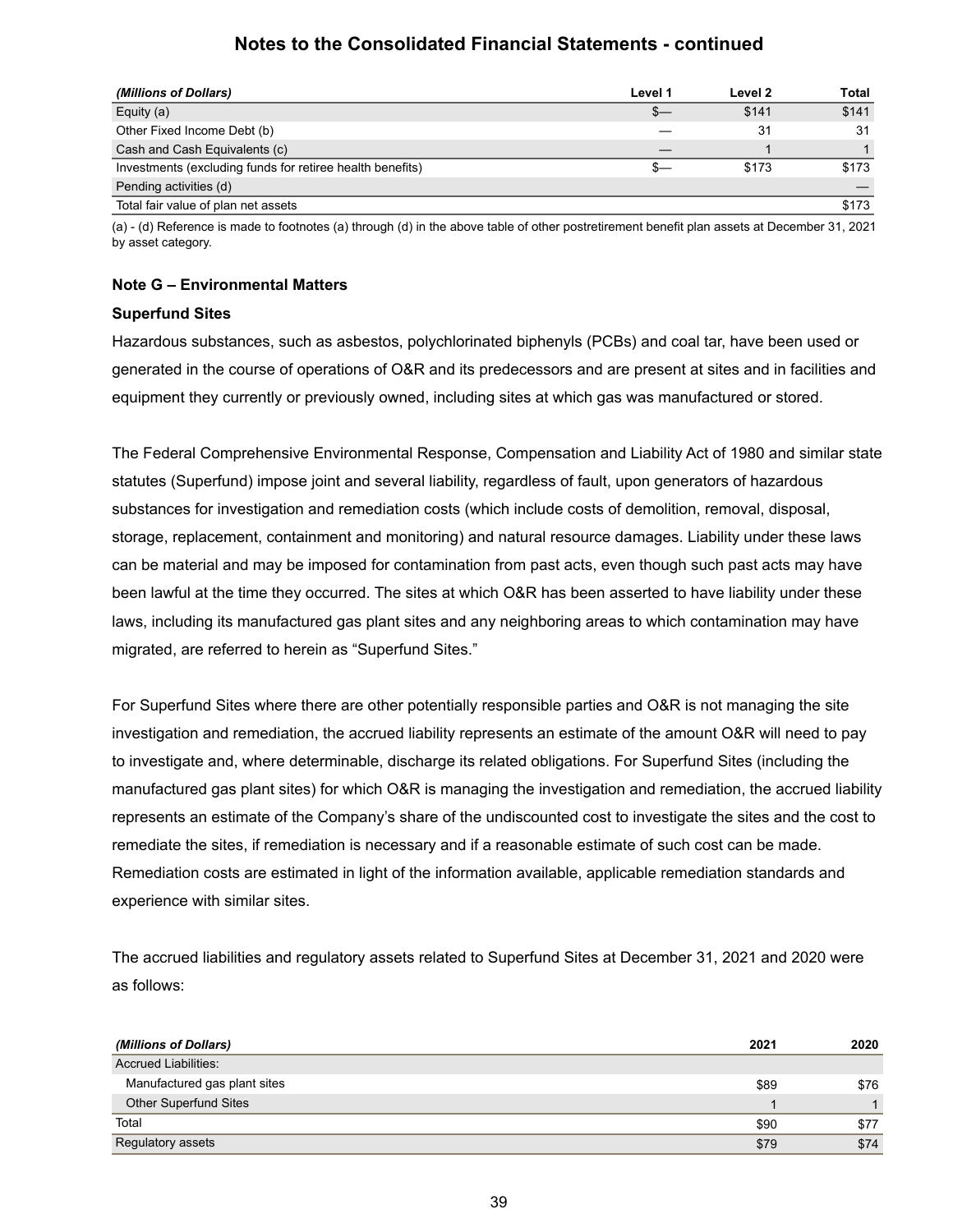The Superfund Sites have been investigated. However, for some of the sites, the extent and associated cost of the required remediation has not yet been determined. As information pertaining to the required remediation becomes available, the Company expects that additional liability may be accrued, the amount of which is not presently determinable but may be material. The Company is permitted to recover or defer as regulatory assets (for subsequent recovery through rates) prudently incurred site investigation and remediation costs.

Environmental remediation costs incurred related to Superfund Sites were \$1 million for the years ended December 31, 2021 and 2020.

Insurance and other third-party recoveries received by the Company for the years ended December 31, 2021 and 2020 were immaterial.

O&R estimates that in 2022, it will incur costs for remediation of approximately \$2 million. The Company is unable to estimate the time period over which the remaining accrued liability will be incurred because, among other things, the required remediation has not been determined for some of the sites.

In 2021, O&R estimated that for its manufactured gas plant sites, each of which has been investigated, the aggregate undiscounted potential liability for the remediation of coal tar and/or other environmental contaminants could range up to \$141 million. These estimates were based on assumptions regarding the extent of contamination and the type and extent of remediation that may be required. Actual experience may be materially different.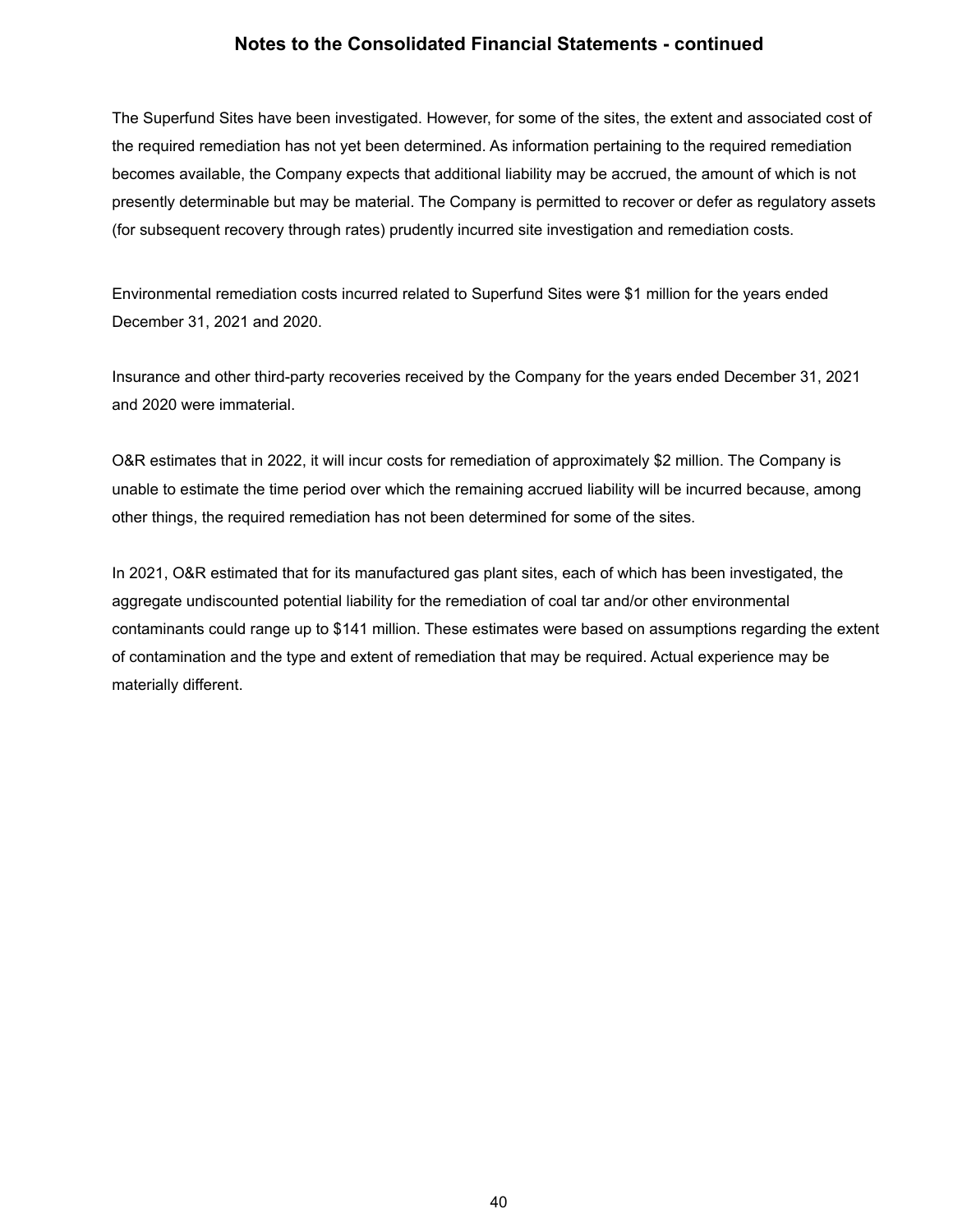#### **Asbestos Proceedings**

Suits have been brought in New York State and federal courts against O&R and many other defendants, wherein a large number of plaintiffs sought large amounts of compensatory and punitive damages for deaths and injuries allegedly caused by exposure to asbestos at various O&R premises. The suits that have been resolved, which are many, have been resolved without any payment by O&R, or for amounts that were not, in the aggregate, material to the Company. The amounts specified in all the remaining suits total billions of dollars; however, the Company believes that these amounts are greatly exaggerated, based on the disposition of previous claims. At December 31, 2021 and 2020, the Company had accrued its estimated aggregate undiscounted potential liability for these suits and additional suits that may be brought over the next 15 years as shown in the following table. The estimates were based upon a combination of modeling, historical data analysis and risk factor assessment. Courts have begun, and unless otherwise determined on appeal may continue, to apply different standards for determining liability in asbestos suits than the standard that applied historically. As a result, the Company currently believes that there is a reasonable possibility of an exposure to loss in excess of the liability accrued for the suits. The Company is unable to estimate the amount or range of such loss. In addition, certain current and former employees have claimed or are claiming workers' compensation benefits based on alleged disability from exposure to asbestos. The Company defers as regulatory assets (for subsequent recovery through rates) costs incurred for asbestos claims by employees and third-party contractors relating to its divested generating plants.

The Company's accrued liability for asbestos suits and workers' compensation proceedings (including those related to asbestos exposure) and the amounts deferred as regulatory assets for the Company at December 31, 2021 and 2020 were as follows:

| (Millions of Dollars)                     | 2021  | 2020    |
|-------------------------------------------|-------|---------|
| Accrued liability - asbestos suits        | \$0.8 | \$0.4\$ |
| Regulatory assets – asbestos suits        | 0.8   | 0.4     |
| Accrued liability – workers' compensation | \$3.0 | \$4.2   |

#### **Note H - Leases**

The Company leases office buildings, equipment and access rights to support electric distribution facilities. The Company recognizes lease right-of-use assets and lease liabilities on its balance sheets for virtually all of its leases (other than leases that meet the definition of a short-term lease, the expense for which was immaterial). A lease right-of-use asset represents a right to use an identifiable underlying asset and obtain substantially all of the economic benefits from the use of that asset for the lease term. A lease liability represents an obligation to make lease payments arising from the lease. Leases are classified as either operating leases or finance leases. Operating leases are included in operating lease right-of-use asset and operating lease liabilities on the Company's balance sheet. Finance leases are included in other noncurrent assets, other current liabilities and other noncurrent liabilities. The Company, as a regulated entity, is permitted to continue to recognize expense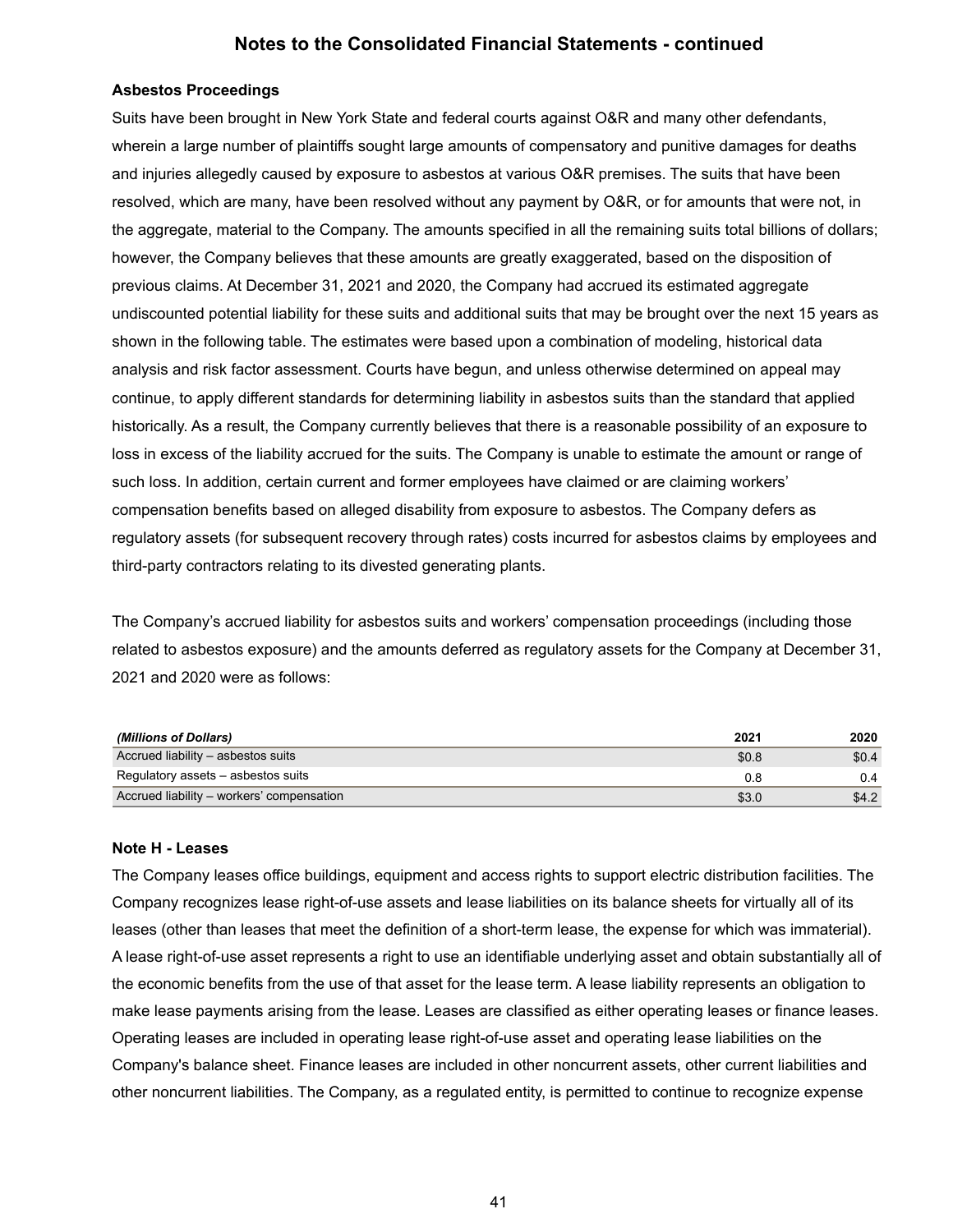for operating leases using the timing that conforms to the regulatory rate treatment as rental payments are recovered from our customers and to account the same way for finance leases.

For new operating leases, the Company recognizes operating lease right-of-use assets and operating lease liabilities based on the present value of the future minimum lease payments over the lease term at commencement date. As most of the Company's leases do not provide an implicit rate, the Company used its collateralized incremental borrowing rate based on the information available at the commencement date to determine the present value of future payments. Most of the Company's leases have remaining lease terms of one year to 10 years and may include options to renew or extend the leases for up to five years at the fair rental value. The Company's lease terms include options to renew, extend or terminate the lease when it is reasonably certain that the Company will exercise that option. There were no leases with material variable lease payments or residual value guarantees. The Company accounts for lease and non-lease components as a single lease component.

Operating lease cost and cash paid for amounts included in the measurement of lease liabilities for the years ended December 31, 2021 and 2020, were as follows:

| (Millions of Dollars)      | $202^t$ | 2020  |
|----------------------------|---------|-------|
| Operating lease cost       | \$1.0   | \$1.0 |
| Operating lease cash flows |         | \$1.0 |

As of December 31, 2021 and 2020, assets recorded as finance leases for O&R were \$0.9 million and the accumulated amortization associated with finance leases for O&R was \$2.0 million and \$1.8 million, respectively. For the years ended December 31, 2021 and 2020, finance lease costs and cash flows for O&R were immaterial

Right-of-use assets obtained in exchange for operating lease obligations were immaterial and \$0.3 million for O&R for the years ended December 31, 2021 and 2020, respectively.

Other information related to leases for O&R at December 31, 2021 and 2020 were as follows:

|                                        | 2021       | 2020       |
|----------------------------------------|------------|------------|
| Weighted Average Remaining Lease Term: |            |            |
| <b>Operating leases</b>                | 3.8 years  | 3.4 years  |
| Finance leases                         | 14.5 years | 18.2 years |
| Weighted Average Discount Rate:        |            |            |
| Operating leases                       | 3.4%       | 3.6%       |
| Finance leases                         | 2.9%       | 3.1%       |

Future minimum lease payments under non-cancellable leases at December 31, 2021 were as follows: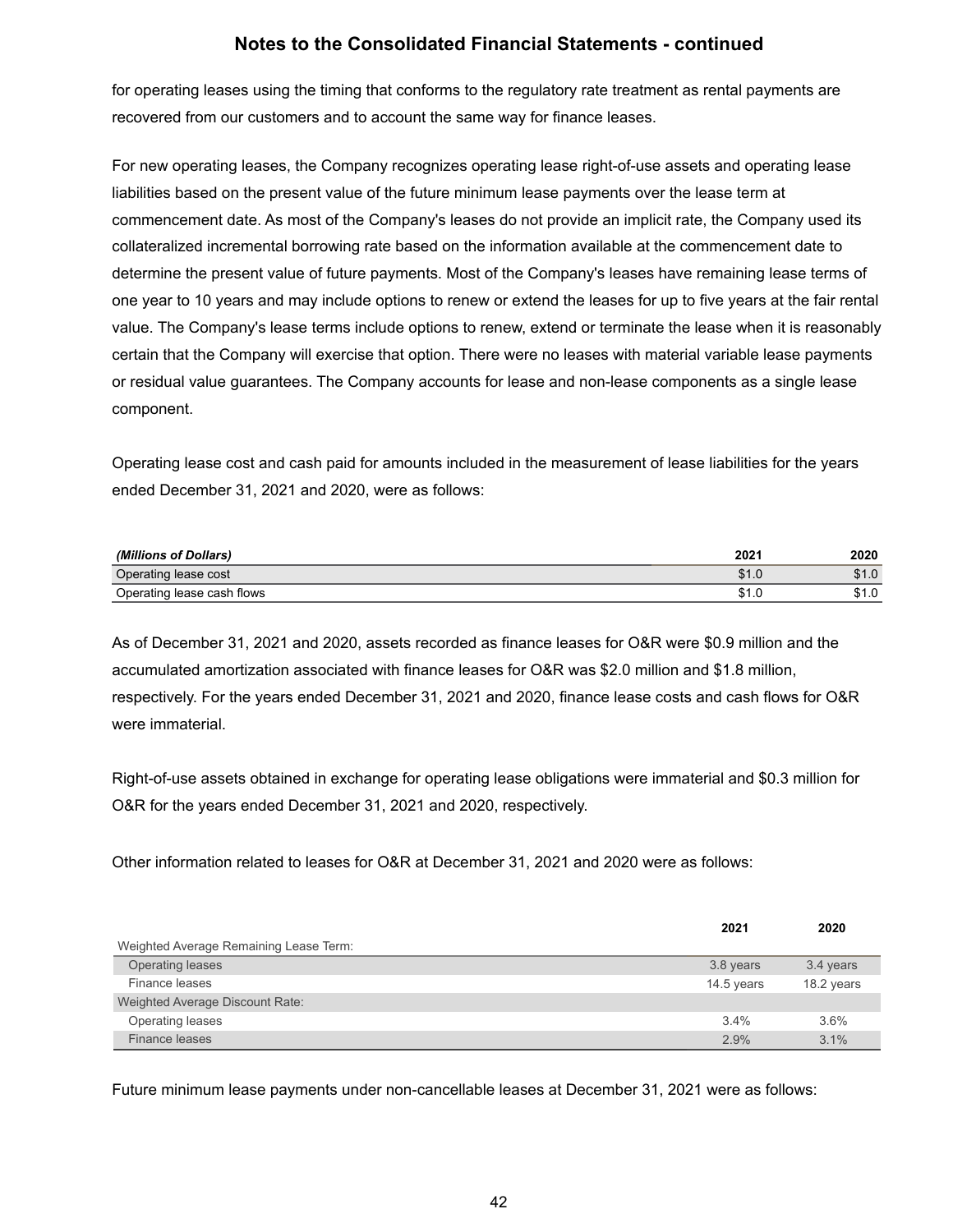| (Millions of Dollars)                    |                     |                   |
|------------------------------------------|---------------------|-------------------|
| Year Ending December 31,                 | Operating<br>Leases | Finance<br>Leases |
| 2022                                     | \$0.6               | $s-$              |
| 2023                                     | 0.1                 | 0.1               |
| 2024                                     | 0.1                 | 0.1               |
| 2025                                     | 0.1                 | 0.1               |
| 2026                                     |                     |                   |
| All years thereafter                     | 0.1                 | 0.6               |
| Total future minimum lease payments      | \$1.0               | \$0.9             |
| Less: imputed interest                   | (0.1)               | (0.2)             |
| Total                                    | \$0.9               | \$0.7             |
| Reported as of December 31, 2021         |                     |                   |
| Operating lease liabilities (current)    | \$0.6               | $s-$              |
| Operating lease liabilities (noncurrent) | 0.3                 |                   |
| Other current liabilities                |                     |                   |
| Other noncurrent liabilities             |                     | 0.7               |
| Total                                    | \$0.9               | \$0.7             |

At December 31, 2021, the Company did not have material obligations under operating or finance leases that had not yet commenced.

The Company is a lessor under certain leases whereby the Company owns real estate and leases portions of it to others. Revenue under such leases was immaterial for O&R for the years ended December 31, 2021 and 2020.

## **Note I – Income Tax**

In response to the economic impacts of the COVID-19 pandemic, the Coronavirus Aid, Relief, and Economic Security Act (CARES Act) was signed into law on March 27, 2020. The CARES Act provided relief to corporate taxpayers by permitting a five-year carryback of net operating losses (NOLs) for tax years 2018, 2019 and 2020, temporarily removing the 80 percent limitation when applying the NOLs to carryback years, increased the 30 percent limitation on interest deductibility to 50 percent of adjusted taxable income (ATI) for tax years 2019 and 2020, and provided for certain employee retention tax credits and refunds for eligible employers. In 2021, the limitation on interest expense for computing ATI returned to 30 percent; however, the Company's deduction for interest was not limited. There was no material impact from the CARES Act on the income tax expense of the Company for the years ended December 31, 2021 and 2020.

The components of income tax for O&R are as follows:

| (Millions of Dollars)    | 2021 | 2020 | 2019           |
|--------------------------|------|------|----------------|
| State                    |      |      |                |
| Current                  | \$1  | \$1  | \$2            |
| Deferred                 | 6    |      | $\overline{4}$ |
| Federal                  |      |      |                |
| Current                  | 15   |      | 15             |
| Deferred                 | (1)  | 12   | (4)            |
| Total income tax expense | \$21 | \$21 | \$17           |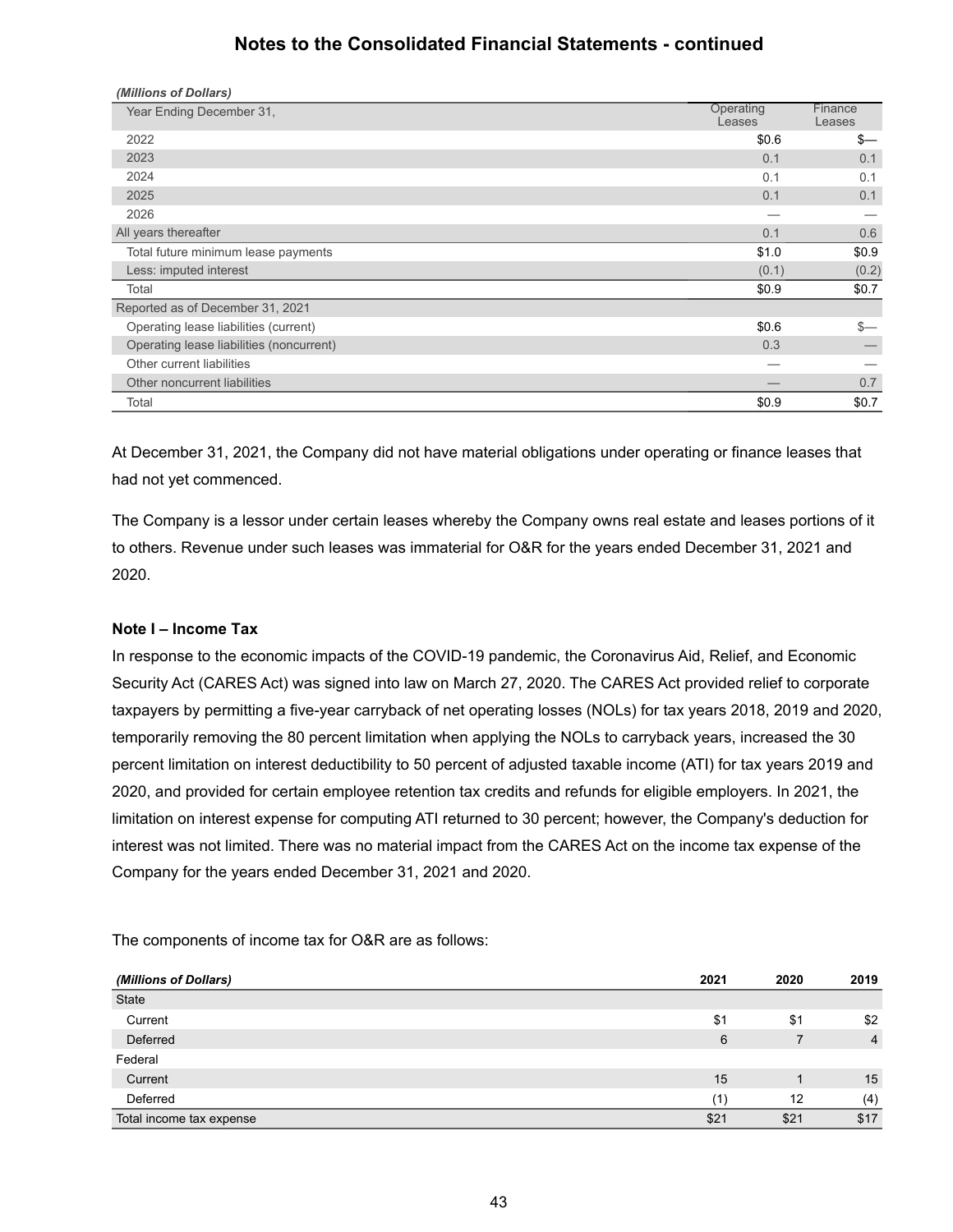The tax effects of temporary differences, which gave rise to deferred tax assets and liabilities, are as follows:

| (Millions of Dollars)                                               | 2021           | 2020         |
|---------------------------------------------------------------------|----------------|--------------|
| Deferred tax liabilities:                                           |                |              |
| Property basis differences                                          | \$464          | \$440        |
| Regulatory assets:                                                  |                |              |
| Unrecognized pension and other postretirement costs                 | 5              | 49           |
| Environmental remediation costs                                     | 22             | 21           |
| Deferred storm costs                                                | 33             | 31           |
| Other regulatory assets                                             | 30             | 28           |
| Operating lease right-of-use asset                                  | —              | 1            |
| <b>Pension Asset Reserve</b>                                        | $\overline{7}$ |              |
| Total deferred tax liabilities                                      | \$561          | \$570        |
| Deferred tax assets:                                                |                |              |
| Accrued pension and other postretirement costs                      | \$30           | \$77         |
| Regulatory liabilities:                                             |                |              |
| Future income tax                                                   | 37             | 38           |
| Other regulatory liabilities                                        | 103            | 83           |
| Superfund and other environmental costs                             | 25             | 22           |
| Asset retirement obligations                                        |                | $\mathbf{1}$ |
| Loss carryforwards                                                  | 1              | 3            |
| Operating lease liabilities                                         |                | 1            |
| Other                                                               | 3              | 5            |
| Total deferred tax assets                                           | \$199          | \$230        |
| Net deferred tax liabilities and unamortized investment tax credits | 362            | 340          |

Reconciliation of the difference between income tax expense and the amount computed by applying the prevailing statutory income tax rate to income before income taxes is as follows:

| (% of Pre-tax income)                                | 2021 | 2020 | 2019          |
|------------------------------------------------------|------|------|---------------|
| STATUTORY TAX RATE                                   |      |      |               |
| Federal                                              | 21%  | 21%  | 21%           |
| Changes in computed taxes resulting from:            |      |      |               |
| State income tax, net of federal income tax benefit  | 5    | 6    | 6             |
| Cost of removal                                      | 3    | 3    | $\mathcal{P}$ |
| Amortization of excess deferred federal income taxes | (6)  | (8)  | (7)           |
| Research and development credits                     | (1)  |      | (1)           |
| Other                                                | (1)  |      | (1)           |
| Effective tax rate                                   | 21%  | 23%  | 20%           |

At December 31, 2021, RECO has a New Jersey State net operating loss carryforward of approximately \$15 million, due primarily to storm related costs and higher accelerated state tax depreciation. A deferred tax asset of \$1 million has been recognized for the New Jersey State NOL carryforward that will begin to expire, if unused, in 2038, and no valuation allowance has been provided; as it is more likely than not that the deferred tax asset will be realized.

In April 2021, NY State passed a law that increased the corporate franchise tax rate on business income from 6.5% to 7.25%, retroactive to January 1, 2021, for taxpayers with taxable income greater than \$5 million. The law also reinstated the business capital tax at 0.1875%, not to exceed a maximum tax liability of \$5 million per taxpayer. NY State requires a corporate franchise taxpayer to calculate and pay the highest amount of tax under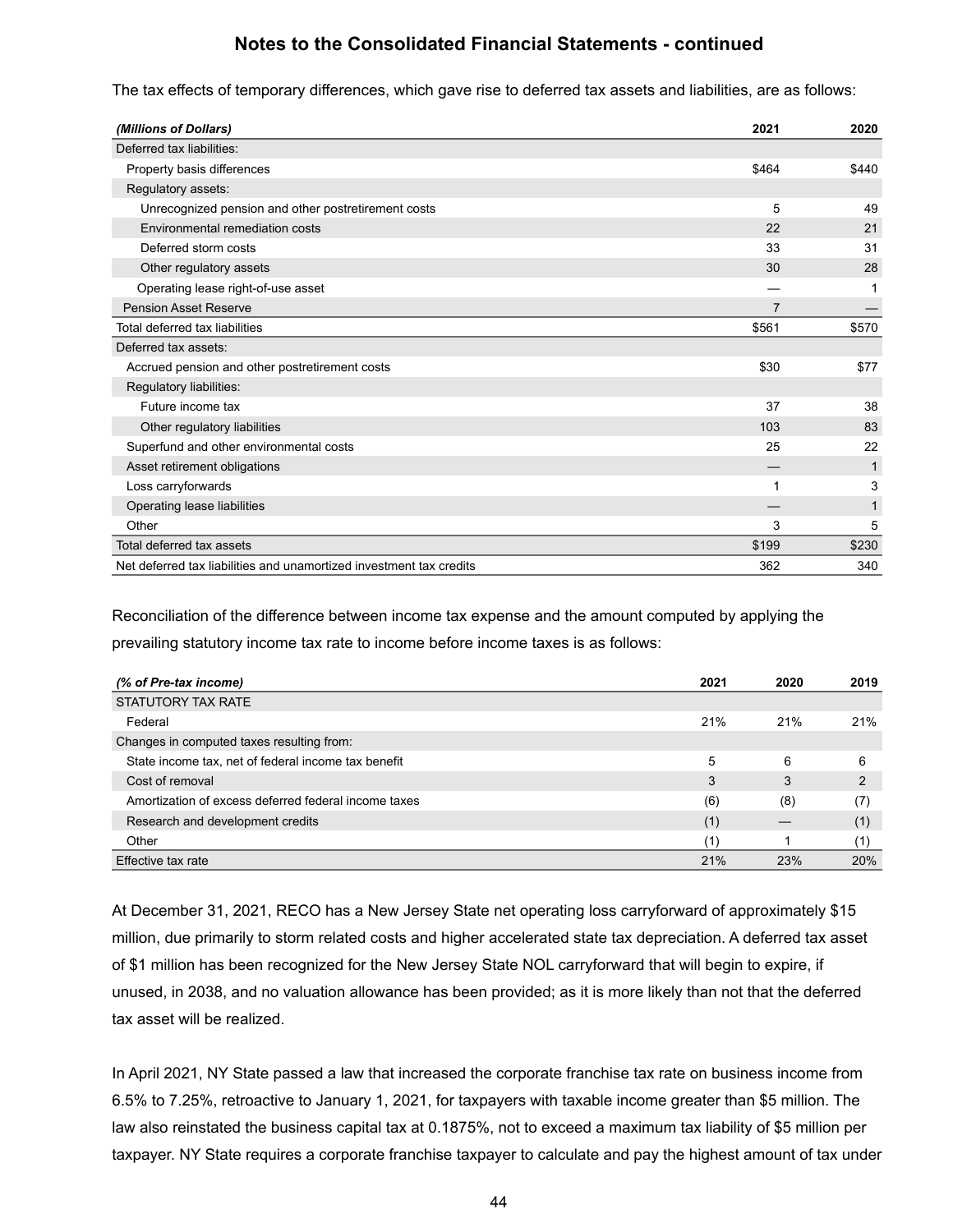the three alternative methods: a tax on business income; a tax on business capital; or a fixed dollar minimum. The provisions to increase the corporate franchise tax rate and reinstate a business capital tax are scheduled to expire after 2023 and are not expected to have a material impact on the Company's financial position, results of operations or liquidity.

### **Uncertain Tax Positions**

Under the accounting rules for income taxes, O&R is not permitted to recognize the tax benefit attributable to a tax position unless such position is more likely than not to be sustained upon examination by taxing authorities, including resolution of any related appeals and litigation processes, based solely on the technical merits of the position.

A reconciliation of the beginning and ending amounts of unrecognized tax benefits for O&R follows:

| (Millions of Dollars)                                | 2021 | 2020 | 2019 |
|------------------------------------------------------|------|------|------|
| Balance at January 1.                                |      |      | \$2  |
| Additions based on tax positions of prior years      |      |      |      |
| Reductions for tax positions of prior years          |      |      | (2)  |
| Reductions from expiration of statute of limitations |      |      |      |
| Balance at December 31,                              |      |      |      |

At December 31, 2021, the estimated liability for uncertain tax positions for O&R was an immaterial amount. O&R recognizes interest on liabilities for uncertain tax positions in interest expense and would recognize penalties, if any, in operating expenses in O&R's consolidated income statement. In 2021, 2020 and 2019, O&R recognized no interest or penalties for uncertain tax positions in its consolidated income statement.

Con Edison and its subsidiaries' federal tax return for 2020 remains under examination. State income tax returns remain open for examination in New York for tax years 2010 through 2020 and in New Jersey for tax years 2017 through 2020.

## **Note J - Revenue Recognition**

The following table presents, for the years ended December 31, 2021, 2020 and 2019, revenue from contracts with customers as defined in Accounting Standards Codification (ASC) Topic 606, "Revenue from Contracts with Customers," as well as additional revenue from sources other than contracts with customers, disaggregated by major source.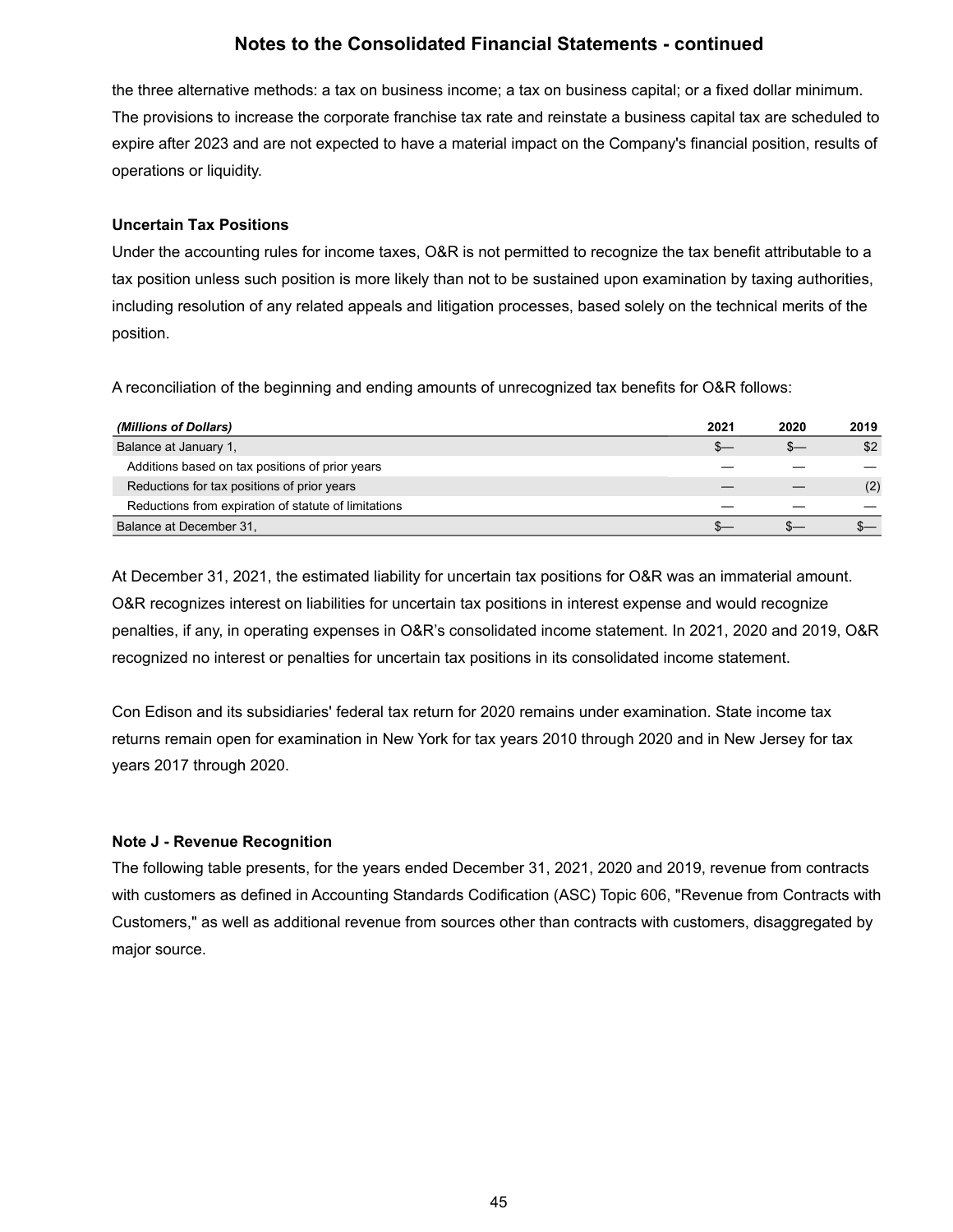|                       |                                                           | 2021                            |                                |                                                            | 2020                            |                    |                                                                      | 2019                     |                                |
|-----------------------|-----------------------------------------------------------|---------------------------------|--------------------------------|------------------------------------------------------------|---------------------------------|--------------------|----------------------------------------------------------------------|--------------------------|--------------------------------|
| (Millions of Dollars) | <b>Revenues</b><br>from<br>contracts<br>with<br>customers | <b>Other</b><br>revenues<br>(a) | Total<br>operating<br>revenues | <b>Revenues</b><br>from<br>contracts<br>with<br>∶customers | <b>Other</b><br>revenues<br>(a) | Total<br>operating | <b>Revenues</b><br>from<br>contracts<br>with<br>revenues : customers | Other<br>revenues<br>(a) | Total<br>operating<br>revenues |
| O&R                   |                                                           |                                 |                                |                                                            |                                 |                    |                                                                      |                          |                                |
| Electric              | \$691                                                     | \$(10)                          | \$681:                         | \$619                                                      | \$10                            | \$629:             | \$627                                                                | \$7                      | \$634                          |
| Gas                   | 265                                                       | (5)                             | 260:                           | 224                                                        | 9                               | 233:               | 247                                                                  | 12                       | 259                            |
| Total O&R             | \$956                                                     | \$(15)                          | \$941:                         | \$843                                                      | \$19                            | \$862:             | \$874                                                                | \$19                     | \$893                          |

(a) This includes revenue from alternative revenue programs, such as the revenue decoupling mechanisms under the NY electric and gas rate plans, as well as net earnings adjustment mechanisms (EAMs) and positive incentives primarily for achieving energy efficiency goals (see "Rate Plans" in Note B), and for 2021 recognition of late payment charges and fees that were not billed (LPCs) for the years ended December 31, 2020 and 2021. The amount of revenue recognized under such alternative revenue programs for 2021 includes \$(18) million, \$2 million and \$4 million for O&R's revenue decoupling mechanisms, net EAMs, and LPCs, respectively. See "COVID-19 Regulatory Matters" in Note B.

Revenues are recorded as energy is delivered, generated or services are provided and billed to customers. Amounts billed are recorded in accounts receivable - customers, with payment generally due the following month. The Company's accounts receivable - customers balance also reflects the Company's purchase of receivables from energy service companies to support retail choice programs. Accrued revenues not yet billed to customers are recorded as accrued unbilled revenues.

O&R has the obligation to deliver electricity and gas to its customers. As the energy is immediately available for use upon delivery to the customer, the energy and its delivery are identifiable as a single performance obligation. The Company recognizes revenues as this performance obligation is satisfied over time as the Company delivers, and the customers simultaneously receive and consume, the energy. The amount of revenues recognized reflects the consideration the Company expects to receive in exchange for delivering the energy. Under its tariffs, the transaction price for full-service customers includes the Company's energy cost and for all customers includes delivery charges determined based on customer class and in accordance with established tariffs and guidelines of the NYSPSC or the NJBPU, as applicable. Accordingly, there is no unsatisfied performance obligation associated with these customers. The transaction price is applied to the Company's revenue generating activities through the customer billing process. Because energy is delivered over time, the Company uses output methods that recognize revenue based on direct measurement of the value transferred, such as units delivered, which provides an accurate measure of value for the energy delivered. The Company accrues revenues at the end of each month for estimated energy delivered but not yet billed to customers. The Company defers over a 12-month period, net interruptible gas revenues, other than those authorized by the NYSPSC to be retained by the Company, for refund to firm gas sales and transportation customers.

In March 2020, the Company began suspending new late payment charges and certain other fees for all customers. The Company also began providing payment extensions for all customers that were scheduled to be disconnected prior to the start of the COVID-19 pandemic. O&R resumed late payment charges for commercial and residential customers who have not experienced a change in financial circumstances due to the COVID-19 pandemic on October 1, 2021. See "COVID-19 Regulatory Matters" in Note B.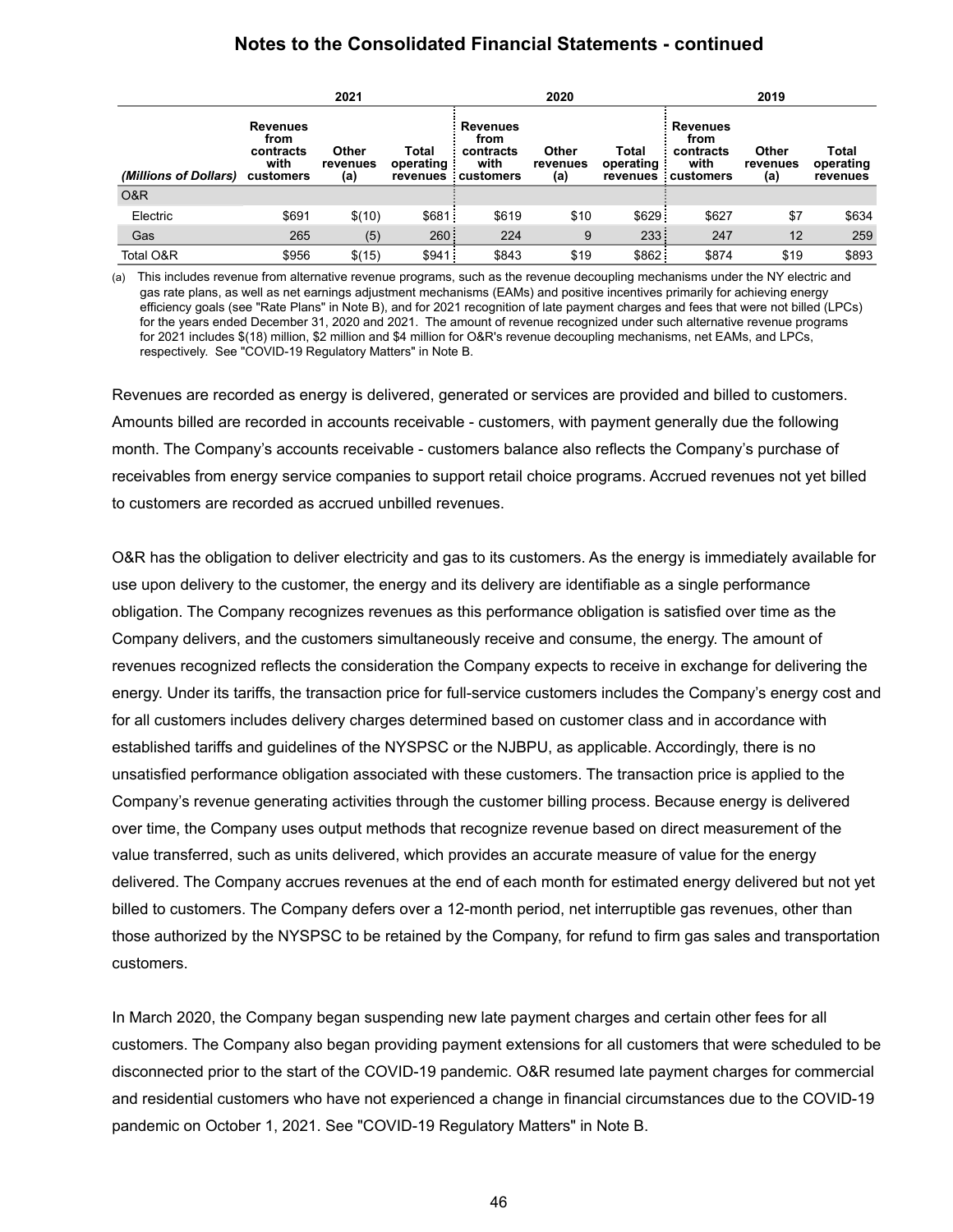### **Note K – Current Expected Credit Losses**

In January 2020, the Company adopted Accounting Standards Update (ASU) 2016-13, "Financial Instruments-Credit Losses (Topic 326): Measurement of Credit Losses on Financial Instruments".

### **Allowance for Uncollectible Accounts**

The Company's "Account receivable – customers" balance consists of utility bills due (bills are generally due the month following billing) from customers who have energy delivered, generated, or services provided by the Utilities. The balance also reflects the Company's purchase of receivables from energy service companies to support the retail choice programs.

"Other receivables" balance generally reflects costs billed by the Company for goods and services provided to external parties, such as accommodation work for private parties and certain governmental entities, real estate rental and pole attachments.

The Company develops expected loss estimates using past events data and consider current conditions and future reasonable and supportable forecasts. Changes to the Company's reserve balances that result in writeoffs of customer accounts receivable balances above existing rate allowances are not reflected in rates during the term of the current rate plans. For the Company's customer accounts receivable allowance for uncollectible accounts, past events considered include write-offs relative to customer accounts receivable; current conditions include macro-and micro-economic conditions related to trends in the local economy, bankruptcy rates and aged customer accounts receivable balances, among other factors; and forecasts about the future include assumptions related to the level of write-offs and recoveries. Generally, the Company writes off customer accounts receivable as uncollectible 90 days after the account is turned off for non-payment, or the account is closed during the collection process. See "COVID-19 Regulatory Matters" in Note B.

Other receivables allowance for uncollectible accounts is calculated based on a historical average of collections relative to total other receivables, including current receivables. Current macro- and micro-economic conditions are also considered when calculating the current reserve. Probable outcomes of pending litigation, whether favorable or unfavorable to the Company, are also included in the consideration.

During the years ended December 31, 2021 and 2020, the potential economic impact of the COVID-19 pandemic was also considered in forward-looking projections related to write-off and recovery rates and resulted in increases to the allowance for uncollectible accounts. The increases to the allowance for customer uncollectible accounts were \$3.6 million and \$4.1 million, respectively, for the years ended December 31, 2021 and 2020, respectively.

Customer accounts receivable and the associated allowance for uncollectible accounts are included in the line "Accounts receivable – customers" on the Companies' consolidated balance sheets. Other receivables and the associated allowance for uncollectible accounts are included in "Other receivables" on the consolidated balance sheets.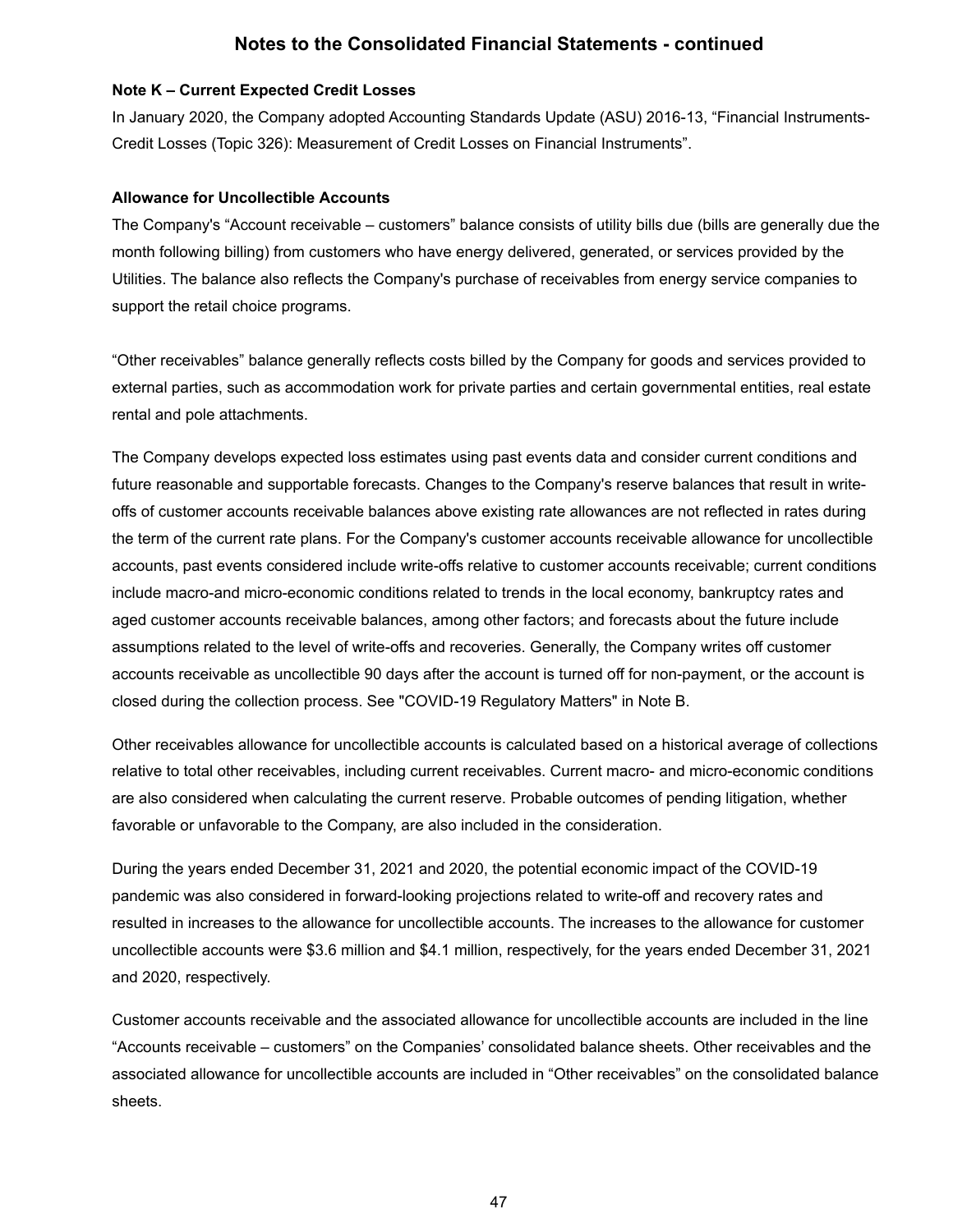The table below presents a rollforward by major portfolio segment type for the years ended December 31, 2021 and 2020:

|                                 |                                 | For the Year Ended December 31, |                          |       |  |  |
|---------------------------------|---------------------------------|---------------------------------|--------------------------|-------|--|--|
|                                 | Accounts receivable - customers |                                 | <b>Other receivables</b> |       |  |  |
| (Millions of Dollars)           | 2021                            | 2020                            | 2021                     | 2020  |  |  |
| Allowance for credit losses     |                                 |                                 |                          |       |  |  |
| Beginning Balance at January 1, | \$8.7                           | \$4.6                           | \$2.4                    | \$1.4 |  |  |
| Recoveries                      | 2.0                             | 1.5                             |                          | 0.1   |  |  |
| Write-offs                      | (5.0)                           | (3.7)                           | (1.4)                    | (1.0) |  |  |
| Reserve adjustments             | 6.6                             | 6.3                             | 1.3                      | 1.9   |  |  |
| Ending Balance December 31,     | \$12.3                          | \$8.7                           | \$2.3                    | \$2.4 |  |  |

### **Note L - Stock-Based Compensation**

O&R may compensate employees under Con Edison's stock-based compensation plans with, among other things, restricted stock units and contributions to the stock purchase plan. The Long Term Incentive Plan, which was approved by Con Edison's shareholders in 2003 (2003 LTIP), and the Long Term Incentive Plan, which was approved by Con Edison's shareholders in 2013 (2013 LTIP), are collectively referred to herein as the LTIP. The LTIP provides for, among other things, awards to employees of restricted stock units. Existing awards under the 2003 LTIP continue in effect, however no new awards may be issued under the 2003 LTIP. The 2013 LTIP provides for awards for up to five million shares of common stock.

Shares of Con Edison common stock used to satisfy O&R's obligations with respect to stock-based compensation may be new shares (authorized, but unissued) or treasury shares (existing treasury shares or shares purchased in the open market). The shares used during the year ended December 31, 2021 were new shares. Con Edison intends to use new shares to fulfill its stock-based compensation obligations for 2022.

The Company has recognized stock-based compensation expense using a fair value measurement method. The following table summarizes stock-based compensation expense recognized by the Company in the years ended December 31, 2021, 2020 and 2019:

| (Millions of Dollars)              | 2021  | 2020  | 2019  |
|------------------------------------|-------|-------|-------|
| Performance-based restricted stock | \$2.2 | \$1.1 | \$2.9 |
| Time-based restricted stock        | 0.1   | 0.1   | 0.2   |
| Stock purchase plan                | 0.5   | 0.5   | 0.4   |
| Total                              | \$2.8 | \$1.7 | \$3.5 |
| Income tax benefit                 | \$0.8 | \$0.5 | \$1.0 |

## **Restricted Stock Units**

Restricted stock unit awards under the LTIP have been made as follows: (i) awards that provide for adjustment of the number of units (performance-restricted stock units or Performance RSUs) to certain officers and employees; and (ii) time-based awards to certain employees. Restricted stock units awarded represents the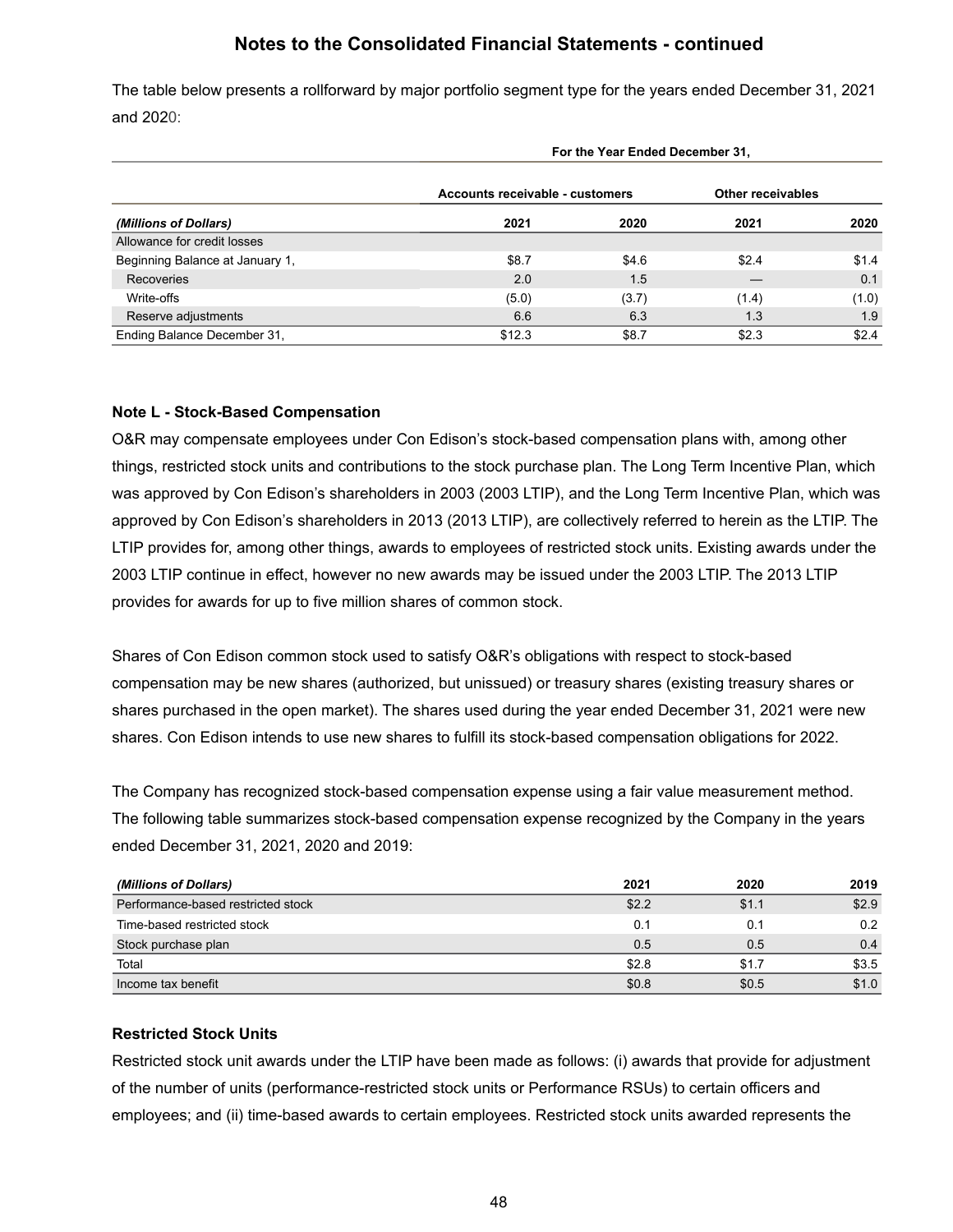right to receive, upon vesting, shares of Con Edison common stock, or the cash value of shares, or a combination thereof.

The number of units in each annual Performance RSU award is subject to adjustment as follows: (i) 50 percent of the units awarded will be multiplied by a factor that may range from 0 to 200 percent, based on Con Edison's total shareholder return relative to a specified peer group during a specified performance period (the TSR portion); and (ii) 50 percent of the units awarded will be multiplied by factors that may range from 0 to 200 percent, based on determinations made in connection with O&R's annual incentive plans or, for certain executive officers, actual performance as compared to certain performance measures during a specified performance period (the non-TSR portion). Performance RSU awards generally vest upon completion of the performance period.

Performance against the established targets is recomputed each reporting period as of the earlier of the reporting date and the vesting date. The TSR portion applies a Monte Carlo simulation model, and the non-TSR portion is the product of the market price at the end of the period and the average non-TSR determination over the vesting period. Performance RSUs are "liability awards" because each Performance RSU represents the right to receive, upon vesting, one share of Con Edison common stock, the cash value of a share or a combination thereof. As such, changes in the fair value of the Performance RSUs are reflected in net income. The assumptions used to calculate the fair value of the awards were as follows:

|                                     | 2021              | 2020                  | 2019            |
|-------------------------------------|-------------------|-----------------------|-----------------|
| Risk-free interest rate (a)         | $0.39\% - 0.73\%$ | $0.10\% - 0.13\%$     | 1.58% - 1.59%   |
| Expected term (b)                   | 3 years           | 3 vears               | 3 years         |
| Expected share price volatility (c) | 17.25% - 31.42%   | $30.16\%$ - $40.95\%$ | 12.89% - 15.51% |

(a) The risk-free rate is based on the U.S. Treasury zero-coupon yield curve.

(b) The expected term of the Performance RSUs equals the vesting period. The Company does not expect significant forfeitures to occur. (c) Based on historical experience. The Company would reevaluate this assumption if market conditions or business developments would reasonably indicate that future volatility might differ materially from historical experience.

A summary of changes in the status of the Performance RSUs' TSR and non-TSR portions during the year ended December 31, 2021 is as follows:

|                                 |              | Weighted Average Grant Date Fair Value (a) |                        |  |  |
|---------------------------------|--------------|--------------------------------------------|------------------------|--|--|
|                                 | <b>Units</b> | <b>TSR</b><br>Portion (b)                  | Non-TSR<br>Portion (c) |  |  |
| Non-vested at December 31, 2020 | 81,700       | \$70.17                                    | \$81.97                |  |  |
| Granted                         | 37.042       | 74.57                                      | 70.93                  |  |  |
| Vested                          | (27,079)     | 67.61                                      | 76.29                  |  |  |
| Forfeited                       | (427)        | 76.10                                      | 77.25                  |  |  |
| Non-vested at December 31, 2021 | 91,236       | \$72.69                                    | \$79.20                |  |  |

(a) The TSR and non-TSR Portions each account for 50 percent of the awards' value.

(b) Fair value is determined using the Monte Carlo simulation described above. Weighted average grant date fair value does not reflect any accrual or payment of dividends prior to vesting.

(c) Fair value is determined using the market price of one share of Con Edison common stock on the grant date. The market price has not been discounted to reflect that dividends do not accrue and are not payable on Performance RSUs until vesting.

The total expense to be recognized by the Company in future periods for unvested Performance RSUs

outstanding at December 31, 2021 is \$3 million and is expected to be recognized over a weighted average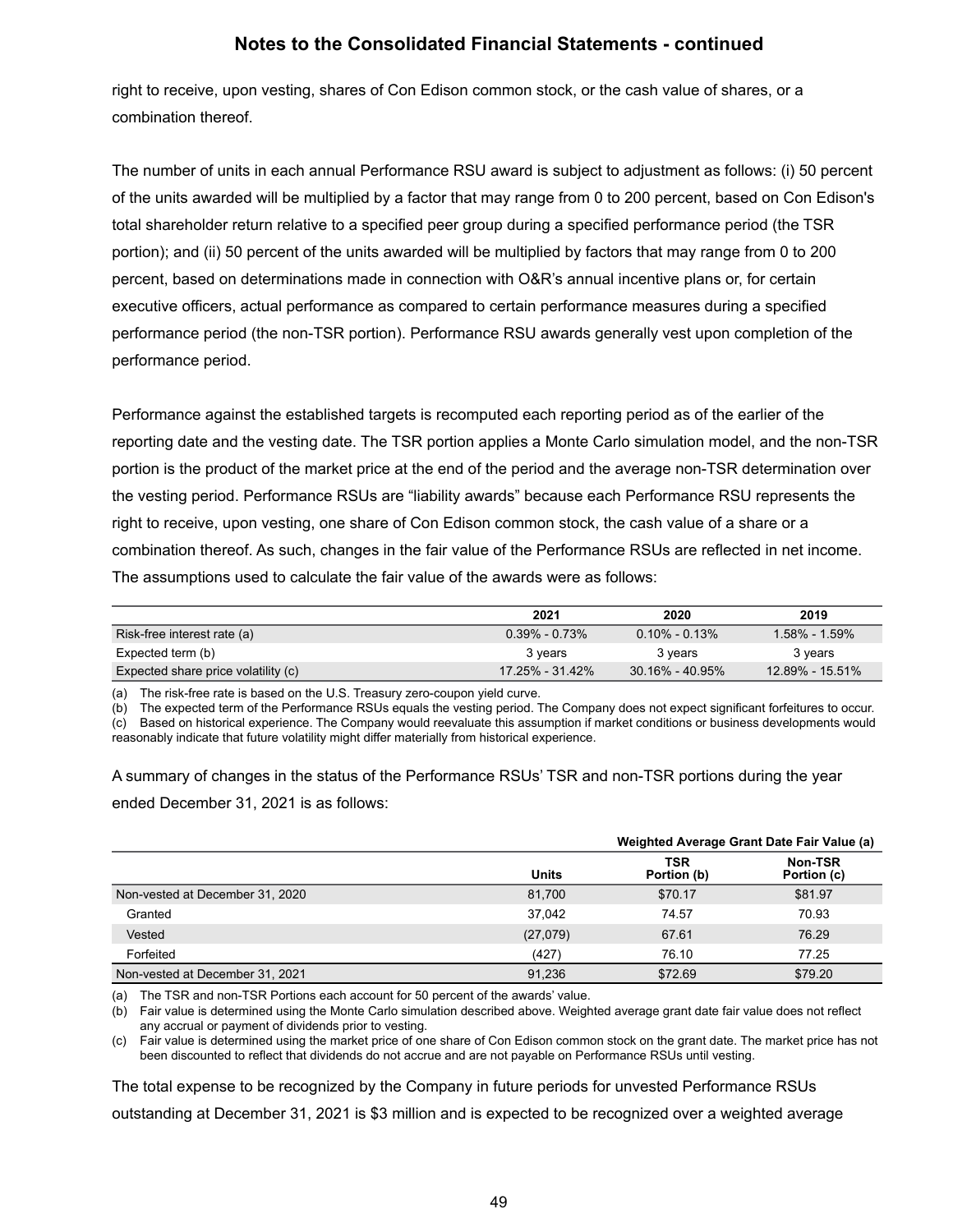period of one year. The Company paid an immaterial amount of cash in 2021 and \$2 million in 2020 and 2019 to settle vested Performance RSUs.

In accordance with the accounting rules for stock compensation, for time-based awards, the Company is accruing a liability and recognizing compensation expense based on the market value of a common share throughout the vesting period. The vesting period for awards is three years and is based on the employee's continuous service to O&R. Prior to vesting, the awards are subject to forfeiture in whole or in part under certain circumstances. The awards are "liability awards" because each restricted stock unit represents the right to receive, upon vesting, one share of Con Edison common stock, the cash value of a share or a combination thereof. As such, prior to vesting, changes in the fair value of the units are reflected in net income. A summary of changes in the status of time-based awards during the year ended December 31, 2021 is as follows:

|                                 | <b>Units</b> | <b>Weighted Average</b><br><b>Grant Date</b><br><b>Fair Value</b> |
|---------------------------------|--------------|-------------------------------------------------------------------|
| Non-vested at December 31, 2020 | 4,600        | \$80.20                                                           |
| Granted                         | 950          | 74.80                                                             |
| Vested                          | (1,533)      | 78.09                                                             |
| Forfeited                       | (267)        | 82.25                                                             |
| Non-vested at December 31, 2021 | 3,750        | \$79.55                                                           |

The total expense to be recognized by the Company in future periods for unvested time-based awards outstanding at December 31, 2021 was immaterial and is expected to be recognized over a weighted average period of one year. The Company paid an immaterial amount of cash in 2021, 2020 and 2019 to settle vested time-based awards.

## **Stock Purchase Plan**

Under the Con Edison Stock Purchase Plan, which was approved by shareholders in 2004 and 2014, the Company contributes up to \$1 for each \$9 invested by its officers or employees to purchase Con Edison common stock under the plan. Eligible participants may invest up to \$25,000 during any calendar year (subject to an additional limitation for officers and employees of not more than 20 percent of their pay). Dividends paid on shares held under the plan are reinvested in additional shares unless otherwise directed by the participant.

Participants in the plan immediately vest in shares purchased by them under the plan. Prior to September 1, 2020, the fair value of the shares of Con Edison common stock purchased under the plan was calculated using the average of the high and low composite sale prices at which shares were traded at the New York Stock Exchange on the trading day immediately preceding such purchase dates. During 2020, the plan was amended and as a result of the amendment, the fair value of the shares of Con Edison common stock purchased after September 1, 2020 under the plan was calculated using the closing price at which shares were traded on the New York Stock Exchange on the last business day of the month for all shares purchased during the month. During 2021, 2020 and 2019, 957,866, 836,984 and 747,899 shares were purchased under the Stock Purchase Plan, including those purchased by employees of other subsidiaries of Con Edison, at a weighted average price of \$73.38, \$79.82 and \$85.45 per share, respectively.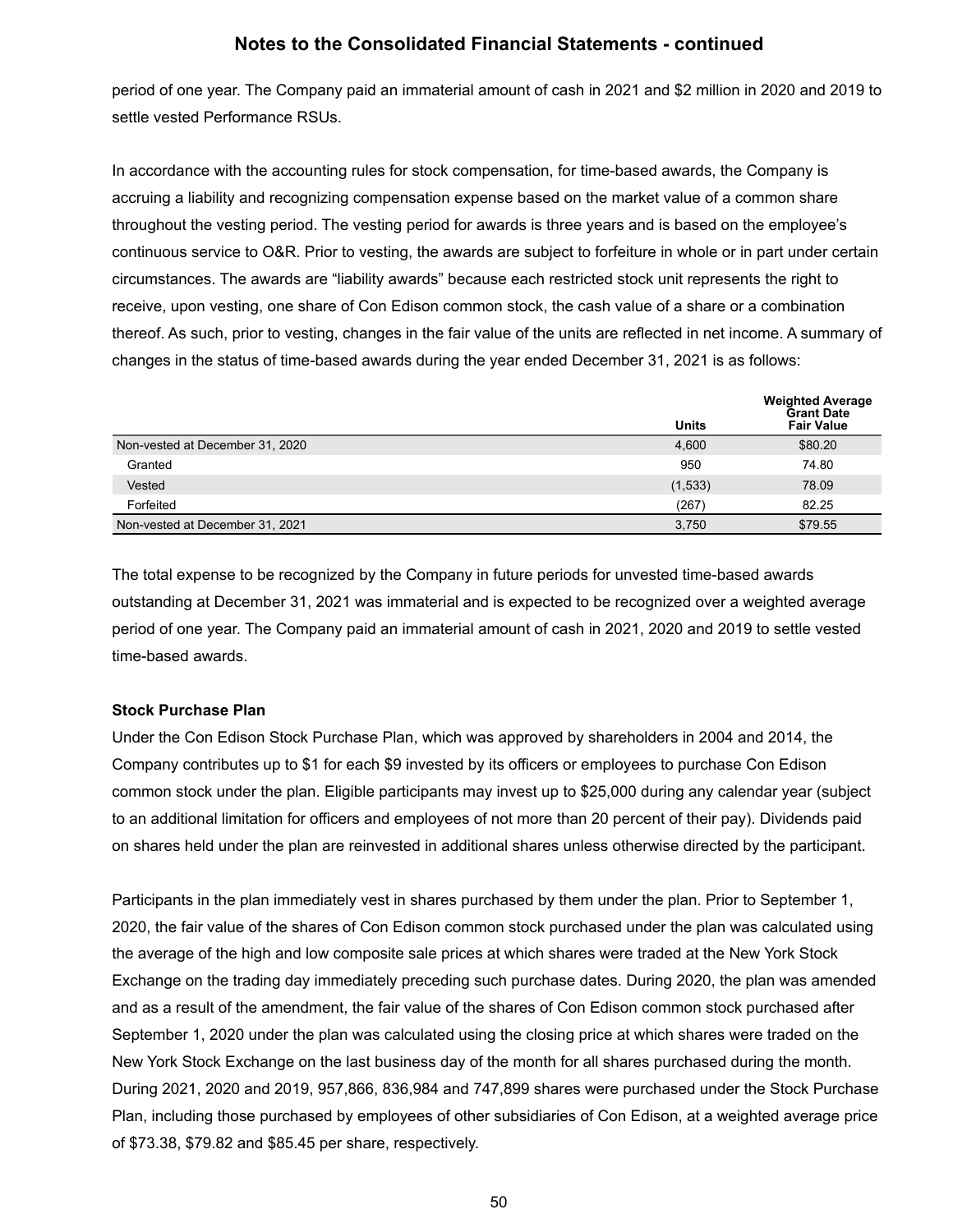#### **Note M – Derivative Instruments and Hedging Activities**

The Company hedges market price fluctuations associated with physical purchases and sales of electricity, natural gas and, to a lesser extent, refined fuels by using derivative instruments including futures, forwards and options. These are economic hedges, for which the Company does not elect hedge accounting. Derivatives are recognized on the consolidated balance sheet at fair value (see Note N), unless an exception is available under the accounting rules for derivatives and hedging. Qualifying derivative contracts that have been designated as normal purchases or normal sales contracts are not reported at fair value under the accounting rules. The fair values of the Company's commodity derivatives, including the offsetting of assets and liabilities, on the consolidated balance sheet at December 31, 2021 and 2020 were:

| (Millions of Dollars)                          | 2021<br>2020                                                         |                                   |                                                             |     |                                                               |                                   |                                                      |     |
|------------------------------------------------|----------------------------------------------------------------------|-----------------------------------|-------------------------------------------------------------|-----|---------------------------------------------------------------|-----------------------------------|------------------------------------------------------|-----|
| <b>Balance Sheet Location</b>                  | <b>Gross</b><br>Amounts of<br>Recognized<br>Assets/<br>(Liabilities) | Gross<br>Amounts<br><b>Offset</b> | <b>Net</b><br>Amounts<br>of Assets/<br>(Liabilities)<br>(a) |     | Gross<br>Amounts of<br>Recognized<br>Assets/<br>(Liabilities) | Gross<br>Amounts<br><b>Offset</b> | Net<br>Amounts<br>of Assets/<br>(Liabilities)<br>(a) |     |
| Fair value of derivative assets                |                                                                      |                                   |                                                             |     |                                                               |                                   |                                                      |     |
| Current                                        | \$11                                                                 | \$(3)                             | \$8                                                         | (b) | \$1                                                           | \$(1)                             |                                                      | (b) |
| Noncurrent                                     |                                                                      |                                   |                                                             |     |                                                               |                                   |                                                      |     |
| Total fair value of derivative assets          | \$18                                                                 | \$(3)                             | \$15                                                        |     | \$2                                                           | \$(1)                             | \$1                                                  |     |
| Fair value of derivative liabilities           |                                                                      |                                   |                                                             |     |                                                               |                                   |                                                      |     |
| Current                                        | \$(8)                                                                | \$2                               | \$(6)                                                       |     | (\$13)                                                        | $s-$                              | \$(13)                                               |     |
| Noncurrent                                     | (5)                                                                  |                                   | (4)                                                         |     | (9)                                                           |                                   | (9)                                                  |     |
| Total fair value of derivative liabilities     | \$(13)                                                               | \$3                               | \$(10)                                                      |     | \$(22)                                                        | \$—                               | \$(22)                                               |     |
| Net fair value derivative assets/(liabilities) | \$5                                                                  | $s-$                              | \$5                                                         |     | \$(20)                                                        | \$(1)                             | \$(21)                                               |     |

(a) Derivative instruments and collateral were offset on the consolidated balance sheet as applicable under the accounting rules. The Company enters into master agreements for its commodity derivatives. These agreements typically provide offset in the event of contract termination. In such case, generally the non-defaulting party's payable will be offset by the defaulting party's payable. The non-defaulting party will customarily notify the defaulting party within a specific time period and come to an agreement on the early termination amount.

(b) At December 31, 2021 and 2020, margin deposits of an immaterial amount and \$1 million, respectively, were classified as derivative assets on the consolidated balance sheet, but not included in the table. Margin is collateral, typically cash, that the holder of a derivative instrument is required to deposit in order to transact on an exchange and to cover its potential losses with its broker or the exchange

The Company generally recovers its prudently incurred purchased power and gas costs, including hedging gains and losses, in accordance with rate provisions approved by the applicable state utility regulators. See "Recoverable Energy Costs" in Note A. In accordance with the accounting rules for regulated operations, the Company records a regulatory asset or liability to defer recognition of unrealized gains and losses on its electric and gas derivatives. As gains and losses are realized in future periods, they will be recognized as purchased power, gas and fuel costs in the Company's consolidated income statements.

O&R and CECONY (CECONY together with O&R, the Utilities) have combined their gas requirements, and contracts to meet those requirements, into a single portfolio. The combined portfolio is administered by, and related management services (including hedging market price fluctuations associated with the physical purchase of gas) are provided by, CECONY (for itself and as agent for O&R) and costs (net of the effect of the related hedging transactions) are allocated between the Utilities in accordance with provisions approved by the NYSPSC. See Note P.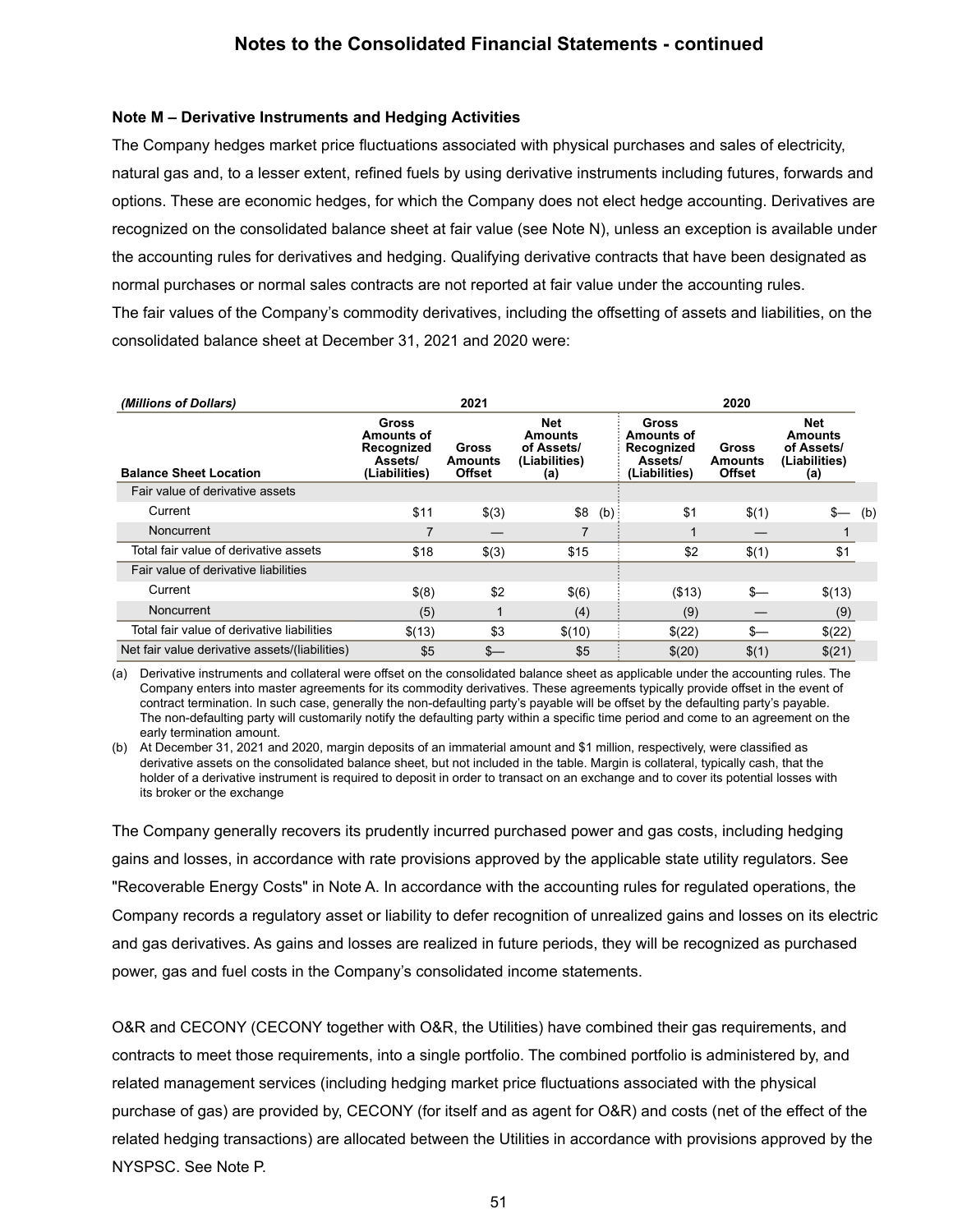The following table presents the realized and unrealized gains or losses on commodity derivatives that have been deferred for the years ended December 31, 2021 and 2020:

| (Millions of Dollars)         | <b>Balance Sheet Location</b>                                                                 | 2021 | 2020   |
|-------------------------------|-----------------------------------------------------------------------------------------------|------|--------|
|                               | Pre-tax gains/(losses) deferred in accordance with accounting rules for regulated operations: |      |        |
| Current                       | Deferred derivative gains                                                                     | \$10 |        |
| Noncurrent                    | Deferred derivative gains                                                                     | 6    |        |
| Total deferred gains/(losses) |                                                                                               | \$16 | \$—    |
| Current                       | Deferred derivative losses                                                                    | \$6  | \$2    |
| Current                       | Recoverable energy costs                                                                      | 3    | (24)   |
| Noncurrent                    | Deferred derivative losses                                                                    | 4    | (1)    |
| Total deferred gains/(losses) |                                                                                               | \$13 | \$(23) |
| Net deferred gains/(losses)   |                                                                                               | \$29 | \$(23) |
|                               |                                                                                               |      |        |

The following table presents the hedged volume of the Company's commodity derivative transactions at December 31, 2021:

| Electric Energy (MWh) (a) | Capacity (MW) (a)                                     | Natural Gas (Dt) (a) |
|---------------------------|-------------------------------------------------------|----------------------|
| 2.339.230                 | 7.725                                                 | 14.320.000           |
| (a)                       | Volumes are reported net of long and short positions. |                      |

The Company is exposed to credit risk related to transactions entered into primarily for the various electric supply and hedging activities. Credit risk relates to the loss that may result from a counterparty's nonperformance. The Company uses credit policies to manage this risk, including an established credit approval process, monitoring of counterparty limits, netting provisions within agreements and collateral or prepayment arrangements. The Company measures credit risk exposure as the replacement cost for open energy commodity and derivative positions plus amounts owed from counterparties for settled transactions. The replacement cost of open positions represents unrealized gains, net of any unrealized losses where the Company has a legally enforceable right to offset.

At December 31, 2021, the Company had \$12 million of credit exposure in connection with open energy supply net receivables and hedging activities, net of collateral, related to investment-grade counterparties and exchange brokers.

The collateral requirements associated with, and settlement of, derivative transactions are included in net cash flows from operating activities in the Company's consolidated statement of cash flows. Most derivative instrument contracts contain provisions that may require a party to provide collateral on its derivative instruments that are in a net liability position. The amount of collateral to be provided will depend on the fair value of the derivative instruments and the party's credit ratings.

The following table presents the aggregate fair value of the Company's derivative instruments with credit-riskrelated contingent features that are in a net liability position, the collateral posted for such positions and the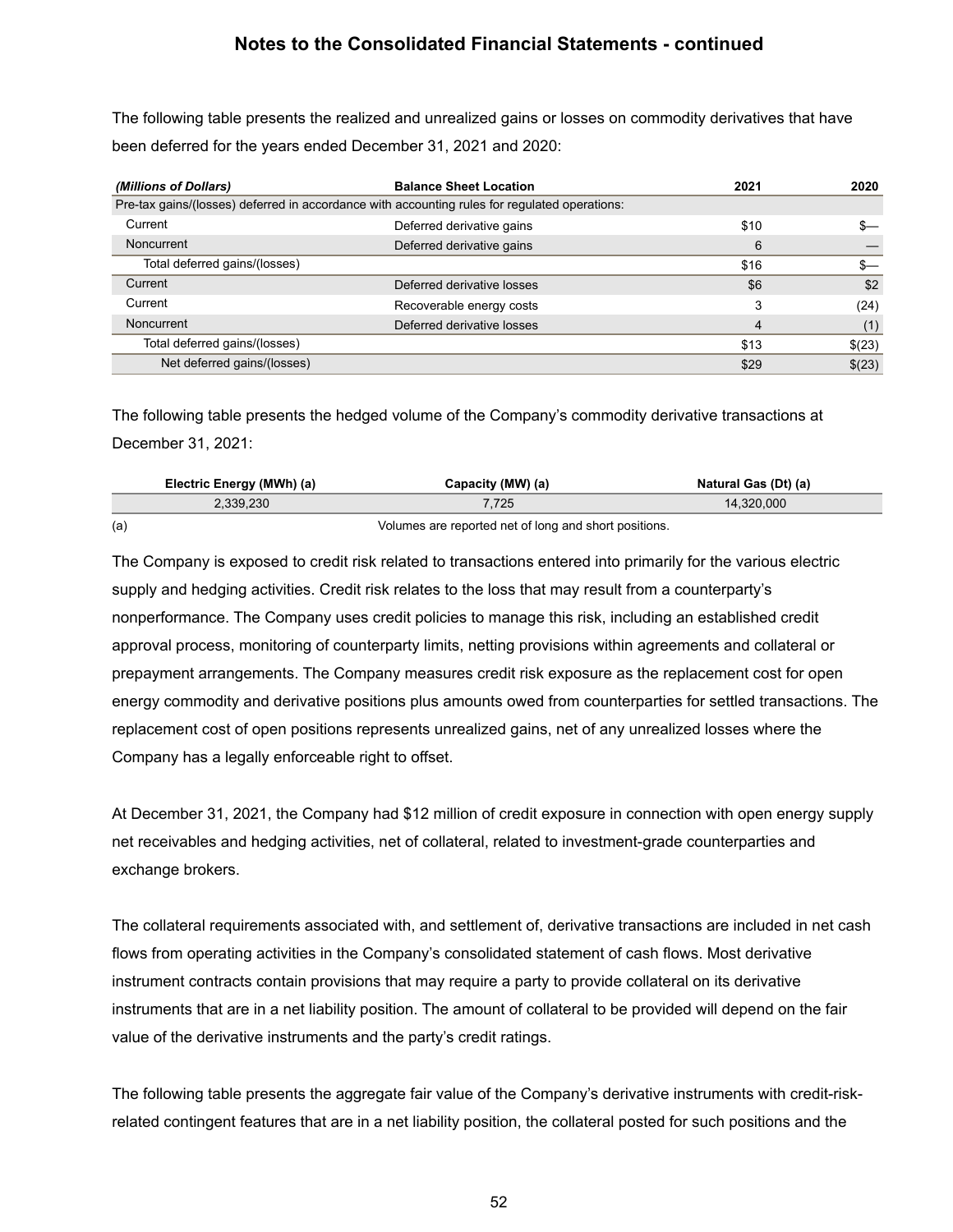additional collateral that would have been required to be posted had the lowest applicable credit rating been

reduced one level and to below investment grade at December 31, 2021:

| (Millions of Dollars) |  |  |  |
|-----------------------|--|--|--|
|-----------------------|--|--|--|

| Aggregate fair value – net liabilities (a)                                           | \$9      |
|--------------------------------------------------------------------------------------|----------|
| Collateral posted                                                                    |          |
| Additional collateral (b) (downgrade one level from current ratings)                 |          |
| Additional collateral (b) (downgrade to below investment grade from current ratings) | 13 $(c)$ |

(a) Non-derivative transactions for the purchase and sale of electricity, gas and qualifying derivative instruments, which have been designated as normal purchases or normal sales, are excluded from the table. These transactions primarily include purchases of electricity from independent system operators. In the event the Company was no longer extended unsecured credit for such purchases, the Company would not be required to post additional collateral at December 31, 2021. For certain other such non-derivative transactions, the Company could be required to post collateral under certain circumstances, including in the event counterparties had reasonable grounds for insecurity.

(b) The additional collateral amounts shown above are based upon the estimated O&R allocation of the Utilities' collateral requirements. The Utilities measure the collateral requirements by taking into consideration the fair value amounts of derivative instruments that contain credit-risk-related contingent features that are in a net liability position plus amounts owed to counterparties for settled transactions and amounts required by counterparties for minimum financial security. The fair value amounts represent unrealized losses, net of any unrealized gains where the Company has a legally enforceable right of offset.

(c) Derivative instruments that are net assets have been excluded from the table. At December 31, 2021, if the Company had been downgraded to below investment grade, it would have been required to post \$3 million of additional collateral.

#### **Note N – Fair Value Measurements**

The accounting rules for fair value measurements and disclosures define fair value as the price that would be received to sell an asset or paid to transfer a liability in an orderly transaction between market participants at the measurement date in a principal or most advantageous market. Fair value is a market-based measurement that is determined based on inputs, which refer broadly to assumptions that market participants use in pricing assets or liabilities. These inputs can be readily observable, market corroborated, or generally unobservable firm inputs. The Company often makes certain assumptions that market participants would use in pricing the asset or liability, including assumptions about risk, and the risks inherent in the inputs to valuation techniques. The Company uses valuation techniques that maximize the use of observable inputs and minimize the use of unobservable inputs.

The accounting rules for fair value measurements and disclosures established a fair value hierarchy, which prioritizes the inputs to valuation techniques used to measure fair value in three broad levels. The rules require that assets and liabilities be classified in their entirety based on the level of input that is significant to the fair value measurement. Assessing the significance of a particular input may require judgment considering factors specific to the asset or liability and may affect the valuation of the asset or liability and their placement within the fair value hierarchy. The Company classifies fair value balances based on the fair value hierarchy defined by the accounting rules for fair value measurements and disclosures as follows:

• Level 1 – Consists of assets or liabilities whose value is based on unadjusted quoted prices in active markets at the measurement date. An active market is one in which transactions for assets or liabilities occur with sufficient frequency and volume to provide pricing information on an ongoing basis. This category includes contracts traded on active exchange markets valued using unadjusted prices quoted directly from the exchange.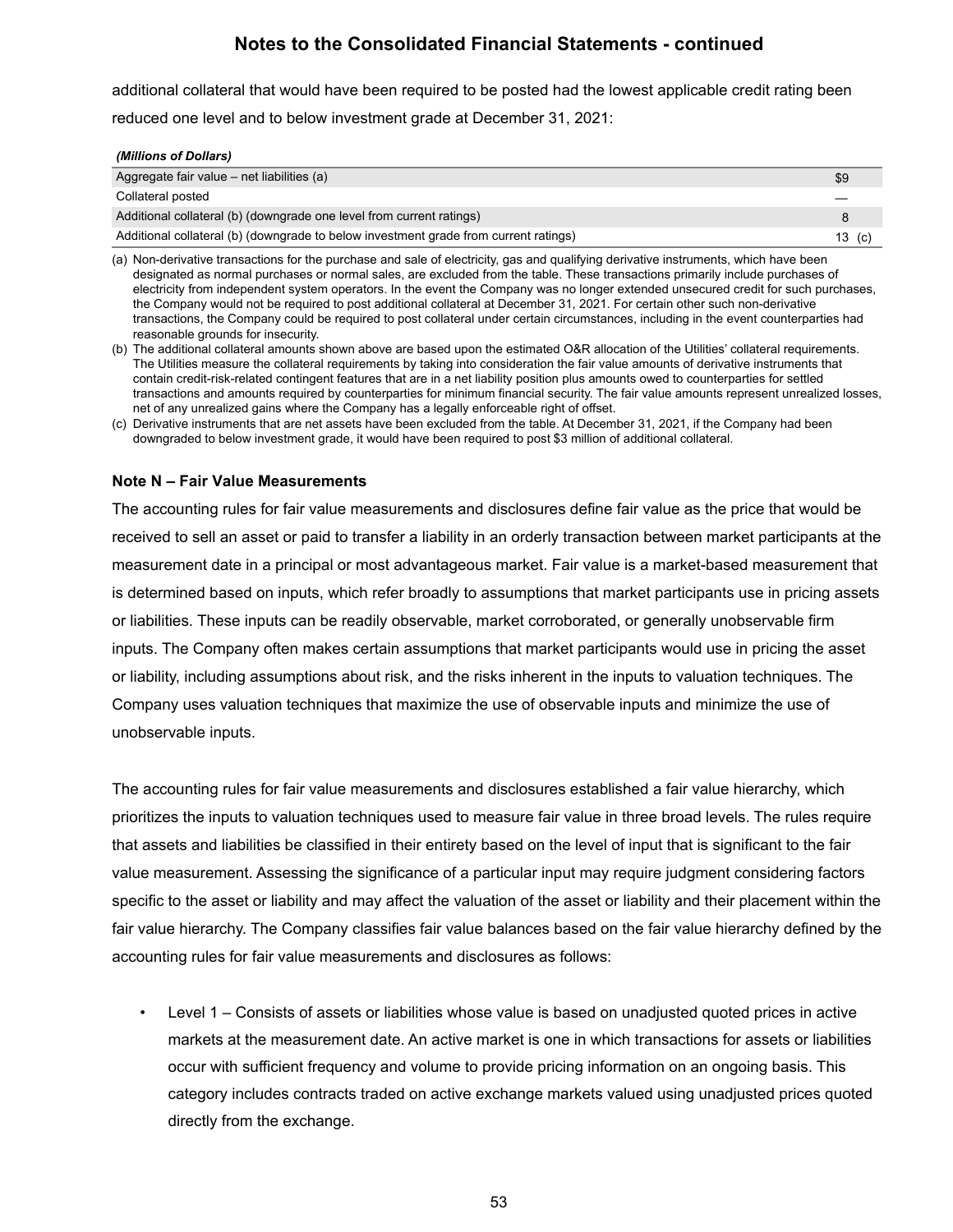- Level 2 Consists of assets or liabilities valued using industry standard models and based on prices, other than quoted prices within Level 1, that are either directly or indirectly observable as of the measurement date. The industry standard models consider observable assumptions including time value, volatility factors, and current market and contractual prices for the underlying commodities, in addition to other economic measures. This category includes contracts traded on active exchanges or in over-the-counter markets priced with industry standard models.
- Level 3 Consists of assets or liabilities whose fair value is estimated based on internally developed models or methodologies using inputs that are generally less readily observable and supported by little, if any, market activity at the measurement date. Unobservable inputs are developed based on the best available information and subject to cost benefit constraints. This category includes contracts priced using models that are internally developed and contracts placed in illiquid markets. It also includes contracts that expire after the period of time for which quoted prices are available and internal models are used to determine a significant portion of the value.

Assets and liabilities measured at fair value on a recurring basis as of December 31, 2021 and 2020 are summarized below.

|                         | 2021    |         |         |                                  | 2020  |         |         |         |                                  |              |
|-------------------------|---------|---------|---------|----------------------------------|-------|---------|---------|---------|----------------------------------|--------------|
| (Millions of Dollars)   | Level 1 | Level 2 | Level 3 | <b>Netting</b><br>Adjustment (e) | Total | Level 1 | Level 2 | Level 3 | <b>Netting</b><br>Adjustment (e) | <b>Total</b> |
| Derivative assets:      |         |         |         |                                  |       |         |         |         |                                  |              |
| Commodity $(a)(b)(c)$   | \$2     | \$16    | $s-$    | ( \$3)                           | \$15  | $s-$    | \$2     | $s-$    | \$—                              | \$2          |
| Other $(a)(b)(d)$       | 18      | 8       |         |                                  | 26:   | 20      | 6       |         |                                  | 26           |
| Total assets            | \$20    | \$24    | $s-$    | ( \$3)                           | \$41  | \$20    | \$8     | $s-$    | \$—                              | \$28         |
| Derivative liabilities: |         |         |         |                                  |       |         |         |         |                                  |              |
| Commodity $(a)(b)(c)$   | $s-$    | \$6     | \$8     | \$(3)                            | \$11  |         | \$11    | \$11    |                                  | \$22         |

(a) The Company's policy is to review the fair value hierarchy and recognize transfers into and transfers out of the levels at the end of each reporting period. There was an immaterial amount of commodity derivative liabilities transferred from level 3 to level 2 during the year ended December 31, 2021 because of availability of observable market data due to the decrease in the terms of certain contracts from beyond three years as of September 30, 2021 to less than three years as of December 31, 2021. There were no transfers of commodity derivative liabilities from level 3 to level 2 during the year ended December 31, 2020.

(b) Level 2 assets and liabilities include investments held in the deferred compensation plan and/or non-qualified retirement plans, exchange-traded contracts where there is insufficient market liquidity to warrant inclusion in Level 1, and certain over−the−counter derivative instruments for electricity and natural gas. Derivative instruments classified as Level 2 are valued using industry standard models that incorporate corroborated observable inputs; such as pricing services or prices from similar instruments that trade in liquid markets, time value and volatility factors.

(c) The accounting rules for fair value measurements and disclosures require consideration of the impact of nonperformance risk (including credit risk) from a market participant perspective in the measurement of the fair value of assets and liabilities. At December 31, 2021 and 2020, the Company determined that nonperformance risk would have no material impact on its financial position or results of operation.

(d) Other assets are comprised of assets such as life insurance contracts within the non-qualified retirement plan.

(e) Amounts represent the impact of legally-enforceable master netting agreements that allow the Company to net gain and loss positions and cash collateral held or placed with the same counterparties.

The employees in CECONY's risk management group develop and maintain the valuation policies and

procedures for, and verify pricing and fair value valuation of, commodity derivatives for the Utilities. Under

CECONY's policies and procedures, multiple independent sources of information are obtained for forward price

curves used to value commodity derivatives. Fair value and changes in fair value of commodity derivatives are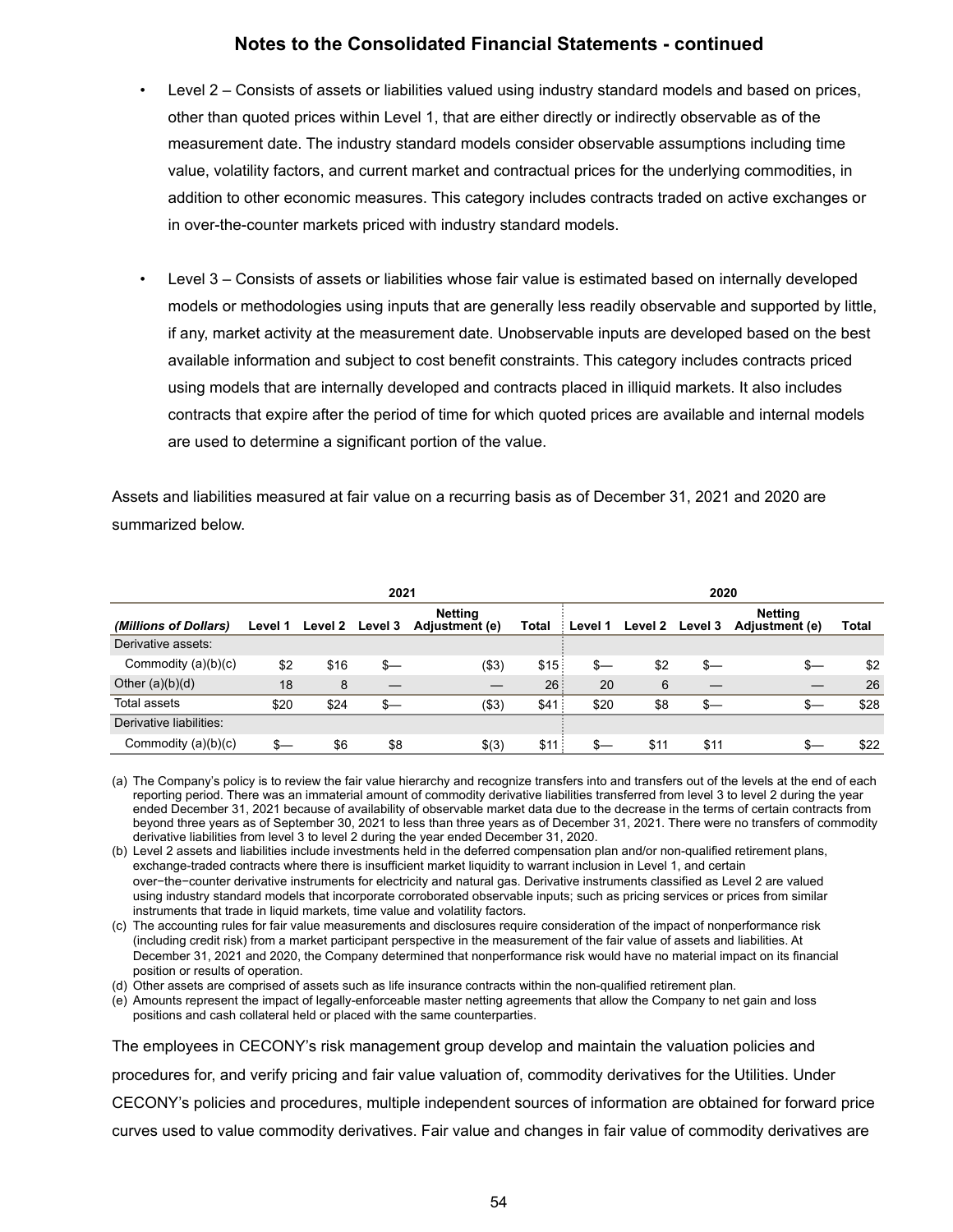reported on a monthly basis to the Utilities' risk committees, comprised of officers and employees of the Utilities that oversee energy hedging. The risk management group reports to CECONY's Vice President and Treasurer.

|             | Fair Value of Level 3 at<br><b>December 31, 2021</b><br><i>(Millions of Dollars)</i> | <b>Valuation</b><br>Techniaues | Unobservable Inputs            | Range                          |
|-------------|--------------------------------------------------------------------------------------|--------------------------------|--------------------------------|--------------------------------|
| Commodity   |                                                                                      |                                |                                |                                |
| Electricity | \$(8)                                                                                | Discounted Cash Flow           | Forward capacity<br>prices (a) | \$1.35-\$6.85 per kW-<br>month |

(a) Generally, increases/(decreases) in this input in isolation would result in a higher/(lower) fair value measurement.

The table listed below provides a reconciliation of the beginning and ending net balances for assets and liabilities measured at fair value for the years ended December 31, 2021 and 2020 and classified as Level 3 in the fair value hierarchy:

| (Millions of Dollars)                         | 2021   | 2020   |
|-----------------------------------------------|--------|--------|
| Beginning balance as of January 1,            | \$(11) | \$(9)  |
| Included in earnings                          | (4)    | (8)    |
| Included in regulatory assets and liabilities |        | (3)    |
| Settlements                                   | 4      | 9      |
| Ending balance as of December 31,             | \$(8)  | \$(11) |

Realized gains and losses on Level 3 commodity derivative assets and liabilities are reported as part of purchased power costs. The Company generally recovers these costs in accordance with rate provisions approved by the applicable state public utilities regulators. See Note A. Unrealized gains and losses for commodity derivatives are generally deferred on the consolidated balance sheet in accordance with the accounting rules for regulated operations.

## **Note O - Asset Retirement Obligations**

The Company recognizes a liability at fair value for legal obligations associated with the retirement of long-lived assets in the period in which they are incurred, or when sufficient information becomes available to reasonably estimate the fair value of such legal obligations. When the liability is initially recorded, asset retirement costs are capitalized by increasing the carrying amount of the related asset. The liability is accreted to its present value each period and the capitalized cost is depreciated over the useful life of the related asset. The fair value of the asset retirement obligation liability is measured using expected future cash flows discounted at credit-adjusted risk-free rates, historical information, and where available, quoted prices from outside contractors. The Company evaluates these assumptions underlying the asset retirement obligation liability on an annual basis or as frequently as needed. The Company recorded asset retirement obligations associated with the removal of asbestos and asbestos-containing material in its electric equipment in 2021, which also included substations in 2020. At December 31, 2021 and 2020, the liabilities for asset retirement obligations of the Company were \$1 million.

The Company includes in depreciation rates the estimated removal costs, less salvage, for utility plant assets. The amounts related to removal costs that are associated with asset retirement obligations are classified as an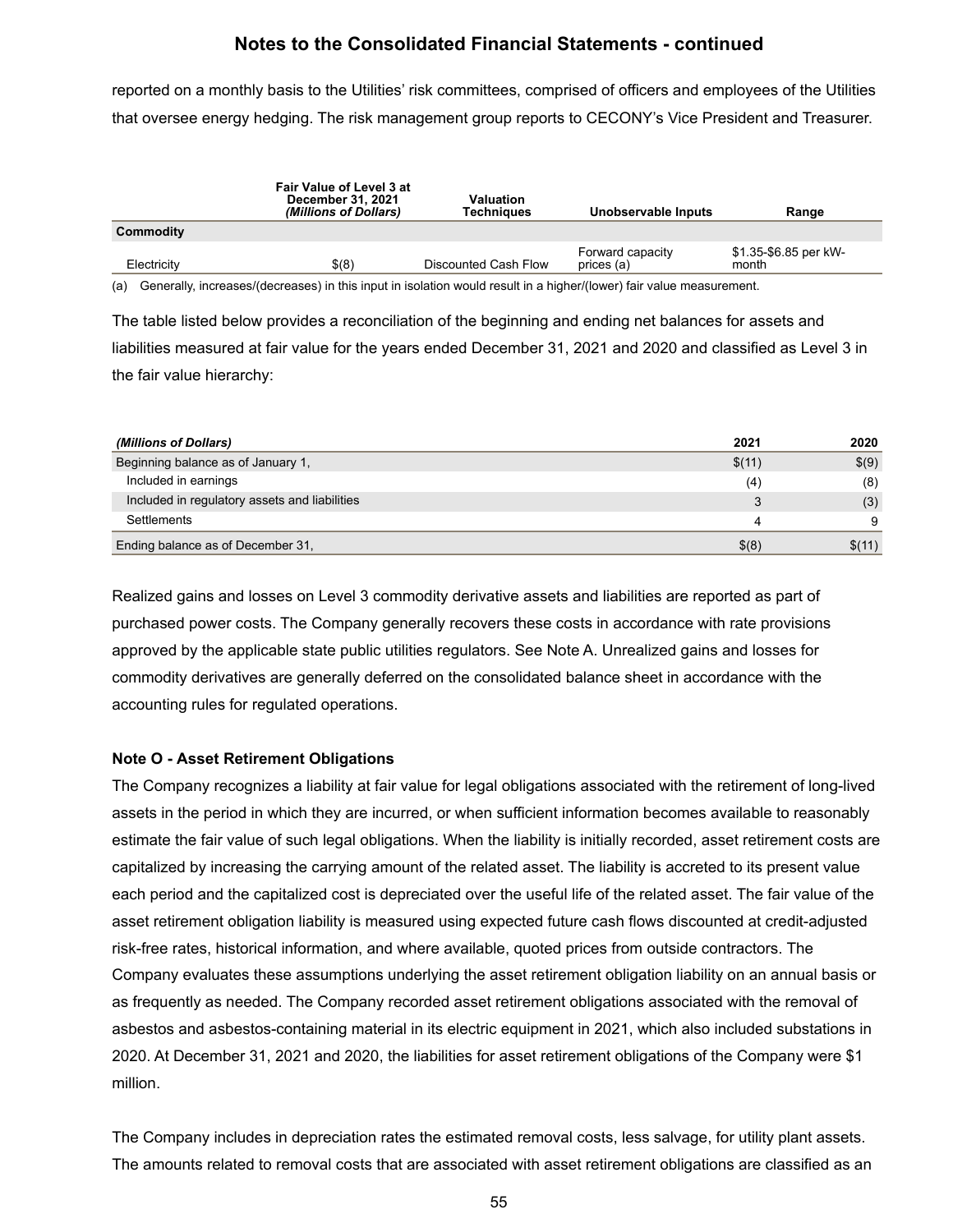asset retirement liability. Pursuant to accounting rules for regulated operations, future removal costs that do not represent legal asset retirement obligations are recorded as regulatory liabilities. Accretion and depreciation expenses related to removal costs that represent legal asset retirement obligations are applied against the Company's regulatory liabilities. Asset retirement costs that are recoverable from customers are recorded as regulatory liabilities to reflect the timing difference between costs recovered through the rate-making process and recognition of costs. The related net regulatory liabilities recorded for the Company were \$166 million and \$158 million at December 31, 2021 and 2020, respectively.

#### **Note P – Related Party Transactions**

The NYSPSC generally requires that the Company and Con Edison's other subsidiaries be operated as separate entities. The Company and Con Edison's unregulated subsidiaries are required to have separate operating employees and operating officers of the Company may not be operating officers of Con Edison's unregulated subsidiaries. The Company may provide and receive administrative and other services to and from Con Edison and its subsidiaries only pursuant to cost allocation procedures approved by the NYSPSC and/or other regulatory authorities, as applicable. Transfers of assets between the Company and Con Edison or its other subsidiaries may be made only as approved by the NYSPSC. The debt of the Company is to be raised directly by the Company and not derived from Con Edison. Without the prior permission of the NYSPSC, the Company may not make loans to, guarantee the obligations of, or pledge assets as security for the indebtedness of Con Edison or its other subsidiaries. The NYSPSC limits the dividends that the Company may pay Con Edison. See "Common Stock" in Note C. As a result, substantially all of the net assets of O&R (\$888 million) at December 31, 2021 are considered restricted net assets. The NYSPSC may impose additional measures to separate, or "ring fence," the Company from Con Edison and its other subsidiaries. See "Rate Plans" in Note B.

The services received include substantial administrative support operations, such as corporate secretarial and associated managerial duties, accounting, treasury, investor relations, information resources, legal, human resources, fuel supply and energy management services. The costs of administrative and other services provided by the Company, and received from Con Edison and its other subsidiaries for the years ended December 31, 2021, 2020 and 2019 were as follows:

| (Millions of Dollars)     | $202^t$ | 2020 | 2019 |
|---------------------------|---------|------|------|
| Cost of services provided |         | \$18 | \$19 |
| Cost of services received | \$65    | \$62 | \$57 |

At December 31, 2021 and 2020, O&R's payable to Con Edison and its other subsidiaries associated with these services was \$8 million and \$2 million, respectively.

In addition, CECONY and O&R have joint gas supply arrangements, in connection with which O&R purchased from CECONY \$90 million and \$59 million of natural gas for the years ended December 31, 2021 and 2020, respectively. These amounts are net of the effect of related hedging transactions. At December 31, 2021 and